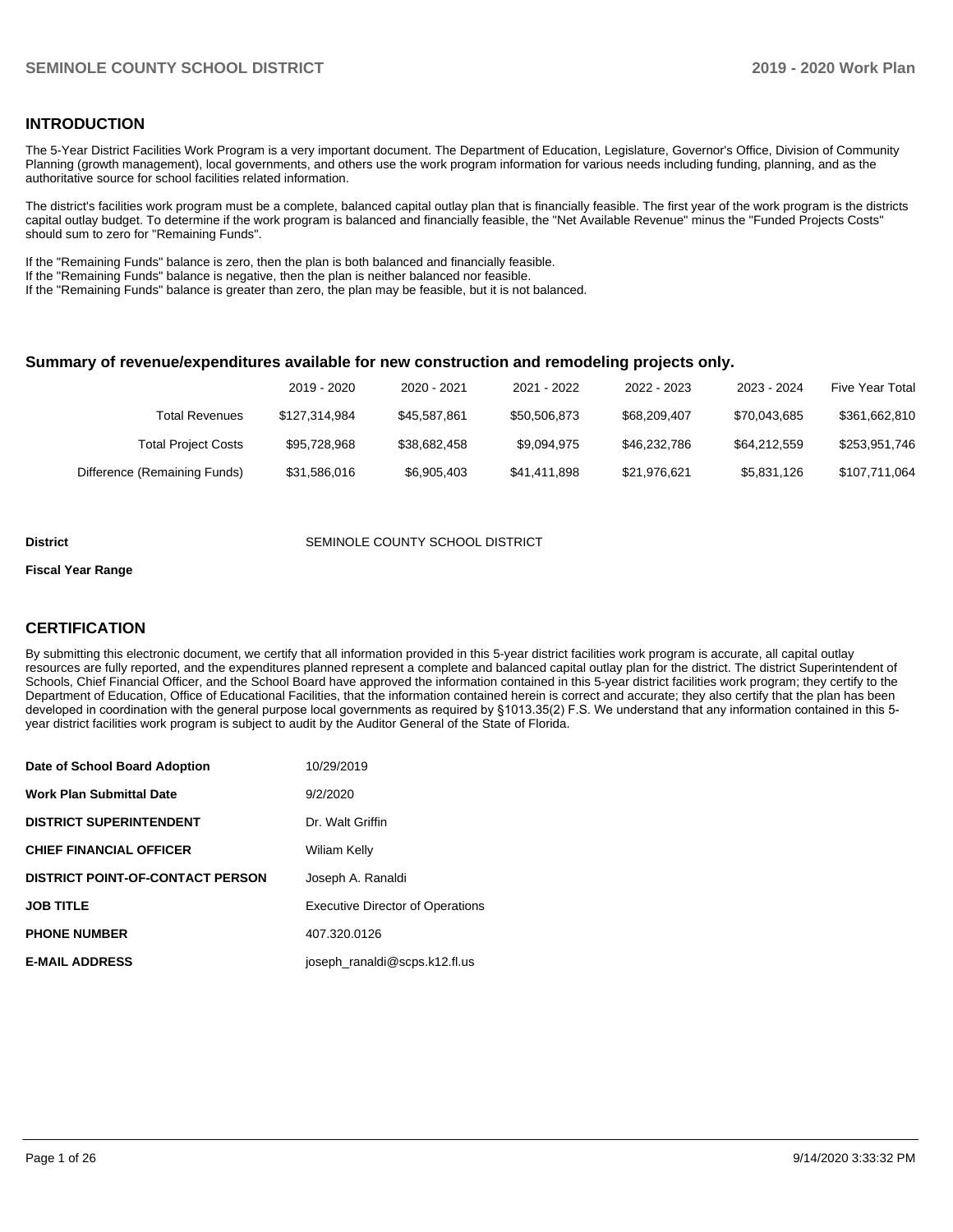# **Expenditures**

## **Expenditure for Maintenance, Repair and Renovation from 1.50-Mills and PECO**

Annually, prior to the adoption of the district school budget, each school board must prepare a tentative district facilities work program that includes a schedule of major repair and renovation projects necessary to maintain the educational and ancillary facilities of the district.

|             | Item                                                                                                                                                                                                                                                                                                                                                                                                                                                                                                                                                                                                                                                                                                                                                                                                                                                                                                                                                                                                                                                                                                                                                                                                                                                                                                                                                                                                                                                                                                                                                                                                                                                                                                                                                                                                                                                | 2019 - 2020<br><b>Actual Budget</b> | 2020 - 2021<br>Projected | 2021 - 2022<br>Projected | 2022 - 2023<br>Projected | 2023 - 2024<br>Projected | Total        |
|-------------|-----------------------------------------------------------------------------------------------------------------------------------------------------------------------------------------------------------------------------------------------------------------------------------------------------------------------------------------------------------------------------------------------------------------------------------------------------------------------------------------------------------------------------------------------------------------------------------------------------------------------------------------------------------------------------------------------------------------------------------------------------------------------------------------------------------------------------------------------------------------------------------------------------------------------------------------------------------------------------------------------------------------------------------------------------------------------------------------------------------------------------------------------------------------------------------------------------------------------------------------------------------------------------------------------------------------------------------------------------------------------------------------------------------------------------------------------------------------------------------------------------------------------------------------------------------------------------------------------------------------------------------------------------------------------------------------------------------------------------------------------------------------------------------------------------------------------------------------------------|-------------------------------------|--------------------------|--------------------------|--------------------------|--------------------------|--------------|
| <b>HVAC</b> |                                                                                                                                                                                                                                                                                                                                                                                                                                                                                                                                                                                                                                                                                                                                                                                                                                                                                                                                                                                                                                                                                                                                                                                                                                                                                                                                                                                                                                                                                                                                                                                                                                                                                                                                                                                                                                                     | \$6,000,000                         | \$6,000,000              | \$5,500,000              | \$2,800,000              | \$2,800,000              | \$23,100,000 |
|             | Locations:   ALTAMONTE ELEMENTARY, BEAR LAKE ELEMENTARY, BENTLEY ELEMENTARY, CARILLON ELEMENTARY, CASSELBERRY<br>ELEMENTARY, CHILES MIDDLE SCHOOL, CROOMS ACADEMY OF INFORMATION TECHNOLOGY, CRYSTAL LAKE ELEMENTARY,<br>EARLY LEARNING CENTER, EASTBROOK ELEMENTARY, EDUCATIONAL SUPPORT CENTER ANNEX, ENDEAVOR SCHOOL, ENGLISH<br>ESTATES ELEMENTARY, ENVIRONMENTAL STUDIES CENTER, EVANS ELEMENTARY, FOREST CITY ELEMENTARY, GENEVA<br>ELEMENTARY, GOLDSBORO ELEMENTARY, GREENWOOD LAKES MIDDLE, HAGERTY HIGH SCHOOL, HAMILTON ELEMENTARY,<br>HEATHROW ELEMENTARY, HIGHLANDS ELEMENTARY, IDYLLWILDE ELEMENTARY, INDIAN TRAILS MIDDLE, JACKSON HEIGHTS<br>MIDDLE, JOURNEYS ACADEMY, KEETH ELEMENTARY, LAKE BRANTLEY SENIOR HIGH, LAKE BRANTLEY SOUTH, LAKE HOWELL<br>SENIOR HIGH, LAKE MARY ELEMENTARY, LAKE MARY SENIOR HIGH, LAKE ORIENTA ELEMENTARY, LAWTON ELEMENTARY,<br>LAYER ELEMENTARY SCHOOL. LONGWOOD ELEMENTARY. LYMAN SENIOR HIGH. MAINTENANCE/FACILITIES SERVICES.<br>MARKHAM WOODS MIDDLE, MELLONVILLE ANNEX, MIDWAY ELEMENTARY (NEW), MIDWAY ELEMENTARY (OLD), MIDWAY SAFE<br>HARBOR, MIDWAY TRANSPORTATION SERVICES COMPLEX, MILLENNIUM MIDDLE SCHOOL, MILWEE MIDDLE, OVIEDO SENIOR<br>HIGH, PARTIN ELEMENTARY, PINE CREST ELEMENTARY, RAINBOW ELEMENTARY, RED BUG ELEMENTARY, RINEHART ROAD<br>ANNEX, ROCK LAKE MIDDLE, ROSENWALD EXCEPTIONAL STUDENT EDUCATION CENTER (OLD), SABAL POINT ELEMENTARY,<br>SANFORD MIDDLE, SEMINOLE ADMINISTRATIVE OFFICES, SEMINOLE SENIOR HIGH, SOUTH SEMINOLE MIDDLE, SPRING LAKE<br>ELEMENTARY, STENSTROM ELEMENTARY, STERLING PARK ELEMENTARY, TEAGUE MIDDLE, TECHNOLOGY PARK ANNEX,<br>TRANSPORTATION, TUSKAWILLA MIDDLE, WALKER ELEMENTARY SCHOOL, WEKIVA ELEMENTARY, WICKLOW ELEMENTARY,<br>WILSON ELEMENTARY, WINTER SPRINGS ELEMENTARY, WINTER SPRINGS SENIOR HIGH, WOODLANDS ELEMENTARY |                                     |                          |                          |                          |                          |              |
| Flooring    |                                                                                                                                                                                                                                                                                                                                                                                                                                                                                                                                                                                                                                                                                                                                                                                                                                                                                                                                                                                                                                                                                                                                                                                                                                                                                                                                                                                                                                                                                                                                                                                                                                                                                                                                                                                                                                                     | \$630,000                           | \$630,000                | \$630,000                | \$630,000                | \$630,000                | \$3,150,000  |
| Locations:  | ALTAMONTE ELEMENTARY, BEAR LAKE ELEMENTARY, BENTLEY ELEMENTARY, CARILLON ELEMENTARY, CASSELBERRY<br>ELEMENTARY, CHILES MIDDLE SCHOOL, CROOMS ACADEMY OF INFORMATION TECHNOLOGY, CRYSTAL LAKE ELEMENTARY,<br>EARLY LEARNING CENTER, EASTBROOK ELEMENTARY, EDUCATIONAL SUPPORT CENTER ANNEX, ENDEAVOR SCHOOL, ENGLISH<br>ESTATES ELEMENTARY, ENVIRONMENTAL STUDIES CENTER, EVANS ELEMENTARY, FOREST CITY ELEMENTARY, GENEVA<br>ELEMENTARY, GOLDSBORO ELEMENTARY, GREENWOOD LAKES MIDDLE, HAGERTY HIGH SCHOOL, HAMILTON ELEMENTARY,<br>HEATHROW ELEMENTARY, HIGHLANDS ELEMENTARY, IDYLLWILDE ELEMENTARY, INDIAN TRAILS MIDDLE, JACKSON HEIGHTS<br>MIDDLE, JOURNEYS ACADEMY, KEETH ELEMENTARY, LAKE BRANTLEY SENIOR HIGH, LAKE BRANTLEY SOUTH, LAKE HOWELL<br>SENIOR HIGH, LAKE MARY ELEMENTARY, LAKE MARY SENIOR HIGH, LAKE ORIENTA ELEMENTARY, LAWTON ELEMENTARY,<br>LAYER ELEMENTARY SCHOOL, LONGWOOD ELEMENTARY, LYMAN SENIOR HIGH, MAINTENANCE/FACILITIES SERVICES,<br>MARKHAM WOODS MIDDLE, MELLONVILLE ANNEX, MIDWAY ELEMENTARY (NEW), MIDWAY ELEMENTARY (OLD), MIDWAY SAFE<br>HARBOR, MIDWAY TRANSPORTATION SERVICES COMPLEX, MILLENNIUM MIDDLE SCHOOL, MILWEE MIDDLE, OVIEDO SENIOR<br>HIGH, PARTIN ELEMENTARY, PINE CREST ELEMENTARY, RAINBOW ELEMENTARY, RED BUG ELEMENTARY, RINEHART ROAD<br>ANNEX, ROCK LAKE MIDDLE, ROSENWALD EXCEPTIONAL STUDENT EDUCATION CENTER (OLD), SABAL POINT ELEMENTARY,<br>SANFORD MIDDLE, SEMINOLE ADMINISTRATIVE OFFICES, SEMINOLE SENIOR HIGH, SOUTH SEMINOLE MIDDLE, SPRING LAKE<br>ELEMENTARY, STENSTROM ELEMENTARY, STERLING PARK ELEMENTARY, TEAGUE MIDDLE, TECHNOLOGY PARK ANNEX,<br>TRANSPORTATION, TUSKAWILLA MIDDLE, WALKER ELEMENTARY SCHOOL, WEKIVA ELEMENTARY, WICKLOW ELEMENTARY,<br>WILSON ELEMENTARY, WINTER SPRINGS ELEMENTARY, WINTER SPRINGS SENIOR HIGH, WOODLANDS ELEMENTARY              |                                     |                          |                          |                          |                          |              |
| Roofing     |                                                                                                                                                                                                                                                                                                                                                                                                                                                                                                                                                                                                                                                                                                                                                                                                                                                                                                                                                                                                                                                                                                                                                                                                                                                                                                                                                                                                                                                                                                                                                                                                                                                                                                                                                                                                                                                     | \$500,000                           | \$500,000                | \$1,600,000              | \$1,000,000              | \$1,000,000              | \$4,600,000  |
| Locations:  | ALTAMONTE ELEMENTARY, BEAR LAKE ELEMENTARY, BENTLEY ELEMENTARY, CARILLON ELEMENTARY, CASSELBERRY<br>ELEMENTARY, CHILES MIDDLE SCHOOL, CROOMS ACADEMY OF INFORMATION TECHNOLOGY, CRYSTAL LAKE ELEMENTARY,<br>EARLY LEARNING CENTER, EASTBROOK ELEMENTARY, EDUCATIONAL SUPPORT CENTER ANNEX, ENDEAVOR SCHOOL , ENGLISH<br>ESTATES ELEMENTARY, ENVIRONMENTAL STUDIES CENTER, EVANS ELEMENTARY, FOREST CITY ELEMENTARY, GENEVA<br>ELEMENTARY, GOLDSBORO ELEMENTARY, GREENWOOD LAKES MIDDLE, HAGERTY HIGH SCHOOL, HAMILTON ELEMENTARY,<br>HEATHROW ELEMENTARY, HIGHLANDS ELEMENTARY, IDYLLWILDE ELEMENTARY, INDIAN TRAILS MIDDLE, JACKSON HEIGHTS<br>MIDDLE, JOURNEYS ACADEMY, KEETH ELEMENTARY, LAKE BRANTLEY SENIOR HIGH, LAKE BRANTLEY SOUTH, LAKE HOWELL<br>SENIOR HIGH, LAKE MARY ELEMENTARY, LAKE MARY SENIOR HIGH, LAKE ORIENTA ELEMENTARY, LAWTON ELEMENTARY,<br>LAYER ELEMENTARY SCHOOL, LONGWOOD ELEMENTARY, LYMAN SENIOR HIGH, MAINTENANCE/FACILITIES SERVICES,<br>MARKHAM WOODS MIDDLE, MELLONVILLE ANNEX, MIDWAY ELEMENTARY (NEW), MIDWAY ELEMENTARY (OLD), MIDWAY SAFE<br>HARBOR, MIDWAY TRANSPORTATION SERVICES COMPLEX, MILLENNIUM MIDDLE SCHOOL, MILWEE MIDDLE, OVIEDO SENIOR<br>HIGH, PARTIN ELEMENTARY, PINE CREST ELEMENTARY, RAINBOW ELEMENTARY, RED BUG ELEMENTARY, RINEHART ROAD<br>ANNEX, ROCK LAKE MIDDLE, ROSENWALD EXCEPTIONAL STUDENT EDUCATION CENTER (OLD), SABAL POINT ELEMENTARY,<br>SANFORD MIDDLE, SEMINOLE ADMINISTRATIVE OFFICES, SEMINOLE SENIOR HIGH, SOUTH SEMINOLE MIDDLE, SPRING LAKE<br>ELEMENTARY, STENSTROM ELEMENTARY, STERLING PARK ELEMENTARY, TEAGUE MIDDLE, TECHNOLOGY PARK ANNEX,<br>TRANSPORTATION, TUSKAWILLA MIDDLE, WALKER ELEMENTARY SCHOOL, WEKIVA ELEMENTARY, WICKLOW ELEMENTARY,<br>WILSON ELEMENTARY, WINTER SPRINGS ELEMENTARY, WINTER SPRINGS SENIOR HIGH, WOODLANDS ELEMENTARY             |                                     |                          |                          |                          |                          |              |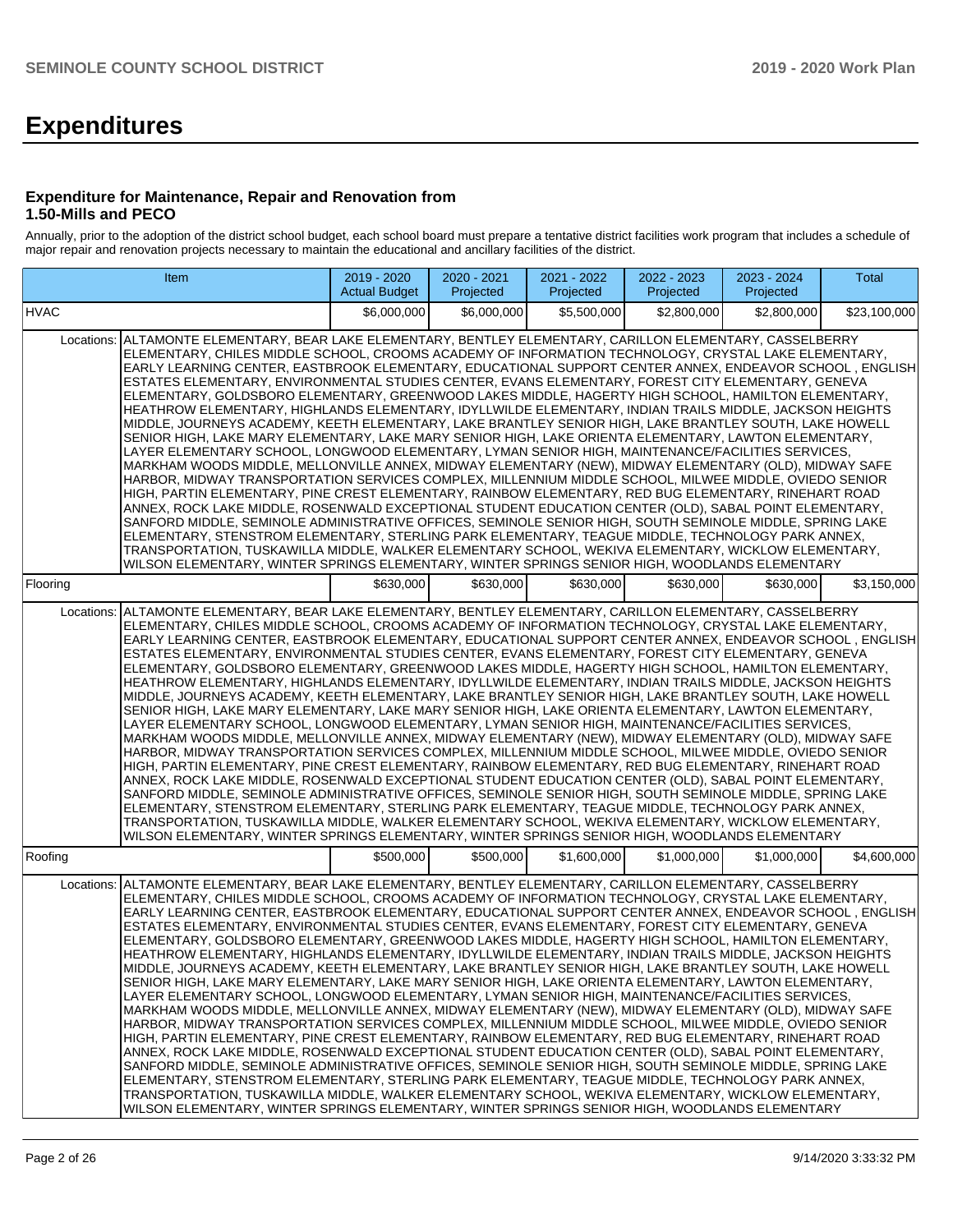| Safety to Life |                                                                                                                                                                                                                                                                                                                                                                                                                                                                                                                                                                                                                                                                                                                                                                                                                                                                                                                                                                                                                                                                                                                                                                                                                                                                                                                                                                                                                                                                                                                                                                                                                                                                                                                                                                                                                                         | \$75,000    | \$110.000   | \$110,000   | \$110,000   | \$110,000   | \$515,000   |
|----------------|-----------------------------------------------------------------------------------------------------------------------------------------------------------------------------------------------------------------------------------------------------------------------------------------------------------------------------------------------------------------------------------------------------------------------------------------------------------------------------------------------------------------------------------------------------------------------------------------------------------------------------------------------------------------------------------------------------------------------------------------------------------------------------------------------------------------------------------------------------------------------------------------------------------------------------------------------------------------------------------------------------------------------------------------------------------------------------------------------------------------------------------------------------------------------------------------------------------------------------------------------------------------------------------------------------------------------------------------------------------------------------------------------------------------------------------------------------------------------------------------------------------------------------------------------------------------------------------------------------------------------------------------------------------------------------------------------------------------------------------------------------------------------------------------------------------------------------------------|-------------|-------------|-------------|-------------|-------------|-------------|
| Locations:     | ALTAMONTE ELEMENTARY, BEAR LAKE ELEMENTARY, BENTLEY ELEMENTARY, CARILLON ELEMENTARY, CASSELBERRY<br>ELEMENTARY, CHILES MIDDLE SCHOOL, CROOMS ACADEMY OF INFORMATION TECHNOLOGY, CRYSTAL LAKE ELEMENTARY,<br>EARLY LEARNING CENTER, EASTBROOK ELEMENTARY, EDUCATIONAL SUPPORT CENTER ANNEX, ENDEAVOR SCHOOL , ENGLISH<br>ESTATES ELEMENTARY, ENVIRONMENTAL STUDIES CENTER, EVANS ELEMENTARY, FOREST CITY ELEMENTARY, GENEVA<br>ELEMENTARY, GOLDSBORO ELEMENTARY, GREENWOOD LAKES MIDDLE, HAGERTY HIGH SCHOOL, HAMILTON ELEMENTARY,<br>HEATHROW ELEMENTARY, HIGHLANDS ELEMENTARY, IDYLLWILDE ELEMENTARY, INDIAN TRAILS MIDDLE, JACKSON HEIGHTS<br>MIDDLE, JOURNEYS ACADEMY, KEETH ELEMENTARY, LAKE BRANTLEY SENIOR HIGH, LAKE BRANTLEY SOUTH, LAKE HOWELL<br>SENIOR HIGH, LAKE MARY ELEMENTARY, LAKE MARY SENIOR HIGH, LAKE ORIENTA ELEMENTARY, LAWTON ELEMENTARY,<br>LAYER ELEMENTARY SCHOOL, LONGWOOD ELEMENTARY, LYMAN SENIOR HIGH, MAINTENANCE/FACILITIES SERVICES,<br>MARKHAM WOODS MIDDLE, MELLONVILLE ANNEX, MIDWAY ELEMENTARY (NEW), MIDWAY ELEMENTARY (OLD), MIDWAY SAFE<br>HARBOR, MIDWAY TRANSPORTATION SERVICES COMPLEX, MILLENNIUM MIDDLE SCHOOL, MILWEE MIDDLE, OVIEDO SENIOR<br>HIGH, PARTIN ELEMENTARY, PINE CREST ELEMENTARY, RAINBOW ELEMENTARY, RED BUG ELEMENTARY, RINEHART ROAD<br>ANNEX, ROCK LAKE MIDDLE, ROSENWALD EXCEPTIONAL STUDENT EDUCATION CENTER (OLD), SABAL POINT ELEMENTARY,<br>SANFORD MIDDLE, SEMINOLE ADMINISTRATIVE OFFICES, SEMINOLE SENIOR HIGH, SOUTH SEMINOLE MIDDLE, SPRING LAKE<br>ELEMENTARY, STENSTROM ELEMENTARY, STERLING PARK ELEMENTARY, TEAGUE MIDDLE, TECHNOLOGY PARK ANNEX,<br>TRANSPORTATION, TUSKAWILLA MIDDLE, WALKER ELEMENTARY SCHOOL, WEKIVA ELEMENTARY, WICKLOW ELEMENTARY,<br>WILSON ELEMENTARY, WINTER SPRINGS ELEMENTARY, WINTER SPRINGS SENIOR HIGH, WOODLANDS ELEMENTARY |             |             |             |             |             |             |
| Fencing        |                                                                                                                                                                                                                                                                                                                                                                                                                                                                                                                                                                                                                                                                                                                                                                                                                                                                                                                                                                                                                                                                                                                                                                                                                                                                                                                                                                                                                                                                                                                                                                                                                                                                                                                                                                                                                                         | \$50,000    | \$50.000    | \$50,000    | \$50,000    | \$50,000    | \$250,000   |
| Locations:     | ALTAMONTE ELEMENTARY, BEAR LAKE ELEMENTARY, BENTLEY ELEMENTARY, CARILLON ELEMENTARY, CASSELBERRY<br>ELEMENTARY, CHILES MIDDLE SCHOOL, CROOMS ACADEMY OF INFORMATION TECHNOLOGY, CRYSTAL LAKE ELEMENTARY,<br>EARLY LEARNING CENTER, EASTBROOK ELEMENTARY, EDUCATIONAL SUPPORT CENTER ANNEX, ENDEAVOR SCHOOL , ENGLISH<br>ESTATES ELEMENTARY, ENVIRONMENTAL STUDIES CENTER, EVANS ELEMENTARY, FOREST CITY ELEMENTARY, GENEVA<br>ELEMENTARY, GOLDSBORO ELEMENTARY, GREENWOOD LAKES MIDDLE, HAGERTY HIGH SCHOOL, HAMILTON ELEMENTARY,<br>HEATHROW ELEMENTARY, HIGHLANDS ELEMENTARY, IDYLLWILDE ELEMENTARY, INDIAN TRAILS MIDDLE, JACKSON HEIGHTS<br>MIDDLE, JOURNEYS ACADEMY, KEETH ELEMENTARY, LAKE BRANTLEY SENIOR HIGH, LAKE BRANTLEY SOUTH, LAKE HOWELL<br>SENIOR HIGH, LAKE MARY ELEMENTARY, LAKE MARY SENIOR HIGH, LAKE ORIENTA ELEMENTARY, LAWTON ELEMENTARY,<br>LAYER ELEMENTARY SCHOOL, LONGWOOD ELEMENTARY, LYMAN SENIOR HIGH, MAINTENANCE/FACILITIES SERVICES,<br>MARKHAM WOODS MIDDLE, MELLONVILLE ANNEX, MIDWAY ELEMENTARY (NEW), MIDWAY ELEMENTARY (OLD), MIDWAY SAFE<br>HARBOR, MIDWAY TRANSPORTATION SERVICES COMPLEX, MILLENNIUM MIDDLE SCHOOL, MILWEE MIDDLE, OVIEDO SENIOR<br>HIGH, PARTIN ELEMENTARY, PINE CREST ELEMENTARY, RAINBOW ELEMENTARY, RED BUG ELEMENTARY, RINEHART ROAD<br>ANNEX, ROCK LAKE MIDDLE, ROSENWALD EXCEPTIONAL STUDENT EDUCATION CENTER (OLD), SABAL POINT ELEMENTARY,<br>SANFORD MIDDLE, SEMINOLE ADMINISTRATIVE OFFICES, SEMINOLE SENIOR HIGH, SOUTH SEMINOLE MIDDLE, SPRING LAKE<br>ELEMENTARY, STENSTROM ELEMENTARY, STERLING PARK ELEMENTARY, TEAGUE MIDDLE, TECHNOLOGY PARK ANNEX,<br>TRANSPORTATION, TUSKAWILLA MIDDLE, WALKER ELEMENTARY SCHOOL, WEKIVA ELEMENTARY, WICKLOW ELEMENTARY,<br>WILSON ELEMENTARY, WINTER SPRINGS ELEMENTARY, WINTER SPRINGS SENIOR HIGH, WOODLANDS ELEMENTARY |             |             |             |             |             |             |
| Parking        |                                                                                                                                                                                                                                                                                                                                                                                                                                                                                                                                                                                                                                                                                                                                                                                                                                                                                                                                                                                                                                                                                                                                                                                                                                                                                                                                                                                                                                                                                                                                                                                                                                                                                                                                                                                                                                         | \$275,000   | \$200,000   | \$200,000   | \$200,000   | \$200,000   | \$1,075,000 |
| Locations:     | ALTAMONTE ELEMENTARY, BEAR LAKE ELEMENTARY, BENTLEY ELEMENTARY, CARILLON ELEMENTARY, CASSELBERRY<br>ELEMENTARY, CHILES MIDDLE SCHOOL, CROOMS ACADEMY OF INFORMATION TECHNOLOGY, CRYSTAL LAKE ELEMENTARY,<br>EARLY LEARNING CENTER, EASTBROOK ELEMENTARY, EDUCATIONAL SUPPORT CENTER ANNEX, ENDEAVOR SCHOOL , ENGLISH<br>ESTATES ELEMENTARY, ENVIRONMENTAL STUDIES CENTER, EVANS ELEMENTARY, FOREST CITY ELEMENTARY, GENEVA<br>ELEMENTARY, GOLDSBORO ELEMENTARY, GREENWOOD LAKES MIDDLE, HAGERTY HIGH SCHOOL, HAMILTON ELEMENTARY,<br>HEATHROW ELEMENTARY, HIGHLANDS ELEMENTARY, IDYLLWILDE ELEMENTARY, INDIAN TRAILS MIDDLE, JACKSON HEIGHTS<br>MIDDLE, JOURNEYS ACADEMY, KEETH ELEMENTARY, LAKE BRANTLEY SENIOR HIGH, LAKE BRANTLEY SOUTH, LAKE HOWELL<br>SENIOR HIGH, LAKE MARY ELEMENTARY, LAKE MARY SENIOR HIGH, LAKE ORIENTA ELEMENTARY, LAWTON ELEMENTARY,<br>LAYER ELEMENTARY SCHOOL, LONGWOOD ELEMENTARY, LYMAN SENIOR HIGH, MAINTENANCE/FACILITIES SERVICES,<br>MARKHAM WOODS MIDDLE, MELLONVILLE ANNEX, MIDWAY ELEMENTARY (NEW), MIDWAY ELEMENTARY (OLD), MIDWAY SAFE<br>HARBOR, MIDWAY TRANSPORTATION SERVICES COMPLEX, MILLENNIUM MIDDLE SCHOOL, MILWEE MIDDLE, OVIEDO SENIOR<br>HIGH, PARTIN ELEMENTARY, PINE CREST ELEMENTARY, RAINBOW ELEMENTARY, RED BUG ELEMENTARY, RINEHART ROAD<br>ANNEX, ROCK LAKE MIDDLE, ROSENWALD EXCEPTIONAL STUDENT EDUCATION CENTER (OLD), SABAL POINT ELEMENTARY,<br>SANFORD MIDDLE, SEMINOLE ADMINISTRATIVE OFFICES, SEMINOLE SENIOR HIGH, SOUTH SEMINOLE MIDDLE, SPRING LAKE<br>ELEMENTARY, STENSTROM ELEMENTARY, STERLING PARK ELEMENTARY, TEAGUE MIDDLE, TECHNOLOGY PARK ANNEX,<br>TRANSPORTATION, TUSKAWILLA MIDDLE, WALKER ELEMENTARY SCHOOL, WEKIVA ELEMENTARY, WICKLOW ELEMENTARY,<br>WILSON ELEMENTARY, WINTER SPRINGS ELEMENTARY, WINTER SPRINGS SENIOR HIGH, WOODLANDS ELEMENTARY |             |             |             |             |             |             |
| Electrical     |                                                                                                                                                                                                                                                                                                                                                                                                                                                                                                                                                                                                                                                                                                                                                                                                                                                                                                                                                                                                                                                                                                                                                                                                                                                                                                                                                                                                                                                                                                                                                                                                                                                                                                                                                                                                                                         | \$1,500,000 | \$1,500,000 | \$1,875,000 | \$1,875,000 | \$1,875,000 | \$8,625,000 |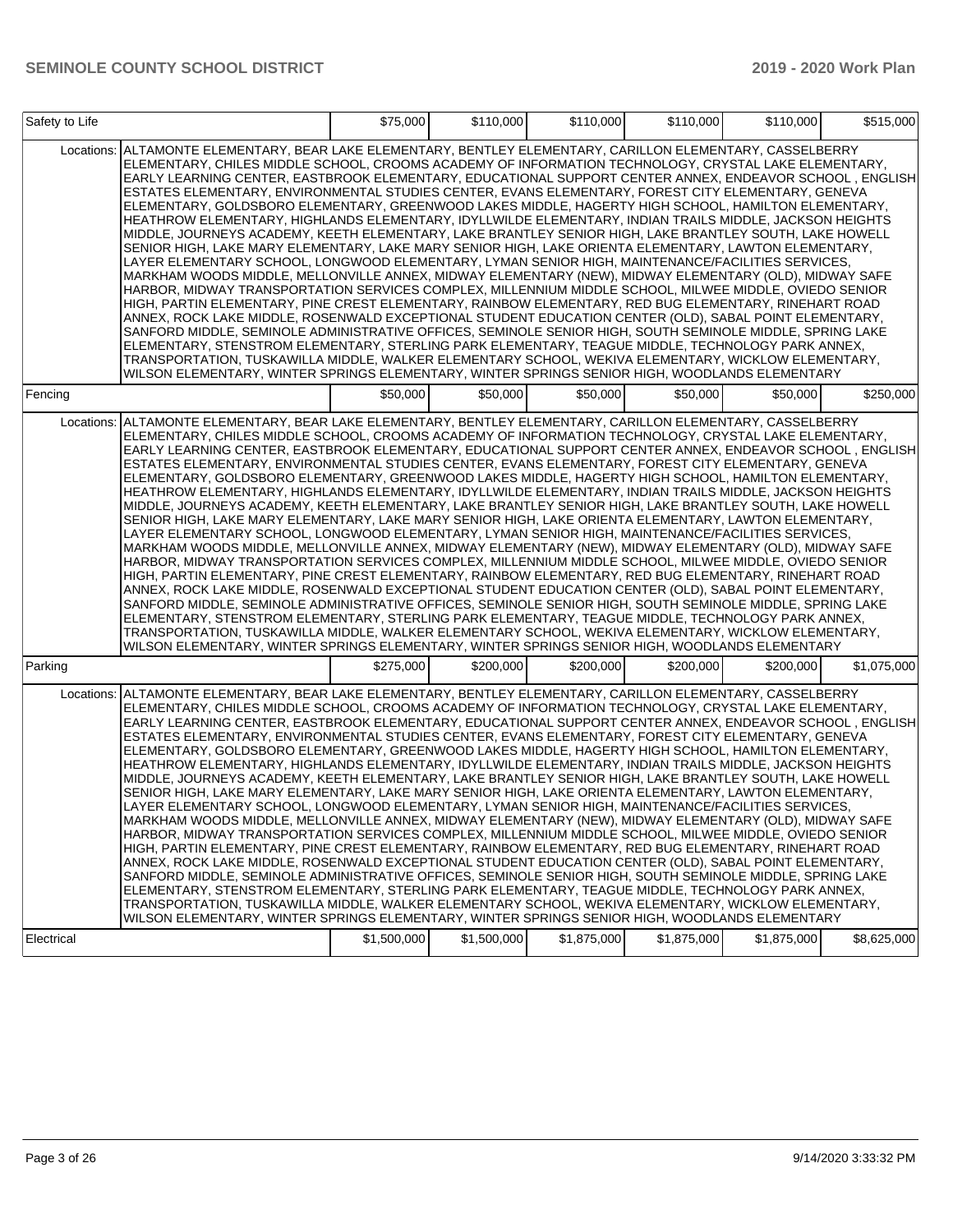|                                  | Locations: ALTAMONTE ELEMENTARY, BEAR LAKE ELEMENTARY, BENTLEY ELEMENTARY, CARILLON ELEMENTARY, CASSELBERRY<br>ELEMENTARY, CHILES MIDDLE SCHOOL, CROOMS ACADEMY OF INFORMATION TECHNOLOGY, CRYSTAL LAKE ELEMENTARY,<br>EARLY LEARNING CENTER, EASTBROOK ELEMENTARY, EDUCATIONAL SUPPORT CENTER ANNEX, ENDEAVOR SCHOOL , ENGLISH<br>ESTATES ELEMENTARY, ENVIRONMENTAL STUDIES CENTER, EVANS ELEMENTARY, FOREST CITY ELEMENTARY, GENEVA<br>ELEMENTARY, GOLDSBORO ELEMENTARY, GREENWOOD LAKES MIDDLE, HAGERTY HIGH SCHOOL, HAMILTON ELEMENTARY,<br>HEATHROW ELEMENTARY, HIGHLANDS ELEMENTARY, IDYLLWILDE ELEMENTARY, INDIAN TRAILS MIDDLE, JACKSON HEIGHTS<br>MIDDLE, JOURNEYS ACADEMY, KEETH ELEMENTARY, LAKE BRANTLEY SENIOR HIGH, LAKE BRANTLEY SOUTH, LAKE HOWELL<br>SENIOR HIGH, LAKE MARY ELEMENTARY, LAKE MARY SENIOR HIGH, LAKE ORIENTA ELEMENTARY, LAWTON ELEMENTARY,<br>LAYER ELEMENTARY SCHOOL, LONGWOOD ELEMENTARY, LYMAN SENIOR HIGH, MAINTENANCE/FACILITIES SERVICES,<br>MARKHAM WOODS MIDDLE, MELLONVILLE ANNEX, MIDWAY ELEMENTARY (NEW), MIDWAY ELEMENTARY (OLD), MIDWAY SAFE<br>HARBOR, MIDWAY TRANSPORTATION SERVICES COMPLEX, MILLENNIUM MIDDLE SCHOOL, MILWEE MIDDLE, OVIEDO SENIOR<br>HIGH, PARTIN ELEMENTARY, PINE CREST ELEMENTARY, RAINBOW ELEMENTARY, RED BUG ELEMENTARY, RINEHART ROAD<br>ANNEX, ROCK LAKE MIDDLE, ROSENWALD EXCEPTIONAL STUDENT EDUCATION CENTER (OLD), SABAL POINT ELEMENTARY,<br>SANFORD MIDDLE, SEMINOLE ADMINISTRATIVE OFFICES, SEMINOLE SENIOR HIGH, SOUTH SEMINOLE MIDDLE, SPRING LAKE<br>ELEMENTARY, STENSTROM ELEMENTARY, STERLING PARK ELEMENTARY, TEAGUE MIDDLE, TECHNOLOGY PARK ANNEX,<br>TRANSPORTATION, TUSKAWILLA MIDDLE, WALKER ELEMENTARY SCHOOL, WEKIVA ELEMENTARY, WICKLOW ELEMENTARY,<br>WILSON ELEMENTARY, WINTER SPRINGS ELEMENTARY, WINTER SPRINGS SENIOR HIGH, WOODLANDS ELEMENTARY |             |             |             |             |             |             |
|----------------------------------|----------------------------------------------------------------------------------------------------------------------------------------------------------------------------------------------------------------------------------------------------------------------------------------------------------------------------------------------------------------------------------------------------------------------------------------------------------------------------------------------------------------------------------------------------------------------------------------------------------------------------------------------------------------------------------------------------------------------------------------------------------------------------------------------------------------------------------------------------------------------------------------------------------------------------------------------------------------------------------------------------------------------------------------------------------------------------------------------------------------------------------------------------------------------------------------------------------------------------------------------------------------------------------------------------------------------------------------------------------------------------------------------------------------------------------------------------------------------------------------------------------------------------------------------------------------------------------------------------------------------------------------------------------------------------------------------------------------------------------------------------------------------------------------------------------------------------------------------------|-------------|-------------|-------------|-------------|-------------|-------------|
| Fire Alarm                       |                                                                                                                                                                                                                                                                                                                                                                                                                                                                                                                                                                                                                                                                                                                                                                                                                                                                                                                                                                                                                                                                                                                                                                                                                                                                                                                                                                                                                                                                                                                                                                                                                                                                                                                                                                                                                                                    | \$1,200,000 | \$1,500,000 | \$1,500,000 | \$2,000,000 | \$2,500,000 | \$8,700,000 |
|                                  | Locations: ALTAMONTE ELEMENTARY, BEAR LAKE ELEMENTARY, BENTLEY ELEMENTARY, CARILLON ELEMENTARY, CASSELBERRY<br>ELEMENTARY, CHILES MIDDLE SCHOOL, CROOMS ACADEMY OF INFORMATION TECHNOLOGY, CRYSTAL LAKE ELEMENTARY,<br>EARLY LEARNING CENTER, EASTBROOK ELEMENTARY, EDUCATIONAL SUPPORT CENTER ANNEX, ENDEAVOR SCHOOL, ENGLISH<br>ESTATES ELEMENTARY, ENVIRONMENTAL STUDIES CENTER, EVANS ELEMENTARY, FOREST CITY ELEMENTARY, GENEVA<br>ELEMENTARY, GOLDSBORO ELEMENTARY, GREENWOOD LAKES MIDDLE, HAGERTY HIGH SCHOOL, HAMILTON ELEMENTARY,<br>HEATHROW ELEMENTARY, HIGHLANDS ELEMENTARY, IDYLLWILDE ELEMENTARY, INDIAN TRAILS MIDDLE, JACKSON HEIGHTS<br>MIDDLE, JOURNEYS ACADEMY, KEETH ELEMENTARY, LAKE BRANTLEY SENIOR HIGH, LAKE BRANTLEY SOUTH, LAKE HOWELL<br>SENIOR HIGH, LAKE MARY ELEMENTARY, LAKE MARY SENIOR HIGH, LAKE ORIENTA ELEMENTARY, LAWTON ELEMENTARY,<br>LAYER ELEMENTARY SCHOOL, LONGWOOD ELEMENTARY, LYMAN SENIOR HIGH, MAINTENANCE/FACILITIES SERVICES,<br>MARKHAM WOODS MIDDLE, MELLONVILLE ANNEX, MIDWAY ELEMENTARY (NEW), MIDWAY ELEMENTARY (OLD), MIDWAY SAFE<br>HARBOR, MIDWAY TRANSPORTATION SERVICES COMPLEX, MILLENNIUM MIDDLE SCHOOL, MILWEE MIDDLE, OVIEDO SENIOR<br>HIGH, PARTIN ELEMENTARY, PINE CREST ELEMENTARY, RAINBOW ELEMENTARY, RED BUG ELEMENTARY, RINEHART ROAD<br>ANNEX, ROCK LAKE MIDDLE, ROSENWALD EXCEPTIONAL STUDENT EDUCATION CENTER (OLD), SABAL POINT ELEMENTARY,<br>SANFORD MIDDLE, SEMINOLE ADMINISTRATIVE OFFICES, SEMINOLE SENIOR HIGH, SOUTH SEMINOLE MIDDLE, SPRING LAKE<br>ELEMENTARY, STENSTROM ELEMENTARY, STERLING PARK ELEMENTARY, TEAGUE MIDDLE, TECHNOLOGY PARK ANNEX,<br>TRANSPORTATION, TUSKAWILLA MIDDLE, WALKER ELEMENTARY SCHOOL, WEKIVA ELEMENTARY, WICKLOW ELEMENTARY,<br>WILSON ELEMENTARY, WINTER SPRINGS ELEMENTARY, WINTER SPRINGS SENIOR HIGH, WOODLANDS ELEMENTARY  |             |             |             |             |             |             |
| Telephone/Intercom System        |                                                                                                                                                                                                                                                                                                                                                                                                                                                                                                                                                                                                                                                                                                                                                                                                                                                                                                                                                                                                                                                                                                                                                                                                                                                                                                                                                                                                                                                                                                                                                                                                                                                                                                                                                                                                                                                    | \$235,000   | \$95,000    | \$200,000   | \$100,000   | \$20,000    | \$650,000   |
|                                  | Locations: ALTAMONTE ELEMENTARY, BEAR LAKE ELEMENTARY, BENTLEY ELEMENTARY, CARILLON ELEMENTARY, CASSELBERRY<br>ELEMENTARY, CHILES MIDDLE SCHOOL, CROOMS ACADEMY OF INFORMATION TECHNOLOGY, CRYSTAL LAKE ELEMENTARY,<br>EARLY LEARNING CENTER, EASTBROOK ELEMENTARY, EDUCATIONAL SUPPORT CENTER ANNEX, ENDEAVOR SCHOOL, ENGLISH<br>ESTATES ELEMENTARY, ENVIRONMENTAL STUDIES CENTER, EVANS ELEMENTARY, FOREST CITY ELEMENTARY, GENEVA<br>ELEMENTARY, GOLDSBORO ELEMENTARY, GREENWOOD LAKES MIDDLE, HAGERTY HIGH SCHOOL, HAMILTON ELEMENTARY,<br>HEATHROW ELEMENTARY, HIGHLANDS ELEMENTARY, IDYLLWILDE ELEMENTARY, INDIAN TRAILS MIDDLE, JACKSON HEIGHTS<br>MIDDLE, JOURNEYS ACADEMY, KEETH ELEMENTARY, LAKE BRANTLEY SENIOR HIGH, LAKE BRANTLEY SOUTH, LAKE HOWELL<br>SENIOR HIGH, LAKE MARY ELEMENTARY, LAKE MARY SENIOR HIGH, LAKE ORIENTA ELEMENTARY, LAWTON ELEMENTARY,<br>LAYER ELEMENTARY SCHOOL, LONGWOOD ELEMENTARY, LYMAN SENIOR HIGH, MAINTENANCE/FACILITIES SERVICES,<br>MARKHAM WOODS MIDDLE, MELLONVILLE ANNEX, MIDWAY ELEMENTARY (NEW), MIDWAY ELEMENTARY (OLD), MIDWAY SAFE<br>HARBOR, MIDWAY TRANSPORTATION SERVICES COMPLEX, MILLENNIUM MIDDLE SCHOOL, MILWEE MIDDLE, OVIEDO SENIOR<br>HIGH, PARTIN ELEMENTARY, PINE CREST ELEMENTARY, RAINBOW ELEMENTARY, RED BUG ELEMENTARY, RINEHART ROAD<br>ANNEX, ROCK LAKE MIDDLE, ROSENWALD EXCEPTIONAL STUDENT EDUCATION CENTER (OLD), SABAL POINT ELEMENTARY,<br>SANFORD MIDDLE, SEMINOLE ADMINISTRATIVE OFFICES, SEMINOLE SENIOR HIGH, SOUTH SEMINOLE MIDDLE, SPRING LAKE<br>ELEMENTARY, STENSTROM ELEMENTARY, STERLING PARK ELEMENTARY, TEAGUE MIDDLE, TECHNOLOGY PARK ANNEX,<br>TRANSPORTATION, TUSKAWILLA MIDDLE, WALKER ELEMENTARY SCHOOL, WEKIVA ELEMENTARY, WICKLOW ELEMENTARY,<br>WILSON ELEMENTARY, WINTER SPRINGS ELEMENTARY, WINTER SPRINGS SENIOR HIGH, WOODLANDS ELEMENTARY  |             |             |             |             |             |             |
| <b>Closed Circuit Television</b> |                                                                                                                                                                                                                                                                                                                                                                                                                                                                                                                                                                                                                                                                                                                                                                                                                                                                                                                                                                                                                                                                                                                                                                                                                                                                                                                                                                                                                                                                                                                                                                                                                                                                                                                                                                                                                                                    | \$0         | \$0         | \$0         | \$0         | \$0         | 30          |
| Locations:                       | No Locations for this expenditure.                                                                                                                                                                                                                                                                                                                                                                                                                                                                                                                                                                                                                                                                                                                                                                                                                                                                                                                                                                                                                                                                                                                                                                                                                                                                                                                                                                                                                                                                                                                                                                                                                                                                                                                                                                                                                 |             |             |             |             |             |             |
| Paint                            |                                                                                                                                                                                                                                                                                                                                                                                                                                                                                                                                                                                                                                                                                                                                                                                                                                                                                                                                                                                                                                                                                                                                                                                                                                                                                                                                                                                                                                                                                                                                                                                                                                                                                                                                                                                                                                                    | \$1,200,000 | \$1,200,000 | \$1,200,000 | \$1,200,000 | \$1,200,000 | \$6,000,000 |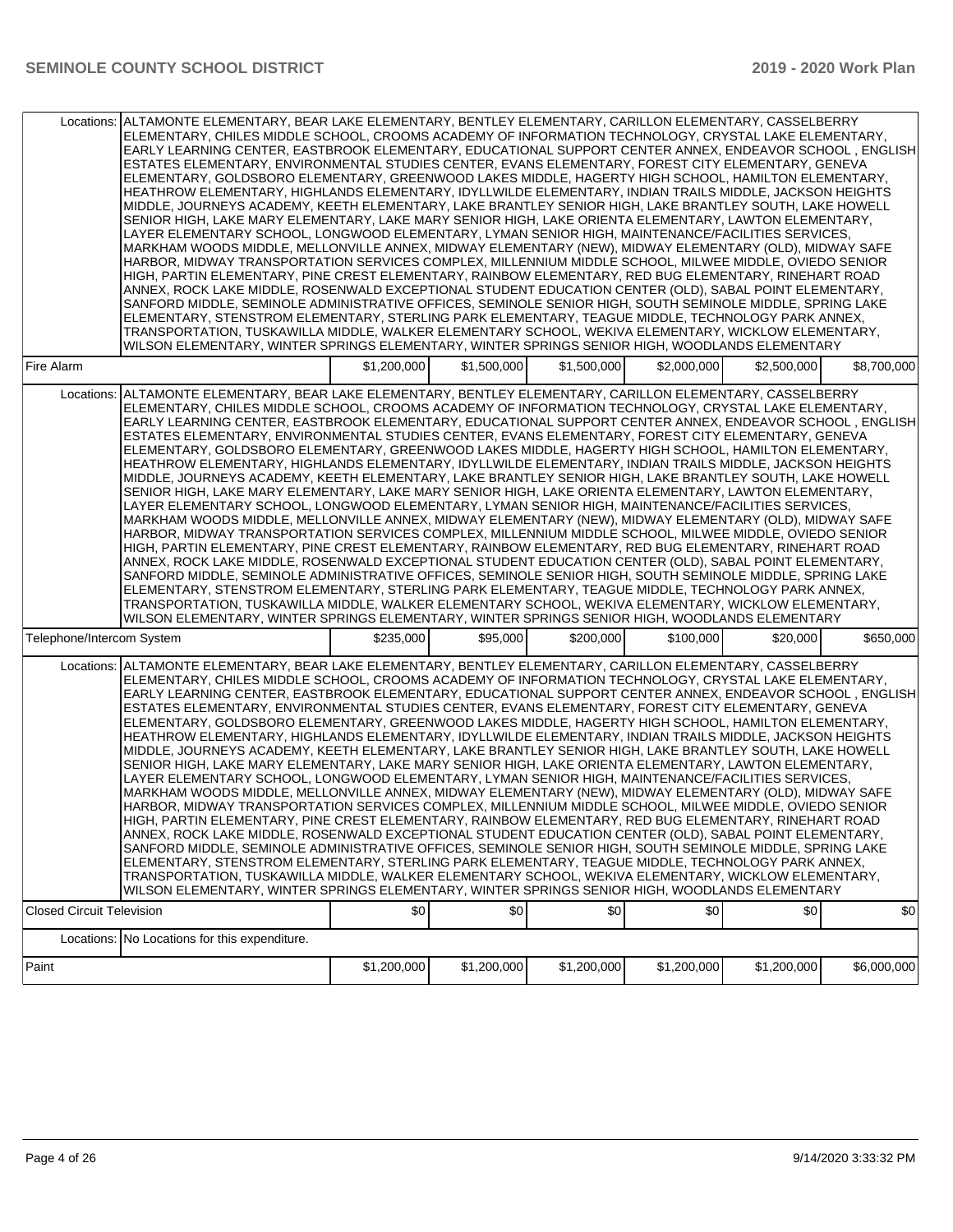|                    | Locations: ALTAMONTE ELEMENTARY, BEAR LAKE ELEMENTARY, BENTLEY ELEMENTARY, CARILLON ELEMENTARY, CASSELBERRY<br>ELEMENTARY, CHILES MIDDLE SCHOOL, CROOMS ACADEMY OF INFORMATION TECHNOLOGY, CRYSTAL LAKE ELEMENTARY,<br>EARLY LEARNING CENTER, EASTBROOK ELEMENTARY, EDUCATIONAL SUPPORT CENTER ANNEX, ENDEAVOR SCHOOL, ENGLISH<br>ESTATES ELEMENTARY, ENVIRONMENTAL STUDIES CENTER, EVANS ELEMENTARY, FOREST CITY ELEMENTARY, GENEVA<br>ELEMENTARY, GOLDSBORO ELEMENTARY, GREENWOOD LAKES MIDDLE, HAGERTY HIGH SCHOOL, HAMILTON ELEMENTARY,<br>HEATHROW ELEMENTARY. HIGHLANDS ELEMENTARY. IDYLLWILDE ELEMENTARY. INDIAN TRAILS MIDDLE, JACKSON HEIGHTS<br>MIDDLE, JOURNEYS ACADEMY, KEETH ELEMENTARY, LAKE BRANTLEY SENIOR HIGH, LAKE BRANTLEY SOUTH, LAKE HOWELL<br>SENIOR HIGH, LAKE MARY ELEMENTARY, LAKE MARY SENIOR HIGH, LAKE ORIENTA ELEMENTARY, LAWTON ELEMENTARY,<br>LAYER ELEMENTARY SCHOOL, LONGWOOD ELEMENTARY, LYMAN SENIOR HIGH, MAINTENANCE/FACILITIES SERVICES.<br>MARKHAM WOODS MIDDLE, MELLONVILLE ANNEX, MIDWAY ELEMENTARY (NEW), MIDWAY ELEMENTARY (OLD), MIDWAY SAFE<br>HARBOR, MIDWAY TRANSPORTATION SERVICES COMPLEX, MILLENNIUM MIDDLE SCHOOL, MILWEE MIDDLE, OVIEDO SENIOR<br>HIGH, PARTIN ELEMENTARY, PINE CREST ELEMENTARY, RAINBOW ELEMENTARY, RED BUG ELEMENTARY, RINEHART ROAD<br>ANNEX, ROCK LAKE MIDDLE, ROSENWALD EXCEPTIONAL STUDENT EDUCATION CENTER (OLD), SABAL POINT ELEMENTARY,<br>SANFORD MIDDLE, SEMINOLE ADMINISTRATIVE OFFICES, SEMINOLE SENIOR HIGH, SOUTH SEMINOLE MIDDLE, SPRING LAKE<br>ELEMENTARY, STENSTROM ELEMENTARY, STERLING PARK ELEMENTARY, TEAGUE MIDDLE, TECHNOLOGY PARK ANNEX,<br>TRANSPORTATION, TUSKAWILLA MIDDLE, WALKER ELEMENTARY SCHOOL, WEKIVA ELEMENTARY, WICKLOW ELEMENTARY,<br>WILSON ELEMENTARY. WINTER SPRINGS ELEMENTARY. WINTER SPRINGS SENIOR HIGH. WOODLANDS ELEMENTARY |              |              |              |              |              |               |
|--------------------|---------------------------------------------------------------------------------------------------------------------------------------------------------------------------------------------------------------------------------------------------------------------------------------------------------------------------------------------------------------------------------------------------------------------------------------------------------------------------------------------------------------------------------------------------------------------------------------------------------------------------------------------------------------------------------------------------------------------------------------------------------------------------------------------------------------------------------------------------------------------------------------------------------------------------------------------------------------------------------------------------------------------------------------------------------------------------------------------------------------------------------------------------------------------------------------------------------------------------------------------------------------------------------------------------------------------------------------------------------------------------------------------------------------------------------------------------------------------------------------------------------------------------------------------------------------------------------------------------------------------------------------------------------------------------------------------------------------------------------------------------------------------------------------------------------------------------------------------------|--------------|--------------|--------------|--------------|--------------|---------------|
| Maintenance/Repair |                                                                                                                                                                                                                                                                                                                                                                                                                                                                                                                                                                                                                                                                                                                                                                                                                                                                                                                                                                                                                                                                                                                                                                                                                                                                                                                                                                                                                                                                                                                                                                                                                                                                                                                                                                                                                                                   | \$7.823.272  | \$10,414,750 | \$10.414.750 | \$10,414,750 | \$10,414,750 | \$49,482,272  |
|                    | Locations: ALTAMONTE ELEMENTARY, BEAR LAKE ELEMENTARY, BENTLEY ELEMENTARY, CARILLON ELEMENTARY, CASSELBERRY<br>ELEMENTARY, CHILES MIDDLE SCHOOL, CROOMS ACADEMY OF INFORMATION TECHNOLOGY, CRYSTAL LAKE ELEMENTARY,<br>EARLY LEARNING CENTER, EASTBROOK ELEMENTARY, EDUCATIONAL SUPPORT CENTER ANNEX, ENDEAVOR SCHOOL, ENGLISH<br>ESTATES ELEMENTARY, ENVIRONMENTAL STUDIES CENTER, EVANS ELEMENTARY, FOREST CITY ELEMENTARY, GENEVA<br>ELEMENTARY, GOLDSBORO ELEMENTARY, GREENWOOD LAKES MIDDLE, HAGERTY HIGH SCHOOL, HAMILTON ELEMENTARY,<br>HEATHROW ELEMENTARY, HIGHLANDS ELEMENTARY, IDYLLWILDE ELEMENTARY, INDIAN TRAILS MIDDLE, JACKSON HEIGHTS<br>MIDDLE, JOURNEYS ACADEMY, KEETH ELEMENTARY, LAKE BRANTLEY SENIOR HIGH, LAKE BRANTLEY SOUTH, LAKE HOWELL<br>SENIOR HIGH, LAKE MARY ELEMENTARY, LAKE MARY SENIOR HIGH, LAKE ORIENTA ELEMENTARY, LAWTON ELEMENTARY,<br>LAYER ELEMENTARY SCHOOL, LONGWOOD ELEMENTARY, LYMAN SENIOR HIGH, MAINTENANCE/FACILITIES SERVICES,<br>MARKHAM WOODS MIDDLE, MELLONVILLE ANNEX, MIDWAY ELEMENTARY (NEW), MIDWAY ELEMENTARY (OLD), MIDWAY SAFE<br>HARBOR, MIDWAY TRANSPORTATION SERVICES COMPLEX, MILLENNIUM MIDDLE SCHOOL, MILWEE MIDDLE, OVIEDO SENIOR<br>HIGH, PARTIN ELEMENTARY, PINE CREST ELEMENTARY, RAINBOW ELEMENTARY, RED BUG ELEMENTARY, RINEHART ROAD<br>ANNEX, ROCK LAKE MIDDLE, ROSENWALD EXCEPTIONAL STUDENT EDUCATION CENTER (OLD), SABAL POINT ELEMENTARY.<br>SANFORD MIDDLE, SEMINOLE ADMINISTRATIVE OFFICES, SEMINOLE SENIOR HIGH, SOUTH SEMINOLE MIDDLE, SPRING LAKE<br>ELEMENTARY, STENSTROM ELEMENTARY, STERLING PARK ELEMENTARY, TEAGUE MIDDLE, TECHNOLOGY PARK ANNEX,<br>TRANSPORTATION, TUSKAWILLA MIDDLE, WALKER ELEMENTARY SCHOOL, WEKIVA ELEMENTARY, WICKLOW ELEMENTARY,<br>WILSON ELEMENTARY, WINTER SPRINGS ELEMENTARY, WINTER SPRINGS SENIOR HIGH, WOODLANDS ELEMENTARY |              |              |              |              |              |               |
|                    | <b>Sub Total:</b>                                                                                                                                                                                                                                                                                                                                                                                                                                                                                                                                                                                                                                                                                                                                                                                                                                                                                                                                                                                                                                                                                                                                                                                                                                                                                                                                                                                                                                                                                                                                                                                                                                                                                                                                                                                                                                 | \$19,488,272 | \$22,199,750 | \$23,279,750 | \$20,379,750 | \$20,799,750 | \$106,147,272 |

| PECO Maintenance Expenditures | \$890,779    | \$890,779    | \$890,779    | \$890,779    | \$890,779    | \$4,453,895   |
|-------------------------------|--------------|--------------|--------------|--------------|--------------|---------------|
| ا :50 Mill Sub Total.         | \$21,257,493 | \$24.018.971 | \$25,648,971 | \$22,748,971 | \$23,168,971 | \$116,843,377 |

| Other Items                                                                                                                                                                                                                                                                                                                                                                                                                                                                                                                                                                                                                                                                                                                                                                                                                                                                                                                                                                                                                                                                                                                                                                                                                                                                                                                                                                                                                                                                                                                                                                                                                                                                                                                                                                                                                                         | $2019 - 2020$<br><b>Actual Budget</b> | 2020 - 2021<br>Projected | 2021 - 2022<br>Projected | $2022 - 2023$<br>Projected | 2023 - 2024<br>Projected | Total       |
|-----------------------------------------------------------------------------------------------------------------------------------------------------------------------------------------------------------------------------------------------------------------------------------------------------------------------------------------------------------------------------------------------------------------------------------------------------------------------------------------------------------------------------------------------------------------------------------------------------------------------------------------------------------------------------------------------------------------------------------------------------------------------------------------------------------------------------------------------------------------------------------------------------------------------------------------------------------------------------------------------------------------------------------------------------------------------------------------------------------------------------------------------------------------------------------------------------------------------------------------------------------------------------------------------------------------------------------------------------------------------------------------------------------------------------------------------------------------------------------------------------------------------------------------------------------------------------------------------------------------------------------------------------------------------------------------------------------------------------------------------------------------------------------------------------------------------------------------------------|---------------------------------------|--------------------------|--------------------------|----------------------------|--------------------------|-------------|
| Grounds                                                                                                                                                                                                                                                                                                                                                                                                                                                                                                                                                                                                                                                                                                                                                                                                                                                                                                                                                                                                                                                                                                                                                                                                                                                                                                                                                                                                                                                                                                                                                                                                                                                                                                                                                                                                                                             | \$265,000                             | \$265,000                | \$265,000                | \$265,000                  | \$265,000                | \$1,325,000 |
| Locations ALTAMONTE ELEMENTARY, BEAR LAKE ELEMENTARY, BENTLEY ELEMENTARY, CARILLON ELEMENTARY, CASSELBERRY<br>ELEMENTARY, CHILES MIDDLE SCHOOL, CROOMS ACADEMY OF INFORMATION TECHNOLOGY, CRYSTAL LAKE ELEMENTARY,<br>EARLY LEARNING CENTER, EASTBROOK ELEMENTARY, EDUCATIONAL SUPPORT CENTER ANNEX, ENDEAVOR SCHOOL,<br>ENGLISH ESTATES ELEMENTARY, ENVIRONMENTAL STUDIES CENTER, EVANS ELEMENTARY, FOREST CITY ELEMENTARY,<br>GENEVA ELEMENTARY, GOLDSBORO ELEMENTARY, GREENWOOD LAKES MIDDLE, HAGERTY HIGH SCHOOL, HAMILTON<br>ELEMENTARY, HEATHROW ELEMENTARY, HIGHLANDS ELEMENTARY, IDYLLWILDE ELEMENTARY, INDIAN TRAILS MIDDLE,<br>JACKSON HEIGHTS MIDDLE, JOURNEYS ACADEMY, KEETH ELEMENTARY, LAKE BRANTLEY SENIOR HIGH, LAKE BRANTLEY<br>SOUTH, LAKE HOWELL SENIOR HIGH, LAKE MARY ELEMENTARY, LAKE MARY SENIOR HIGH, LAKE ORIENTA ELEMENTARY,<br>LAWTON ELEMENTARY, LAYER ELEMENTARY SCHOOL, LONGWOOD ELEMENTARY, LYMAN SENIOR HIGH,<br>MAINTENANCE/FACILITIES SERVICES, MARKHAM WOODS MIDDLE, MELLONVILLE ANNEX, MIDWAY ELEMENTARY (NEW),<br>MIDWAY ELEMENTARY (OLD), MIDWAY SAFE HARBOR, MIDWAY TRANSPORTATION SERVICES COMPLEX, MILLENNIUM MIDDLE<br>SCHOOL, MILWEE MIDDLE, OVIEDO SENIOR HIGH, PARTIN ELEMENTARY, PINE CREST ELEMENTARY, RAINBOW ELEMENTARY,<br>RED BUG ELEMENTARY, RINEHART ROAD ANNEX, ROCK LAKE MIDDLE, ROSENWALD EXCEPTIONAL STUDENT EDUCATION<br>CENTER (OLD), SABAL POINT ELEMENTARY, SANFORD MIDDLE, SEMINOLE ADMINISTRATIVE OFFICES, SEMINOLE SENIOR<br>HIGH, SOUTH SEMINOLE MIDDLE, SPRING LAKE ELEMENTARY, STENSTROM ELEMENTARY, STERLING PARK ELEMENTARY,<br>TEAGUE MIDDLE, TECHNOLOGY PARK ANNEX, TRANSPORTATION, TUSKAWILLA MIDDLE, WALKER ELEMENTARY SCHOOL,<br>WEKIVA ELEMENTARY, WICKLOW ELEMENTARY, WILSON ELEMENTARY, WINTER SPRINGS ELEMENTARY, WINTER SPRINGS<br>SENIOR HIGH, WOODLANDS ELEMENTARY |                                       |                          |                          |                            |                          |             |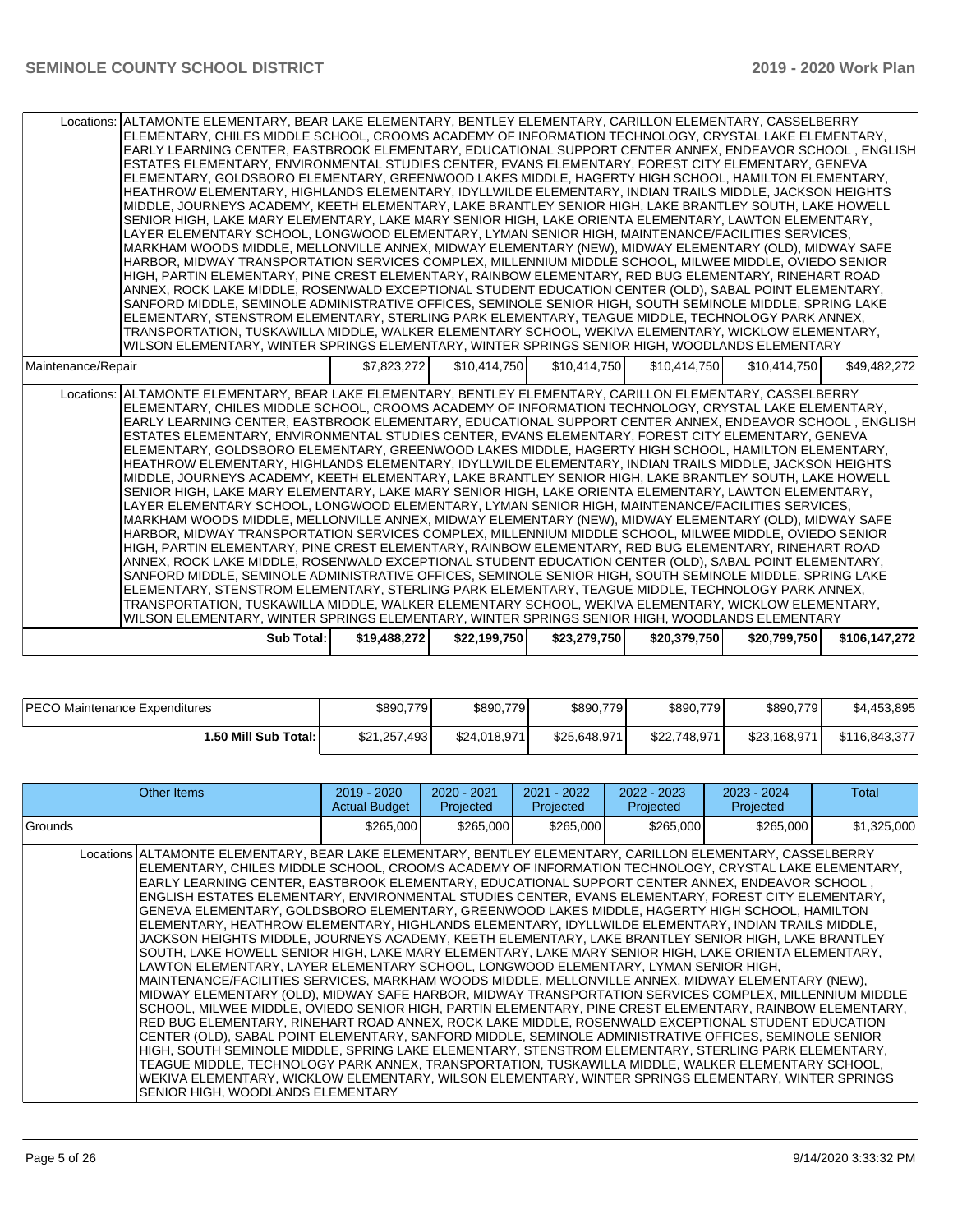| Plumbing                  |                                                                                                                                                                                                                                                                                                                                                                                                                                                                                                                                                                                                                                                                                                                                                                                                                                                                                                                                                                                                                                                                                                                                                                                                                                                                                                                                                                                                                                                                                                                                                                                                                                                                                                                                                                                                                                                     | \$200,000 | \$200,000 | \$700,000 | \$700,000 | \$700,000 | \$2,500,000 |
|---------------------------|-----------------------------------------------------------------------------------------------------------------------------------------------------------------------------------------------------------------------------------------------------------------------------------------------------------------------------------------------------------------------------------------------------------------------------------------------------------------------------------------------------------------------------------------------------------------------------------------------------------------------------------------------------------------------------------------------------------------------------------------------------------------------------------------------------------------------------------------------------------------------------------------------------------------------------------------------------------------------------------------------------------------------------------------------------------------------------------------------------------------------------------------------------------------------------------------------------------------------------------------------------------------------------------------------------------------------------------------------------------------------------------------------------------------------------------------------------------------------------------------------------------------------------------------------------------------------------------------------------------------------------------------------------------------------------------------------------------------------------------------------------------------------------------------------------------------------------------------------------|-----------|-----------|-----------|-----------|-----------|-------------|
|                           | Locations ALTAMONTE ELEMENTARY, BEAR LAKE ELEMENTARY, BENTLEY ELEMENTARY, CARILLON ELEMENTARY, CASSELBERRY<br>ELEMENTARY, CHILES MIDDLE SCHOOL, CROOMS ACADEMY OF INFORMATION TECHNOLOGY, CRYSTAL LAKE ELEMENTARY.<br>EARLY LEARNING CENTER, EASTBROOK ELEMENTARY, EDUCATIONAL SUPPORT CENTER ANNEX, ENDEAVOR SCHOOL,<br>ENGLISH ESTATES ELEMENTARY, ENVIRONMENTAL STUDIES CENTER, EVANS ELEMENTARY, FOREST CITY ELEMENTARY,<br>GENEVA ELEMENTARY, GOLDSBORO ELEMENTARY, GREENWOOD LAKES MIDDLE, HAGERTY HIGH SCHOOL, HAMILTON<br>ELEMENTARY, HEATHROW ELEMENTARY, HIGHLANDS ELEMENTARY, IDYLLWILDE ELEMENTARY, INDIAN TRAILS MIDDLE,<br>JACKSON HEIGHTS MIDDLE, JOURNEYS ACADEMY, KEETH ELEMENTARY, LAKE BRANTLEY SENIOR HIGH, LAKE BRANTLEY<br>SOUTH, LAKE HOWELL SENIOR HIGH, LAKE MARY ELEMENTARY, LAKE MARY SENIOR HIGH, LAKE ORIENTA ELEMENTARY,<br>LAWTON ELEMENTARY, LAYER ELEMENTARY SCHOOL, LONGWOOD ELEMENTARY, LYMAN SENIOR HIGH,<br>MAINTENANCE/FACILITIES SERVICES, MARKHAM WOODS MIDDLE, MELLONVILLE ANNEX, MIDWAY ELEMENTARY (OLD),<br>MIDWAY SAFE HARBOR, MIDWAY TRANSPORTATION SERVICES COMPLEX, MILWEE MIDDLE, OVIEDO SENIOR HIGH, PARTIN<br>ELEMENTARY, PINE CREST ELEMENTARY, RAINBOW ELEMENTARY, RED BUG ELEMENTARY, RINEHART ROAD ANNEX, ROCK<br>LAKE MIDDLE, ROSENWALD EXCEPTIONAL STUDENT EDUCATION CENTER (OLD), SABAL POINT ELEMENTARY, SANFORD<br>MIDDLE, SEMINOLE ADMINISTRATIVE OFFICES, SEMINOLE SENIOR HIGH, SOUTH SEMINOLE MIDDLE, SPRING LAKE<br>ELEMENTARY, STENSTROM ELEMENTARY, STERLING PARK ELEMENTARY, TEAGUE MIDDLE, TECHNOLOGY PARK ANNEX,<br>TRANSPORTATION, TUSKAWILLA MIDDLE, WALKER ELEMENTARY SCHOOL, WEKIVA ELEMENTARY, WICKLOW ELEMENTARY,<br>WILSON ELEMENTARY, WINTER SPRINGS ELEMENTARY, WINTER SPRINGS SENIOR HIGH, WOODLANDS ELEMENTARY                                                       |           |           |           |           |           |             |
| <b>Hot Water Heaters</b>  |                                                                                                                                                                                                                                                                                                                                                                                                                                                                                                                                                                                                                                                                                                                                                                                                                                                                                                                                                                                                                                                                                                                                                                                                                                                                                                                                                                                                                                                                                                                                                                                                                                                                                                                                                                                                                                                     | \$100,000 | \$150,000 | \$150,000 | \$150,000 | \$150,000 | \$700,000   |
|                           | Locations ALTAMONTE ELEMENTARY, BEAR LAKE ELEMENTARY, BENTLEY ELEMENTARY, CARILLON ELEMENTARY, CASSELBERRY<br>ELEMENTARY, CHILES MIDDLE SCHOOL, CROOMS ACADEMY OF INFORMATION TECHNOLOGY, CRYSTAL LAKE ELEMENTARY,<br>EARLY LEARNING CENTER, EASTBROOK ELEMENTARY, EDUCATIONAL SUPPORT CENTER ANNEX, ENDEAVOR SCHOOL,<br>ENGLISH ESTATES ELEMENTARY, ENVIRONMENTAL STUDIES CENTER, EVANS ELEMENTARY, FOREST CITY ELEMENTARY,<br>GENEVA ELEMENTARY, GOLDSBORO ELEMENTARY, GREENWOOD LAKES MIDDLE, HAGERTY HIGH SCHOOL, HAMILTON<br>ELEMENTARY, HEATHROW ELEMENTARY, HIGHLANDS ELEMENTARY, IDYLLWILDE ELEMENTARY, INDIAN TRAILS MIDDLE,<br>JACKSON HEIGHTS MIDDLE, JOURNEYS ACADEMY, KEETH ELEMENTARY, LAKE BRANTLEY SENIOR HIGH, LAKE BRANTLEY<br>SOUTH. LAKE HOWELL SENIOR HIGH. LAKE MARY ELEMENTARY. LAKE MARY SENIOR HIGH. LAKE ORIENTA ELEMENTARY.<br>LAWTON ELEMENTARY, LAYER ELEMENTARY SCHOOL, LONGWOOD ELEMENTARY, LYMAN SENIOR HIGH.<br>MAINTENANCE/FACILITIES SERVICES, MARKHAM WOODS MIDDLE, MELLONVILLE ANNEX, MIDWAY ELEMENTARY (NEW),<br>MIDWAY ELEMENTARY (OLD), MIDWAY SAFE HARBOR, MIDWAY TRANSPORTATION SERVICES COMPLEX, MILLENNIUM MIDDLE<br>SCHOOL, MILWEE MIDDLE, OVIEDO SENIOR HIGH, PARTIN ELEMENTARY, PINE CREST ELEMENTARY, RAINBOW ELEMENTARY,<br>RED BUG ELEMENTARY, RINEHART ROAD ANNEX, ROCK LAKE MIDDLE, ROSENWALD EXCEPTIONAL STUDENT EDUCATION<br>CENTER (OLD), SABAL POINT ELEMENTARY, SANFORD MIDDLE, SEMINOLE ADMINISTRATIVE OFFICES, SEMINOLE SENIOR<br>HIGH, SOUTH SEMINOLE MIDDLE, SPRING LAKE ELEMENTARY, STENSTROM ELEMENTARY, STERLING PARK ELEMENTARY,<br>TEAGUE MIDDLE, TECHNOLOGY PARK ANNEX, TRANSPORTATION, TUSKAWILLA MIDDLE, WALKER ELEMENTARY SCHOOL,<br>WEKIVA ELEMENTARY, WICKLOW ELEMENTARY, WILSON ELEMENTARY, WINTER SPRINGS ELEMENTARY, WINTER SPRINGS<br>SENIOR HIGH, WOODLANDS ELEMENTARY |           |           |           |           |           |             |
| <b>Drinking Fountains</b> |                                                                                                                                                                                                                                                                                                                                                                                                                                                                                                                                                                                                                                                                                                                                                                                                                                                                                                                                                                                                                                                                                                                                                                                                                                                                                                                                                                                                                                                                                                                                                                                                                                                                                                                                                                                                                                                     | \$175,000 | \$175,000 | \$175,000 | \$175,000 | \$175,000 | \$875,000   |
|                           | Locations ALTAMONTE ELEMENTARY, BEAR LAKE ELEMENTARY, BENTLEY ELEMENTARY, CARILLON ELEMENTARY, CASSELBERRY<br>ELEMENTARY, CHILES MIDDLE SCHOOL, CROOMS ACADEMY OF INFORMATION TECHNOLOGY, CRYSTAL LAKE ELEMENTARY,<br>EARLY LEARNING CENTER, EASTBROOK ELEMENTARY, EDUCATIONAL SUPPORT CENTER ANNEX, ENDEAVOR SCHOOL,<br>ENGLISH ESTATES ELEMENTARY, ENVIRONMENTAL STUDIES CENTER, EVANS ELEMENTARY, FOREST CITY ELEMENTARY,<br>GENEVA ELEMENTARY, GOLDSBORO ELEMENTARY, GREENWOOD LAKES MIDDLE, HAGERTY HIGH SCHOOL, HAMILTON<br>ELEMENTARY, HEATHROW ELEMENTARY, HIGHLANDS ELEMENTARY, IDYLLWILDE ELEMENTARY, INDIAN TRAILS MIDDLE,<br>JACKSON HEIGHTS MIDDLE, JOURNEYS ACADEMY, KEETH ELEMENTARY, LAKE BRANTLEY SENIOR HIGH, LAKE BRANTLEY<br>SOUTH, LAKE HOWELL SENIOR HIGH, LAKE MARY ELEMENTARY, LAKE MARY SENIOR HIGH, LAKE ORIENTA ELEMENTARY,<br>LAWTON ELEMENTARY, LAYER ELEMENTARY SCHOOL, LONGWOOD ELEMENTARY, LYMAN SENIOR HIGH,<br>MAINTENANCE/FACILITIES SERVICES, MARKHAM WOODS MIDDLE, MELLONVILLE ANNEX, MIDWAY ELEMENTARY (NEW),<br>MIDWAY ELEMENTARY (OLD), MIDWAY SAFE HARBOR, MIDWAY TRANSPORTATION SERVICES COMPLEX, MILLENNIUM MIDDLE<br>SCHOOL, MILWEE MIDDLE, OVIEDO SENIOR HIGH, PARTIN ELEMENTARY, PINE CREST ELEMENTARY, RAINBOW ELEMENTARY,<br>RED BUG ELEMENTARY, RINEHART ROAD ANNEX, ROCK LAKE MIDDLE, ROSENWALD EXCEPTIONAL STUDENT EDUCATION<br>CENTER (OLD), SABAL POINT ELEMENTARY, SANFORD MIDDLE, SEMINOLE ADMINISTRATIVE OFFICES, SEMINOLE SENIOR<br>HIGH, SOUTH SEMINOLE MIDDLE, SPRING LAKE ELEMENTARY, STENSTROM ELEMENTARY, STERLING PARK ELEMENTARY,<br>TEAGUE MIDDLE, TECHNOLOGY PARK ANNEX, TRANSPORTATION, TUSKAWILLA MIDDLE, WALKER ELEMENTARY SCHOOL,<br>WEKIVA ELEMENTARY, WICKLOW ELEMENTARY, WILSON ELEMENTARY, WINTER SPRINGS ELEMENTARY, WINTER SPRINGS<br>SENIOR HIGH, WOODLANDS ELEMENTARY |           |           |           |           |           |             |
| <b>Generator Upgrades</b> |                                                                                                                                                                                                                                                                                                                                                                                                                                                                                                                                                                                                                                                                                                                                                                                                                                                                                                                                                                                                                                                                                                                                                                                                                                                                                                                                                                                                                                                                                                                                                                                                                                                                                                                                                                                                                                                     | \$100,000 | \$100,000 | \$100,000 | \$100,000 | \$100,000 | \$500,000   |
|                           | Locations CROOMS ACADEMY OF INFORMATION TECHNOLOGY, LYMAN SENIOR HIGH, MIDWAY TRANSPORTATION SERVICES COMPLEX,<br><b>TRANSPORTATION. TUSKAWILLA MIDDLE</b>                                                                                                                                                                                                                                                                                                                                                                                                                                                                                                                                                                                                                                                                                                                                                                                                                                                                                                                                                                                                                                                                                                                                                                                                                                                                                                                                                                                                                                                                                                                                                                                                                                                                                          |           |           |           |           |           |             |
| <b>Bleacher Upgrades</b>  |                                                                                                                                                                                                                                                                                                                                                                                                                                                                                                                                                                                                                                                                                                                                                                                                                                                                                                                                                                                                                                                                                                                                                                                                                                                                                                                                                                                                                                                                                                                                                                                                                                                                                                                                                                                                                                                     | \$180,000 | \$180,000 | \$180,000 | \$180,000 | \$180,000 | \$900,000   |
|                           | Locations CHILES MIDDLE SCHOOL, CROOMS ACADEMY OF INFORMATION TECHNOLOGY, GREENWOOD LAKES MIDDLE, HAGERTY HIGH<br>SCHOOL, JACKSON HEIGHTS MIDDLE, LAKE BRANTLEY SENIOR HIGH, LAKE HOWELL SENIOR HIGH, LAKE MARY SENIOR HIGH,<br>LYMAN SENIOR HIGH, MARKHAM WOODS MIDDLE, MIDWAY ELEMENTARY (NEW), MILWEE MIDDLE, OVIEDO SENIOR HIGH,<br>SEMINOLE SENIOR HIGH, TEAGUE MIDDLE, TUSKAWILLA MIDDLE, WINTER SPRINGS SENIOR HIGH                                                                                                                                                                                                                                                                                                                                                                                                                                                                                                                                                                                                                                                                                                                                                                                                                                                                                                                                                                                                                                                                                                                                                                                                                                                                                                                                                                                                                          |           |           |           |           |           |             |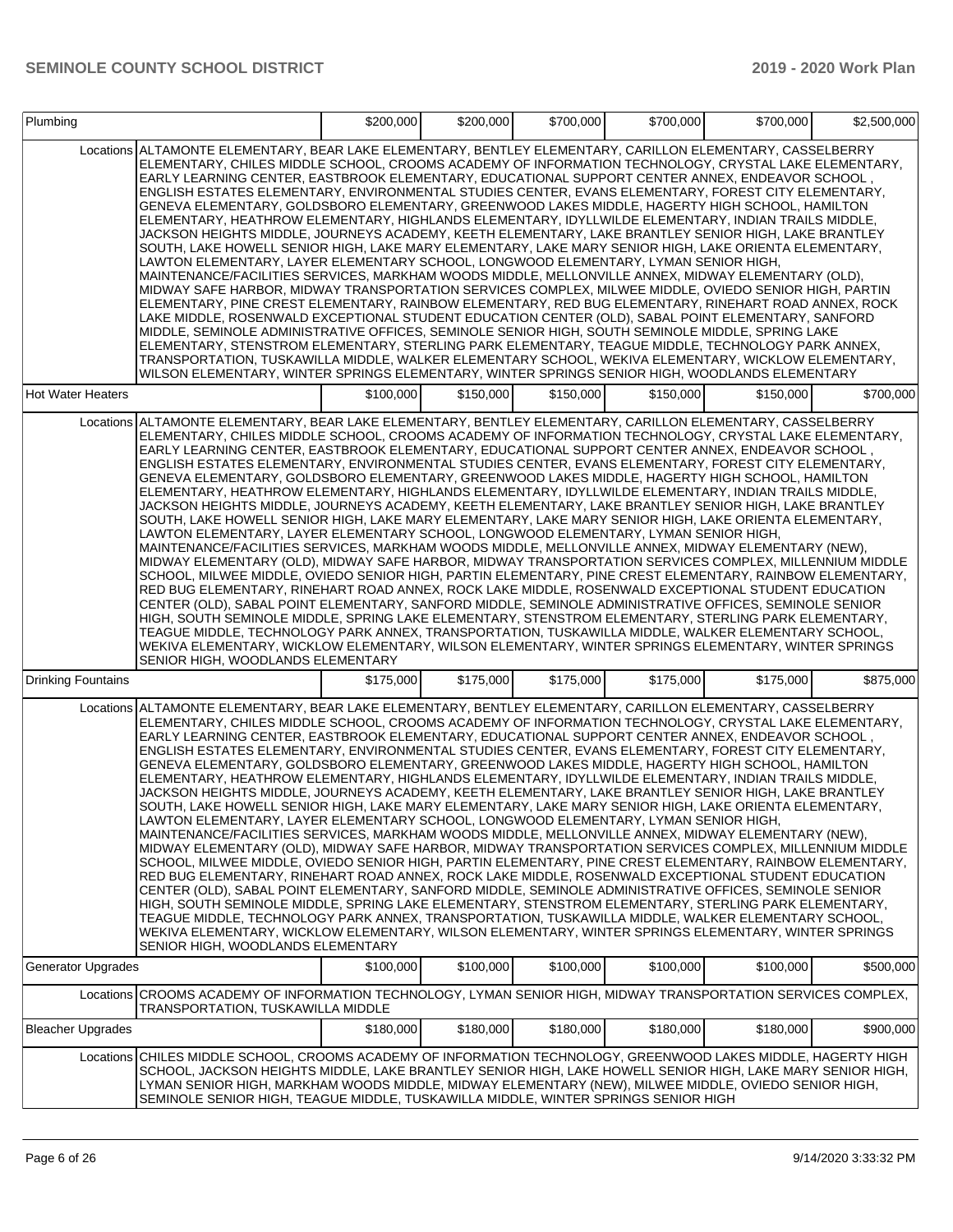| Elevator Refurbishment     |                                                                                                                                                                                                                                                                                                                                                                                                                                                                                                                                                                                                                                                                                                                                                                                                                                                                                                                                                                                                                                                                                                                                                                                                                                                                                                                                                                                                                                                                                                                                                                                                                                                                                                                                                                                                                                                              | \$240,000 | \$240,000 | \$240,000 | \$240,000 | \$240,000 | \$1,200,000 |
|----------------------------|--------------------------------------------------------------------------------------------------------------------------------------------------------------------------------------------------------------------------------------------------------------------------------------------------------------------------------------------------------------------------------------------------------------------------------------------------------------------------------------------------------------------------------------------------------------------------------------------------------------------------------------------------------------------------------------------------------------------------------------------------------------------------------------------------------------------------------------------------------------------------------------------------------------------------------------------------------------------------------------------------------------------------------------------------------------------------------------------------------------------------------------------------------------------------------------------------------------------------------------------------------------------------------------------------------------------------------------------------------------------------------------------------------------------------------------------------------------------------------------------------------------------------------------------------------------------------------------------------------------------------------------------------------------------------------------------------------------------------------------------------------------------------------------------------------------------------------------------------------------|-----------|-----------|-----------|-----------|-----------|-------------|
|                            | Locations CHILES MIDDLE SCHOOL, EVANS ELEMENTARY, GOLDSBORO ELEMENTARY, HIGHLANDS ELEMENTARY, IDYLLWILDE<br>ELEMENTARY, LAKE BRANTLEY SENIOR HIGH, LAYER ELEMENTARY SCHOOL, LYMAN SENIOR HIGH, OVIEDO SENIOR HIGH,<br>ROCK LAKE MIDDLE, SANFORD MIDDLE, SEMINOLE ADMINISTRATIVE OFFICES, SEMINOLE SENIOR HIGH, SOUTH SEMINOLE<br>MIDDLE, WALKER ELEMENTARY SCHOOL, WINTER SPRINGS ELEMENTARY, WINTER SPRINGS SENIOR HIGH                                                                                                                                                                                                                                                                                                                                                                                                                                                                                                                                                                                                                                                                                                                                                                                                                                                                                                                                                                                                                                                                                                                                                                                                                                                                                                                                                                                                                                     |           |           |           |           |           |             |
|                            | Lightning Prevention System Maintenance                                                                                                                                                                                                                                                                                                                                                                                                                                                                                                                                                                                                                                                                                                                                                                                                                                                                                                                                                                                                                                                                                                                                                                                                                                                                                                                                                                                                                                                                                                                                                                                                                                                                                                                                                                                                                      | \$100,000 | \$100,000 | \$100,000 | \$100,000 | \$100,000 | \$500,000   |
|                            | Locations ALTAMONTE ELEMENTARY, BEAR LAKE ELEMENTARY, BENTLEY ELEMENTARY, CARILLON ELEMENTARY, CASSELBERRY<br>ELEMENTARY, CHILES MIDDLE SCHOOL, CROOMS ACADEMY OF INFORMATION TECHNOLOGY, CRYSTAL LAKE ELEMENTARY,<br>EARLY LEARNING CENTER, EASTBROOK ELEMENTARY, EDUCATIONAL SUPPORT CENTER ANNEX, ENDEAVOR SCHOOL,<br>ENGLISH ESTATES ELEMENTARY, ENVIRONMENTAL STUDIES CENTER, EVANS ELEMENTARY, FOREST CITY ELEMENTARY,<br>GENEVA ELEMENTARY, GOLDSBORO ELEMENTARY, GREENWOOD LAKES MIDDLE, HAGERTY HIGH SCHOOL, HAMILTON<br>ELEMENTARY, HEATHROW ELEMENTARY, HIGHLANDS ELEMENTARY, IDYLLWILDE ELEMENTARY, INDIAN TRAILS MIDDLE,<br>JACKSON HEIGHTS MIDDLE, JOURNEYS ACADEMY, KEETH ELEMENTARY, LAKE BRANTLEY SENIOR HIGH, LAKE BRANTLEY<br>SOUTH, LAKE HOWELL SENIOR HIGH, LAKE MARY ELEMENTARY, LAKE MARY SENIOR HIGH, LAKE ORIENTA ELEMENTARY,<br>LAWTON ELEMENTARY, LAYER ELEMENTARY SCHOOL, LONGWOOD ELEMENTARY, LYMAN SENIOR HIGH,<br>MAINTENANCE/FACILITIES SERVICES, MARKHAM WOODS MIDDLE, MELLONVILLE ANNEX, MIDWAY ELEMENTARY (NEW),<br>MIDWAY ELEMENTARY (OLD), MIDWAY SAFE HARBOR, MIDWAY TRANSPORTATION SERVICES COMPLEX, MILLENNIUM MIDDLE<br>SCHOOL, MILWEE MIDDLE, OVIEDO SENIOR HIGH, PARTIN ELEMENTARY, PINE CREST ELEMENTARY, RAINBOW ELEMENTARY,<br>RED BUG ELEMENTARY, RINEHART ROAD ANNEX, ROCK LAKE MIDDLE, ROSENWALD EXCEPTIONAL STUDENT EDUCATION<br>CENTER (OLD), SABAL POINT ELEMENTARY, SANFORD MIDDLE, SEMINOLE ADMINISTRATIVE OFFICES, SEMINOLE SENIOR<br>HIGH, SOUTH SEMINOLE MIDDLE, SPRING LAKE ELEMENTARY, STENSTROM ELEMENTARY, STERLING PARK ELEMENTARY,<br>TEAGUE MIDDLE, TECHNOLOGY PARK ANNEX, TRANSPORTATION, TUSKAWILLA MIDDLE, WALKER ELEMENTARY SCHOOL,<br>WEKIVA ELEMENTARY, WICKLOW ELEMENTARY, WILSON ELEMENTARY, WINTER SPRINGS ELEMENTARY, WINTER SPRINGS<br>SENIOR HIGH, WOODLANDS ELEMENTARY          |           |           |           |           |           |             |
| <b>Electronic Locks</b>    |                                                                                                                                                                                                                                                                                                                                                                                                                                                                                                                                                                                                                                                                                                                                                                                                                                                                                                                                                                                                                                                                                                                                                                                                                                                                                                                                                                                                                                                                                                                                                                                                                                                                                                                                                                                                                                                              | \$500,000 | \$500,000 | \$500,000 | \$500,000 | \$500,000 | \$2,500,000 |
|                            | Locations ALTAMONTE ELEMENTARY, BEAR LAKE ELEMENTARY, BENTLEY ELEMENTARY, CARILLON ELEMENTARY, CASSELBERRY<br>ELEMENTARY, CHILES MIDDLE SCHOOL, CROOMS ACADEMY OF INFORMATION TECHNOLOGY, CRYSTAL LAKE ELEMENTARY,<br>EARLY LEARNING CENTER, EASTBROOK ELEMENTARY, EDUCATIONAL SUPPORT CENTER ANNEX, ENDEAVOR SCHOOL,<br>ENGLISH ESTATES ELEMENTARY, ENVIRONMENTAL STUDIES CENTER, EVANS ELEMENTARY, FOREST CITY ELEMENTARY,<br>GENEVA ELEMENTARY, GOLDSBORO ELEMENTARY, GREENWOOD LAKES MIDDLE, HAGERTY HIGH SCHOOL, HAMILTON<br>ELEMENTARY, HEATHROW ELEMENTARY, HIGHLANDS ELEMENTARY, IDYLLWILDE ELEMENTARY, INDIAN TRAILS MIDDLE,<br>JACKSON HEIGHTS MIDDLE, JOURNEYS ACADEMY, KEETH ELEMENTARY, LAKE BRANTLEY SENIOR HIGH, LAKE BRANTLEY<br>SOUTH, LAKE HOWELL SENIOR HIGH, LAKE MARY ELEMENTARY, LAKE MARY SENIOR HIGH, LAKE ORIENTA ELEMENTARY,<br>LAWTON ELEMENTARY, LAYER ELEMENTARY SCHOOL, LONGWOOD ELEMENTARY, LYMAN SENIOR HIGH,<br>MAINTENANCE/FACILITIES SERVICES, MARKHAM WOODS MIDDLE, MELLONVILLE ANNEX, MIDWAY ELEMENTARY (NEW),<br>MIDWAY ELEMENTARY (OLD), MIDWAY SAFE HARBOR, MIDWAY TRANSPORTATION SERVICES COMPLEX, MILLENNIUM MIDDLE<br>SCHOOL, MILWEE MIDDLE, OVIEDO SENIOR HIGH, PARTIN ELEMENTARY, PINE CREST ELEMENTARY, RAINBOW ELEMENTARY,<br>RED BUG ELEMENTARY, RINEHART ROAD ANNEX, ROCK LAKE MIDDLE, ROSENWALD EXCEPTIONAL STUDENT EDUCATION<br>CENTER (OLD), SABAL POINT ELEMENTARY, SANFORD MIDDLE, SEMINOLE ADMINISTRATIVE OFFICES, SEMINOLE SENIOR<br>HIGH, SOUTH SEMINOLE MIDDLE, SPRING LAKE ELEMENTARY, STENSTROM ELEMENTARY, STERLING PARK ELEMENTARY,<br>TEAGUE MIDDLE, TECHNOLOGY PARK ANNEX, TRANSPORTATION, TUSKAWILLA MIDDLE, WALKER ELEMENTARY SCHOOL,<br>WEKIVA ELEMENTARY, WICKLOW ELEMENTARY, WILSON ELEMENTARY, WINTER SPRINGS ELEMENTARY, WINTER SPRINGS<br><b>I</b> SENIOR HIGH. WOODLANDS ELEMENTARY |           |           |           |           |           |             |
| Backflow Prev. Insp/Repair |                                                                                                                                                                                                                                                                                                                                                                                                                                                                                                                                                                                                                                                                                                                                                                                                                                                                                                                                                                                                                                                                                                                                                                                                                                                                                                                                                                                                                                                                                                                                                                                                                                                                                                                                                                                                                                                              | \$50,000  | \$50,000  | \$50,000  | \$50,000  | \$50,000  | \$250,000   |
|                            | Locations ALTAMONTE ELEMENTARY, BEAR LAKE ELEMENTARY, BENTLEY ELEMENTARY, CARILLON ELEMENTARY, CASSELBERRY<br>ELEMENTARY, CHILES MIDDLE SCHOOL, CROOMS ACADEMY OF INFORMATION TECHNOLOGY, CRYSTAL LAKE ELEMENTARY,<br>, EARLY LEARNING CENTER, EASTBROOK ELEMENTARY, EDUCATIONAL SUPPORT CENTER ANNEX, ENDEAVOR SCHOOL <br>ENGLISH ESTATES ELEMENTARY, ENVIRONMENTAL STUDIES CENTER, EVANS ELEMENTARY, FOREST CITY ELEMENTARY,<br>GENEVA ELEMENTARY, GOLDSBORO ELEMENTARY, GREENWOOD LAKES MIDDLE, HAGERTY HIGH SCHOOL, HAMILTON<br>ELEMENTARY, HEATHROW ELEMENTARY, HIGHLANDS ELEMENTARY, IDYLLWILDE ELEMENTARY, INDIAN TRAILS MIDDLE,<br>JACKSON HEIGHTS MIDDLE, JOURNEYS ACADEMY, KEETH ELEMENTARY, LAKE BRANTLEY SENIOR HIGH, LAKE BRANTLEY<br>SOUTH, LAKE HOWELL SENIOR HIGH, LAKE MARY ELEMENTARY, LAKE MARY SENIOR HIGH, LAKE ORIENTA ELEMENTARY,<br>LAWTON ELEMENTARY, LAYER ELEMENTARY SCHOOL, LONGWOOD ELEMENTARY, LYMAN SENIOR HIGH,<br>MAINTENANCE/FACILITIES SERVICES, MARKHAM WOODS MIDDLE, MELLONVILLE ANNEX, MIDWAY ELEMENTARY (NEW),<br>MIDWAY ELEMENTARY (OLD), MIDWAY SAFE HARBOR, MIDWAY TRANSPORTATION SERVICES COMPLEX, MILLENNIUM MIDDLE<br>SCHOOL, MILWEE MIDDLE, OVIEDO SENIOR HIGH, PARTIN ELEMENTARY, PINE CREST ELEMENTARY, RAINBOW ELEMENTARY,<br>RED BUG ELEMENTARY, RINEHART ROAD ANNEX, ROCK LAKE MIDDLE, ROSENWALD EXCEPTIONAL STUDENT EDUCATION<br>CENTER (OLD), SABAL POINT ELEMENTARY, SANFORD MIDDLE, SEMINOLE ADMINISTRATIVE OFFICES, SEMINOLE SENIOR<br>HIGH. SOUTH SEMINOLE MIDDLE. SPRING LAKE ELEMENTARY. STENSTROM ELEMENTARY. STERLING PARK ELEMENTARY.<br>TEAGUE MIDDLE, TECHNOLOGY PARK ANNEX, TRANSPORTATION, TUSKAWILLA MIDDLE, WALKER ELEMENTARY SCHOOL,<br>WEKIVA ELEMENTARY, WICKLOW ELEMENTARY, WILSON ELEMENTARY, WINTER SPRINGS ELEMENTARY, WINTER SPRINGS<br>SENIOR HIGH, WOODLANDS ELEMENTARY        |           |           |           |           |           |             |
| Pool Repairs               |                                                                                                                                                                                                                                                                                                                                                                                                                                                                                                                                                                                                                                                                                                                                                                                                                                                                                                                                                                                                                                                                                                                                                                                                                                                                                                                                                                                                                                                                                                                                                                                                                                                                                                                                                                                                                                                              | \$200,000 | \$200,000 | \$200,000 | \$200,000 | \$200,000 | \$1,000,000 |
|                            | Locations LAKE BRANTLEY SENIOR HIGH, LAKE HOWELL SENIOR HIGH, LYMAN SENIOR HIGH, SEMINOLE SENIOR HIGH                                                                                                                                                                                                                                                                                                                                                                                                                                                                                                                                                                                                                                                                                                                                                                                                                                                                                                                                                                                                                                                                                                                                                                                                                                                                                                                                                                                                                                                                                                                                                                                                                                                                                                                                                        |           |           |           |           |           |             |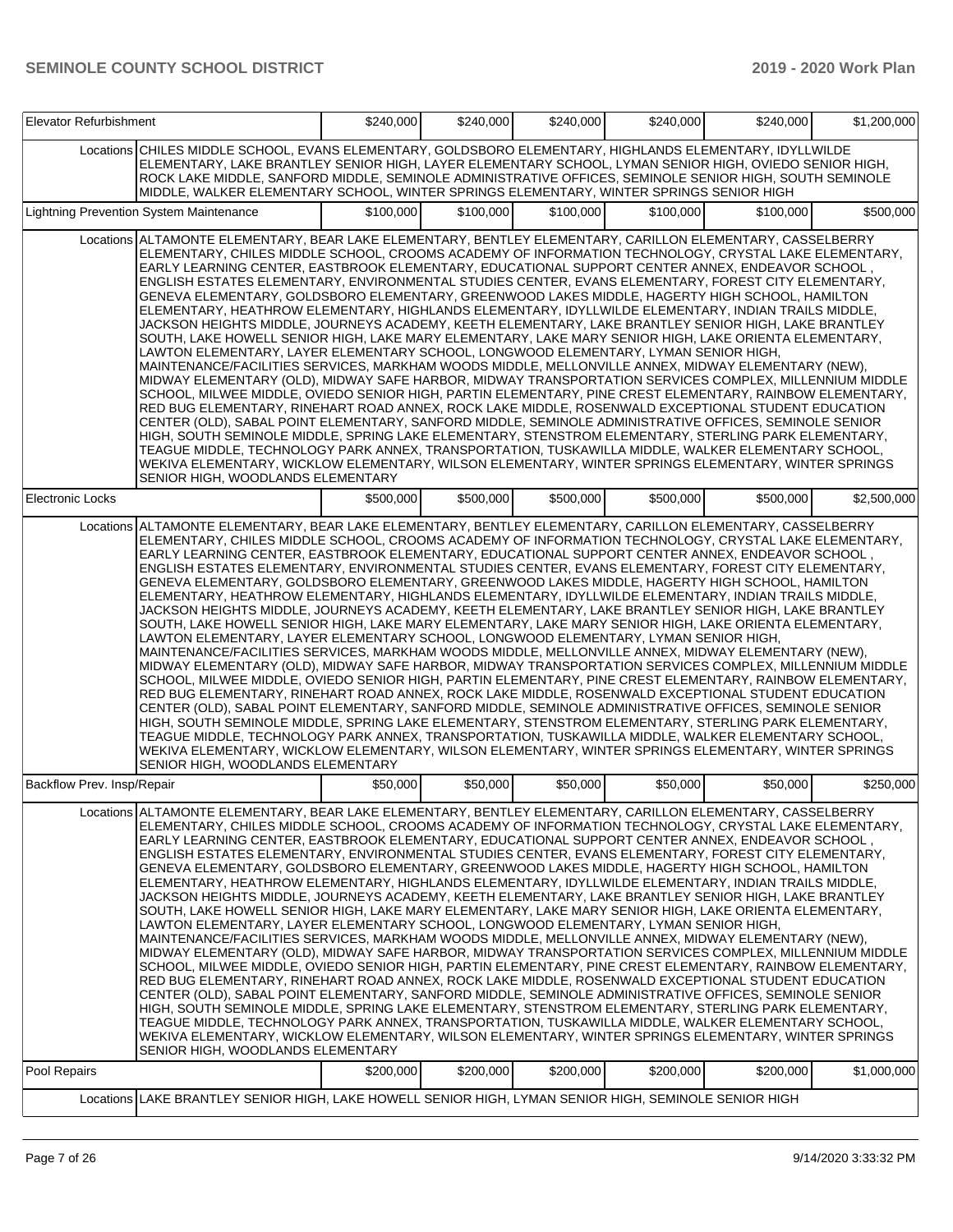| <b>Window Repairs</b>         |                                                                                                                                                                                                                                                                                                                                                                                                                                                                                                                                                                                                                                                                                                                                                                                                                                                                                                                                                                                                                                                                                                                                                                                                                                                                                                                                                                                                                                                                                                                                                                                                                                                                                                                                                                                                                                                     | \$200,000    | \$200,000    | \$250,000    | \$250,000    | \$250.000    | \$1,150,000   |
|-------------------------------|-----------------------------------------------------------------------------------------------------------------------------------------------------------------------------------------------------------------------------------------------------------------------------------------------------------------------------------------------------------------------------------------------------------------------------------------------------------------------------------------------------------------------------------------------------------------------------------------------------------------------------------------------------------------------------------------------------------------------------------------------------------------------------------------------------------------------------------------------------------------------------------------------------------------------------------------------------------------------------------------------------------------------------------------------------------------------------------------------------------------------------------------------------------------------------------------------------------------------------------------------------------------------------------------------------------------------------------------------------------------------------------------------------------------------------------------------------------------------------------------------------------------------------------------------------------------------------------------------------------------------------------------------------------------------------------------------------------------------------------------------------------------------------------------------------------------------------------------------------|--------------|--------------|--------------|--------------|--------------|---------------|
|                               | Locations ALTAMONTE ELEMENTARY, BEAR LAKE ELEMENTARY, BENTLEY ELEMENTARY, CARILLON ELEMENTARY, CASSELBERRY<br>ELEMENTARY, CHILES MIDDLE SCHOOL, CROOMS ACADEMY OF INFORMATION TECHNOLOGY, CRYSTAL LAKE ELEMENTARY,<br>EARLY LEARNING CENTER, EASTBROOK ELEMENTARY, EDUCATIONAL SUPPORT CENTER ANNEX, ENDEAVOR SCHOOL,<br>ENGLISH ESTATES ELEMENTARY, ENVIRONMENTAL STUDIES CENTER, EVANS ELEMENTARY, FOREST CITY ELEMENTARY,<br>GENEVA ELEMENTARY, GOLDSBORO ELEMENTARY, GREENWOOD LAKES MIDDLE, HAGERTY HIGH SCHOOL, HAMILTON<br>ELEMENTARY, HEATHROW ELEMENTARY, HIGHLANDS ELEMENTARY, IDYLLWILDE ELEMENTARY, INDIAN TRAILS MIDDLE,<br>JACKSON HEIGHTS MIDDLE, JOURNEYS ACADEMY, KEETH ELEMENTARY, LAKE BRANTLEY SENIOR HIGH, LAKE BRANTLEY<br>SOUTH, LAKE HOWELL SENIOR HIGH, LAKE MARY ELEMENTARY, LAKE MARY SENIOR HIGH, LAKE ORIENTA ELEMENTARY,<br>LAWTON ELEMENTARY, LAYER ELEMENTARY SCHOOL, LONGWOOD ELEMENTARY, LYMAN SENIOR HIGH,<br>MAINTENANCE/FACILITIES SERVICES. MARKHAM WOODS MIDDLE. MELLONVILLE ANNEX. MIDWAY ELEMENTARY (NEW).<br>MIDWAY ELEMENTARY (OLD), MIDWAY SAFE HARBOR, MIDWAY TRANSPORTATION SERVICES COMPLEX, MILLENNIUM MIDDLE<br>SCHOOL, MILWEE MIDDLE, OVIEDO SENIOR HIGH, PARTIN ELEMENTARY, PINE CREST ELEMENTARY, RAINBOW ELEMENTARY,<br>RED BUG ELEMENTARY, RINEHART ROAD ANNEX, ROCK LAKE MIDDLE, ROSENWALD EXCEPTIONAL STUDENT EDUCATION<br>CENTER (OLD), SABAL POINT ELEMENTARY, SANFORD MIDDLE, SEMINOLE ADMINISTRATIVE OFFICES, SEMINOLE SENIOR<br>HIGH, SOUTH SEMINOLE MIDDLE, SPRING LAKE ELEMENTARY, STENSTROM ELEMENTARY, STERLING PARK ELEMENTARY,<br>TEAGUE MIDDLE, TECHNOLOGY PARK ANNEX, TRANSPORTATION, TUSKAWILLA MIDDLE, WALKER ELEMENTARY SCHOOL,<br>WEKIVA ELEMENTARY, WICKLOW ELEMENTARY, WILSON ELEMENTARY, WINTER SPRINGS ELEMENTARY, WINTER SPRINGS<br>SENIOR HIGH, WOODLANDS ELEMENTARY |              |              |              |              |              |               |
| <b>ESE Classroom Upgrades</b> |                                                                                                                                                                                                                                                                                                                                                                                                                                                                                                                                                                                                                                                                                                                                                                                                                                                                                                                                                                                                                                                                                                                                                                                                                                                                                                                                                                                                                                                                                                                                                                                                                                                                                                                                                                                                                                                     | \$150,000    | \$150,000    | \$150,000    | \$150,000    | \$150,000    | \$750,000     |
|                               | Locations ALTAMONTE ELEMENTARY, BEAR LAKE ELEMENTARY, BENTLEY ELEMENTARY, CARILLON ELEMENTARY, CASSELBERRY<br>ELEMENTARY, CHILES MIDDLE SCHOOL, CROOMS ACADEMY OF INFORMATION TECHNOLOGY, CRYSTAL LAKE ELEMENTARY.<br>EARLY LEARNING CENTER, EASTBROOK ELEMENTARY, EDUCATIONAL SUPPORT CENTER ANNEX, ENDEAVOR SCHOOL,<br>ENGLISH ESTATES ELEMENTARY, ENVIRONMENTAL STUDIES CENTER, EVANS ELEMENTARY, FOREST CITY ELEMENTARY,<br>GENEVA ELEMENTARY, GOLDSBORO ELEMENTARY, GREENWOOD LAKES MIDDLE, HAGERTY HIGH SCHOOL, HAMILTON<br>ELEMENTARY, HEATHROW ELEMENTARY, HIGHLANDS ELEMENTARY, IDYLLWILDE ELEMENTARY, INDIAN TRAILS MIDDLE,<br>JACKSON HEIGHTS MIDDLE, JOURNEYS ACADEMY, KEETH ELEMENTARY, LAKE BRANTLEY SENIOR HIGH, LAKE BRANTLEY<br>SOUTH, LAKE HOWELL SENIOR HIGH, LAKE MARY ELEMENTARY, LAKE MARY SENIOR HIGH, LAKE ORIENTA ELEMENTARY,<br>LAWTON ELEMENTARY, LAYER ELEMENTARY SCHOOL, LONGWOOD ELEMENTARY, LYMAN SENIOR HIGH,<br>MAINTENANCE/FACILITIES SERVICES, MARKHAM WOODS MIDDLE, MELLONVILLE ANNEX, MIDWAY ELEMENTARY (NEW),<br>MIDWAY ELEMENTARY (OLD), MIDWAY SAFE HARBOR, MIDWAY TRANSPORTATION SERVICES COMPLEX, MILLENNIUM MIDDLE<br>SCHOOL, MILWEE MIDDLE, OVIEDO SENIOR HIGH, PARTIN ELEMENTARY, PINE CREST ELEMENTARY, RAINBOW ELEMENTARY,<br>RED BUG ELEMENTARY, RINEHART ROAD ANNEX, ROCK LAKE MIDDLE, ROSENWALD EXCEPTIONAL STUDENT EDUCATION<br>CENTER (OLD), SABAL POINT ELEMENTARY, SANFORD MIDDLE, SEMINOLE ADMINISTRATIVE OFFICES, SEMINOLE SENIOR<br>HIGH, SOUTH SEMINOLE MIDDLE, SPRING LAKE ELEMENTARY, STENSTROM ELEMENTARY, STERLING PARK ELEMENTARY,<br>TEAGUE MIDDLE, TECHNOLOGY PARK ANNEX, TRANSPORTATION, TUSKAWILLA MIDDLE, WALKER ELEMENTARY SCHOOL,<br>WEKIVA ELEMENTARY, WICKLOW ELEMENTARY, WILSON ELEMENTARY, WINTER SPRINGS ELEMENTARY, WINTER SPRINGS<br>SENIOR HIGH, WOODLANDS ELEMENTARY |              |              |              |              |              |               |
| Mis. Planning Expenses        |                                                                                                                                                                                                                                                                                                                                                                                                                                                                                                                                                                                                                                                                                                                                                                                                                                                                                                                                                                                                                                                                                                                                                                                                                                                                                                                                                                                                                                                                                                                                                                                                                                                                                                                                                                                                                                                     | \$200,000    | \$200,000    | \$200,000    | \$200,000    | \$200,000    | \$1,000,000   |
|                               | Locations ALTAMONTE ELEMENTARY, BEAR LAKE ELEMENTARY, BENTLEY ELEMENTARY, CARILLON ELEMENTARY, CASSELBERRY<br>ELEMENTARY, CHILES MIDDLE SCHOOL, CROOMS ACADEMY OF INFORMATION TECHNOLOGY, CRYSTAL LAKE ELEMENTARY,<br>EARLY LEARNING CENTER, EASTBROOK ELEMENTARY, EDUCATIONAL SUPPORT CENTER ANNEX, ENDEAVOR SCHOOL,<br>ENGLISH ESTATES ELEMENTARY, ENVIRONMENTAL STUDIES CENTER, EVANS ELEMENTARY, FOREST CITY ELEMENTARY,<br>GENEVA ELEMENTARY, GOLDSBORO ELEMENTARY, GREENWOOD LAKES MIDDLE, HAGERTY HIGH SCHOOL, HAMILTON<br>ELEMENTARY, HEATHROW ELEMENTARY, HIGHLANDS ELEMENTARY, IDYLLWILDE ELEMENTARY, INDIAN TRAILS MIDDLE,<br>JACKSON HEIGHTS MIDDLE, JOURNEYS ACADEMY, KEETH ELEMENTARY, LAKE BRANTLEY SENIOR HIGH, LAKE BRANTLEY<br>SOUTH, LAKE HOWELL SENIOR HIGH, LAKE MARY ELEMENTARY, LAKE MARY SENIOR HIGH, LAKE ORIENTA ELEMENTARY,<br>LAWTON ELEMENTARY, LAYER ELEMENTARY SCHOOL, LONGWOOD ELEMENTARY, LYMAN SENIOR HIGH,<br>MAINTENANCE/FACILITIES SERVICES, MARKHAM WOODS MIDDLE, MELLONVILLE ANNEX, MIDWAY ELEMENTARY (NEW),<br>MIDWAY ELEMENTARY (OLD), MIDWAY SAFE HARBOR, MIDWAY TRANSPORTATION SERVICES COMPLEX, MILLENNIUM MIDDLE<br>SCHOOL, MILWEE MIDDLE, OVIEDO SENIOR HIGH, PARTIN ELEMENTARY, PINE CREST ELEMENTARY, RAINBOW ELEMENTARY,<br>RED BUG ELEMENTARY, RINEHART ROAD ANNEX, ROCK LAKE MIDDLE, ROSENWALD EXCEPTIONAL STUDENT EDUCATION<br>CENTER (OLD), SABAL POINT ELEMENTARY, SANFORD MIDDLE, SEMINOLE ADMINISTRATIVE OFFICES, SEMINOLE SENIOR<br>HIGH, SOUTH SEMINOLE MIDDLE, SPRING LAKE ELEMENTARY, STENSTROM ELEMENTARY, STERLING PARK ELEMENTARY,<br>TEAGUE MIDDLE, TECHNOLOGY PARK ANNEX, TRANSPORTATION, TUSKAWILLA MIDDLE, WALKER ELEMENTARY SCHOOL,<br>WEKIVA ELEMENTARY, WICKLOW ELEMENTARY, WILSON ELEMENTARY, WINTER SPRINGS ELEMENTARY, WINTER SPRINGS<br>SENIOR HIGH, WOODLANDS ELEMENTARY |              |              |              |              |              |               |
|                               | Total:                                                                                                                                                                                                                                                                                                                                                                                                                                                                                                                                                                                                                                                                                                                                                                                                                                                                                                                                                                                                                                                                                                                                                                                                                                                                                                                                                                                                                                                                                                                                                                                                                                                                                                                                                                                                                                              | \$22,148,272 | \$24,909,750 | \$26,539,750 | \$23,639,750 | \$24,059,750 | \$121,297,272 |

# **Local 1.50 Mill Expenditure For Maintenance, Repair and Renovation**

Anticipated expenditures expected from local funding sources over the years covered by the current work plan.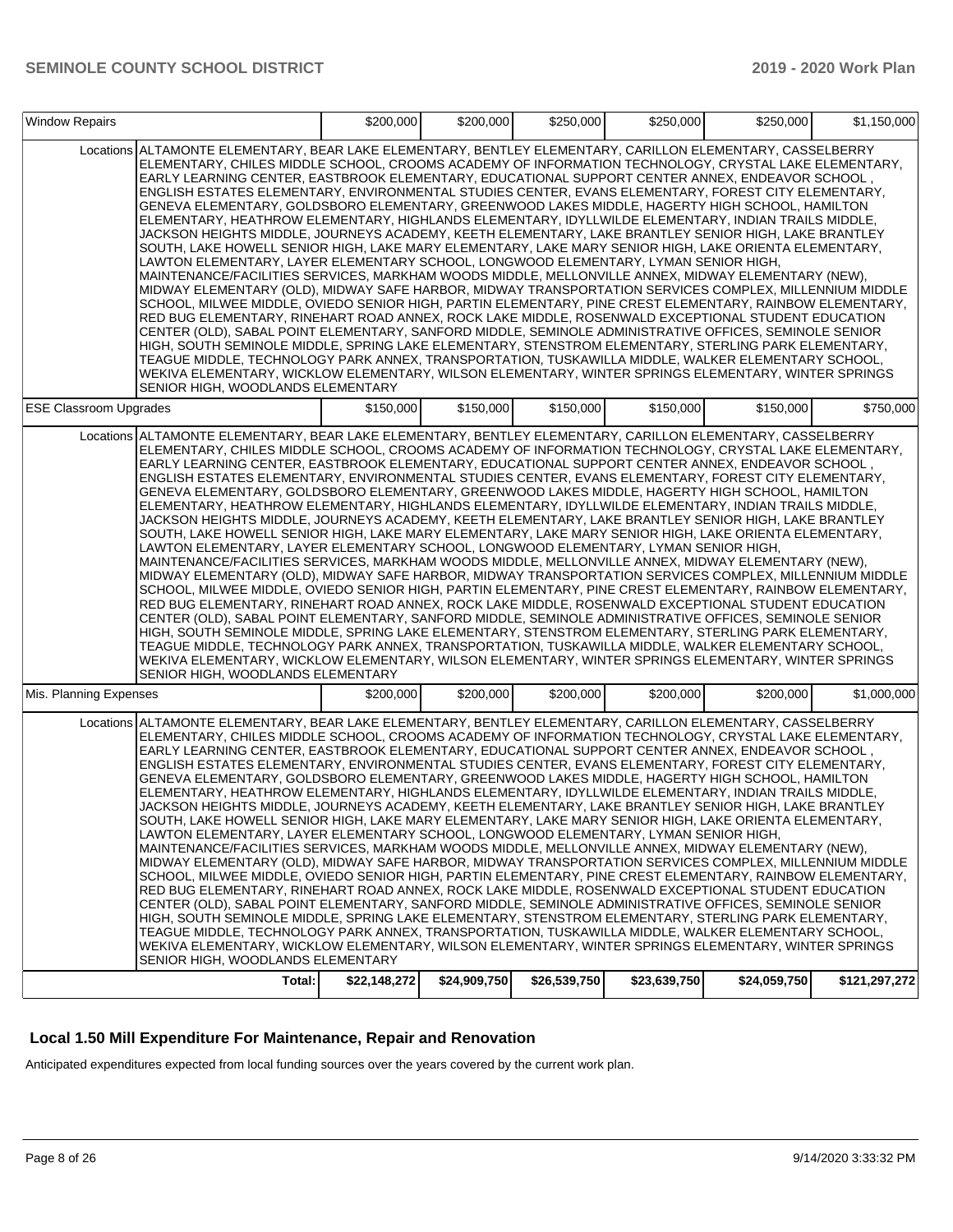| Item                                                         | 2019 - 2020<br><b>Actual Budget</b> | 2020 - 2021<br>Projected | 2021 - 2022<br>Projected | 2022 - 2023<br>Projected | 2023 - 2024<br>Projected | <b>Total</b>  |
|--------------------------------------------------------------|-------------------------------------|--------------------------|--------------------------|--------------------------|--------------------------|---------------|
| Remaining Maint and Repair from 1.5 Mills                    | \$21,257,493                        | \$24,018,971             | \$25,648,971             | \$22,748,971             | \$23,168,971             | \$116,843,377 |
| Maintenance/Repair Salaries                                  | \$0                                 | \$0                      | \$0                      | \$0                      | \$0                      | \$0           |
| <b>School Bus Purchases</b>                                  | \$2,300,000                         | \$2,300,000              | \$2,300,000              | \$2,300,000              | \$2,300,000              | \$11,500,000  |
| <b>Other Vehicle Purchases</b>                               | \$125,000                           | \$70,000                 | \$84,000                 | \$84,000                 | \$55,000                 | \$418,000     |
| <b>Capital Outlay Equipment</b>                              | \$306,000                           | \$73,000                 | \$73,000                 | \$73,000                 | \$73,000                 | \$598,000     |
| Rent/Lease Payments                                          | \$95,000                            | \$190,000                | \$285,000                | \$380,000                | \$380,000                | \$1,330,000   |
| <b>COP Debt Service</b>                                      | \$22,583,650                        | \$20,163,178             | \$17,845,806             | \$18,343,296             | \$12,895,128             | \$91,831,058  |
| Rent/Lease Relocatables                                      | \$250,000                           | \$250,000                | \$250,000                | \$250,000                | \$250,000                | \$1,250,000   |
| <b>Environmental Problems</b>                                | \$100,000                           | \$100,000                | \$100,000                | \$100,000                | \$100,000                | \$500,000     |
| s.1011.14 Debt Service                                       | \$0                                 | \$0                      | \$0                      | \$0                      | \$0                      | \$0           |
| Special Facilities Construction Account                      | \$0                                 | \$0                      | \$0                      | \$0                      | \$0                      | \$0           |
| Premiums for Property Casualty Insurance - 1011.71<br>(4a,b) | \$0                                 | \$0                      | \$0                      | \$0                      | \$0                      | \$0           |
| Qualified School Construction Bonds (QSCB)                   | \$0                                 | \$0                      | \$0                      | \$0                      | \$0                      | \$0           |
| Qualified Zone Academy Bonds (QZAB)                          | \$0                                 | \$0                      | \$0                      | \$0                      | \$0                      | \$0           |
| Technology Upgrades (8950)                                   | \$350,000                           | \$3,600,000              | \$3,600,000              | \$3,600,000              | \$3,600,000              | \$14,750,000  |
| School Capital Outlay Funds (8240)                           | \$700,000                           | \$500,000                | \$500,000                | \$500,000                | \$500,000                | \$2,700,000   |
| Classroom Presentation Systems(6520)                         | \$0                                 | \$1,100,000              | \$1,100,000              | \$1,100,000              | \$1,100,000              | \$4,400,000   |
| Security Improvements (6512)                                 | \$1,800,000                         | \$1,500,000              | \$1,500,000              | \$1,500,000              | \$1,500,000              | \$7,800,000   |
| Districtwide Renovations (8300/8410/8525))                   | \$500,000                           | \$500,000                | \$50,000                 | \$500,000                | \$500,000                | \$2,050,000   |
| PE Pavilion Refurbishment (8424)                             | \$160,000                           | \$160,000                | \$160,000                | \$100,000                | \$60,000                 | \$640,000     |
| Track Refurbishment (8112)                                   | \$120,000                           | \$95,000                 | \$150,000                | \$120,000                | \$60,000                 | \$545,000     |
| Propane Fuel Station                                         | \$300,000                           | \$0                      | \$0                      | \$0                      | \$0                      | \$300,000     |
| <b>Local Expenditure Totals:</b>                             | \$50,947,143                        | \$54,620,149             | \$53,646,777             | \$51,699,267             | \$46,542,099             | \$257,455,435 |

# **Revenue**

## **1.50 Mill Revenue Source**

Schedule of Estimated Capital Outlay Revenue from each currently approved source which is estimated to be available for expenditures on the projects included in the tentative district facilities work program. All amounts are NET after considering carryover balances, interest earned, new COP's, 1011.14 and 1011.15 loans, etc. Districts cannot use 1.5-Mill funds for salaries except for those explicitly associated with maintenance/repair projects. (1011.71 (5), F.S.)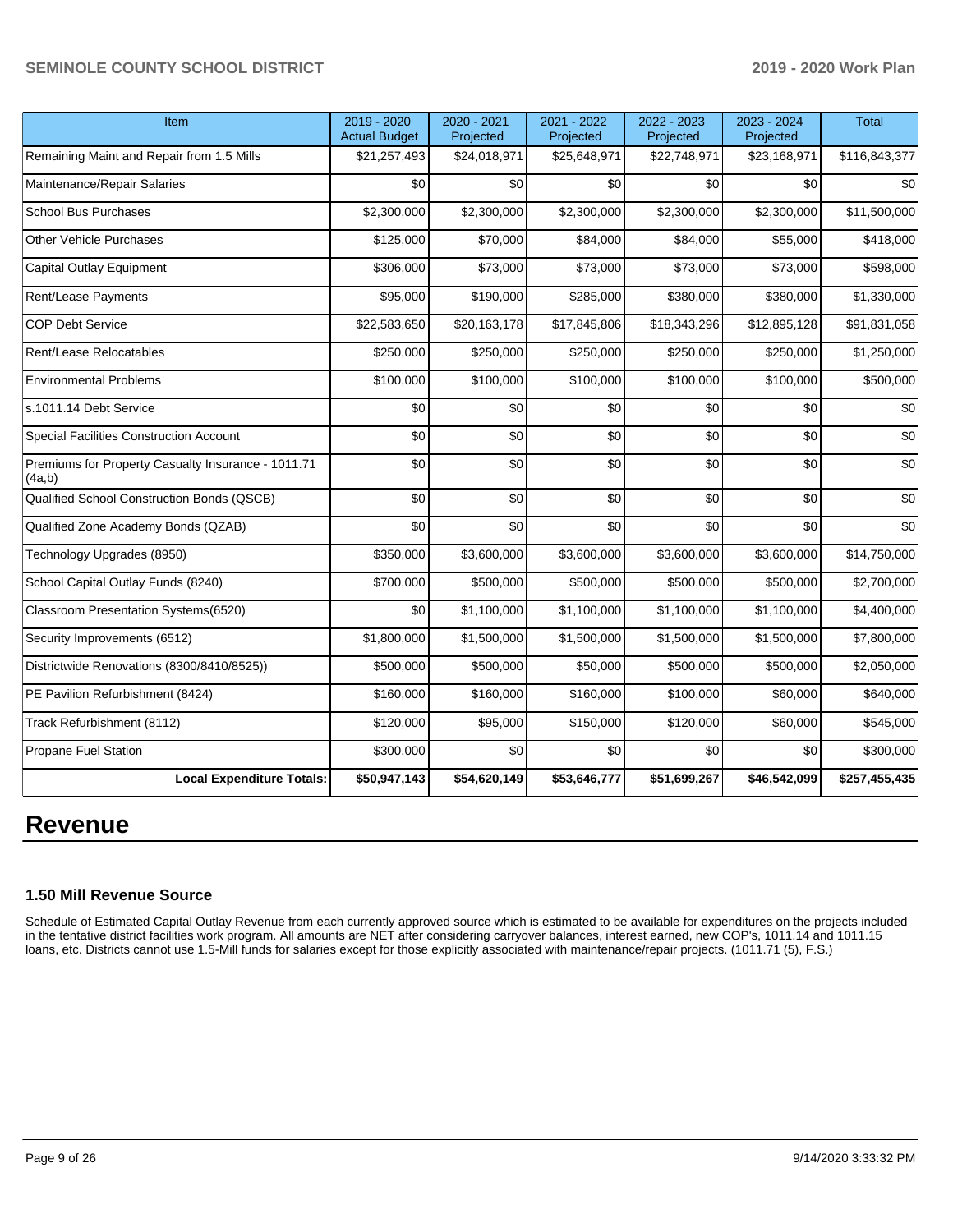| <b>Item</b>                                                                         | Fund | $2019 - 2020$<br><b>Actual Value</b> | $2020 - 2021$<br>Projected | 2021 - 2022<br>Projected | $2022 - 2023$<br>Projected | $2023 - 2024$<br>Projected | Total             |
|-------------------------------------------------------------------------------------|------|--------------------------------------|----------------------------|--------------------------|----------------------------|----------------------------|-------------------|
| (1) Non-exempt property<br>lassessed valuation                                      |      | \$38,852,264,071                     | \$40,911,503,248           | \$42,918,406,270         | \$45,132,446,741           | \$47,345,437,804           | \$215,160,058,134 |
| (2) The Millage projected for<br>discretionary capital outlay per<br>ls.1011.71     |      | 1.50                                 | 1.50                       | 1.50 <sub>1</sub>        | 1.50                       | 1.50                       |                   |
| $(3)$ Full value of the 1.50-Mill<br>discretionary capital outlay per<br>ls.1011.71 |      | \$65,271,804                         | \$68,731,325               | \$72,102,923             | \$75,822,511               | \$79,540,336               | \$361,468,899     |
| (4) Value of the portion of the 1.50<br>-Mill ACTUALLY levied                       | 370  | \$55,947,260                         | \$58,912,565               | \$61,802,505             | \$64,990,723               | \$68,177,430               | \$309,830,483     |
| $(5)$ Difference of lines $(3)$ and $(4)$                                           |      | \$9,324,544                          | \$9,818,760                | \$10,300,418             | \$10,831,788               | \$11,362,906               | \$51,638,416      |

## **PECO Revenue Source**

The figure in the row designated "PECO Maintenance" will be subtracted from funds available for new construction because PECO maintenance dollars cannot be used for new construction.

| <b>Item</b>                          | Fund         | $2019 - 2020$<br><b>Actual Budget</b> | 2020 - 2021<br>Projected | 2021 - 2022<br>Projected | 2022 - 2023<br>Projected | $2023 - 2024$<br>Projected | Total       |
|--------------------------------------|--------------|---------------------------------------|--------------------------|--------------------------|--------------------------|----------------------------|-------------|
| <b>IPECO New Construction</b>        | 340 <b>I</b> | \$0                                   | \$0                      | \$0                      | \$0                      | \$0                        | <b>\$01</b> |
| <b>PECO Maintenance Expenditures</b> |              | \$890.779                             | \$890,779                | \$890.779                | \$890.779                | \$890,779                  | \$4,453,895 |
|                                      |              | \$890,779                             | \$890,779                | \$890.779                | \$890.779                | \$890,779                  | \$4,453,895 |

# **CO & DS Revenue Source**

Revenue from Capital Outlay and Debt Service funds.

| Item                                      | Fund | 2019 - 2020<br><b>Actual Budget</b> | 2020 - 2021<br>Projected | 2021 - 2022<br>Projected | 2022 - 2023<br>Projected | $2023 - 2024$<br>Projected | Total       |
|-------------------------------------------|------|-------------------------------------|--------------------------|--------------------------|--------------------------|----------------------------|-------------|
| ICO & DS Cash Flow-through<br>Distributed | 360  | \$1,485,353                         | \$1,485,353              | \$1,485,353              | \$1.485.353              | \$1,485,353                | \$7,426,765 |
| ICO & DS Interest on<br>Undistributed CO  | 360  | \$44.765                            | \$44.765                 | \$44.765                 | \$44.765                 | \$44.765                   | \$223,825   |
|                                           |      | \$1,530,118                         | \$1,530,118              | \$1,530,118              | \$1,530,118              | \$1,530,118                | \$7,650,590 |

## **Fair Share Revenue Source**

Nothing reported for this section. All legally binding commitments for proportionate fair-share mitigation for impacts on public school facilities must be included in the 5-year district work program.

### **Sales Surtax Referendum**

Specific information about any referendum for a 1-cent or ½-cent surtax referendum during the previous year.

**Did the school district hold a surtax referendum during the past fiscal year 2018 - 2019?**

No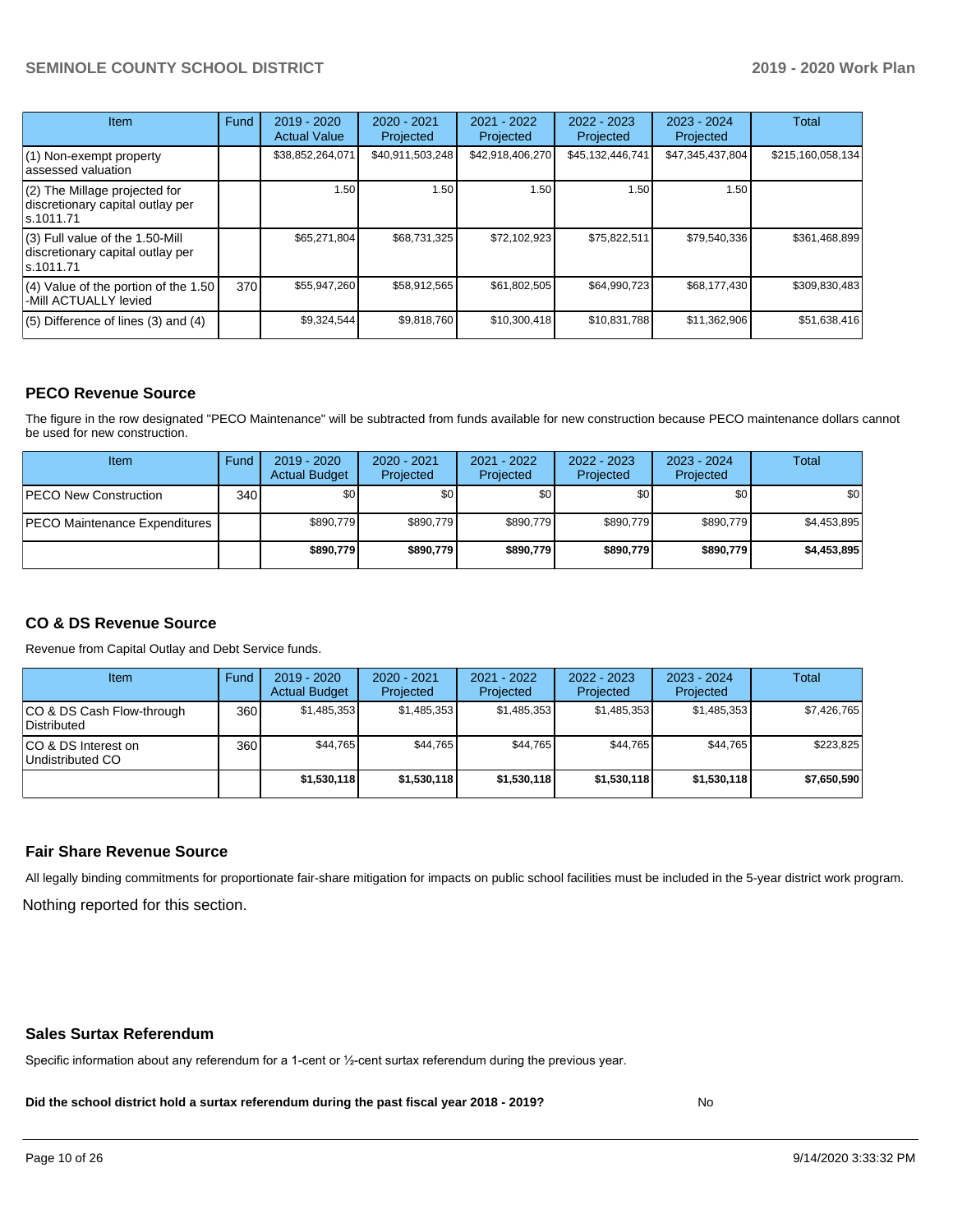# **Additional Revenue Source**

Any additional revenue sources

| Item                                                                                                                      | 2019 - 2020<br><b>Actual Value</b> | 2020 - 2021<br>Projected | 2021 - 2022<br>Projected | 2022 - 2023<br>Projected | 2023 - 2024<br>Projected | <b>Total</b>  |
|---------------------------------------------------------------------------------------------------------------------------|------------------------------------|--------------------------|--------------------------|--------------------------|--------------------------|---------------|
| Safe School/Security Program                                                                                              | \$1,250,000                        | \$0                      | \$0                      | \$0                      | \$0                      | \$1,250,000   |
| Proceeds from a s.1011.14/15 F.S. Loans                                                                                   | \$0                                | \$0                      | \$0                      | \$0                      | \$0                      | \$0           |
| District Bonds - Voted local bond<br>referendum proceeds per s.9, Art VII<br><b>State Constitution</b>                    | \$0                                | \$0                      | \$0                      | \$0                      | \$0                      | \$0           |
| Proceeds from Special Act Bonds                                                                                           | \$0                                | \$0                      | \$0                      | \$0                      | \$0                      | \$0           |
| Estimated Revenue from CO & DS Bond<br>Sale                                                                               | \$0                                | \$0                      | \$0                      | \$0                      | \$0                      | \$0           |
| Proceeds from Voted Capital<br>Improvements millage                                                                       | \$0                                | \$0                      | \$0                      | \$0                      | \$0                      | \$0           |
| Other Revenue for Other Capital Projects                                                                                  | \$88,200                           | \$86,436                 | \$84,707                 | \$83,013                 | \$60,000                 | \$402,356     |
| Proceeds from 1/2 cent sales surtax<br>authorized by school board                                                         | \$0                                | \$0                      | \$0                      | \$0                      | \$0                      | \$0           |
| Proceeds from local governmental<br>infrastructure sales surtax                                                           | \$19,360,489                       | \$19,747,701             | \$20,142,654             | \$20,545,508             | \$20,956,417             | \$100,752,769 |
| Proceeds from Certificates of<br>Participation (COP's) Sale                                                               | \$15,000,000                       | \$0                      | \$0                      | \$0                      | \$0                      | \$15,000,000  |
| Classrooms First Bond proceeds amount<br>authorized in FY 1997-98                                                         | \$0                                | \$0                      | \$0                      | \$0                      | \$0                      | \$0           |
| <b>Classrooms for Kids</b>                                                                                                | \$0                                | \$0                      | \$0                      | \$0                      | \$0                      | \$0           |
| <b>District Equity Recognition</b>                                                                                        | \$0                                | \$0                      | \$0                      | \$0                      | \$0                      | \$0           |
| <b>Federal Grants</b>                                                                                                     | \$0                                | \$0                      | \$0                      | \$0                      | \$0                      | \$0           |
| Proportionate share mitigation (actual<br>cash revenue only, not in kind donations)                                       | \$0                                | \$0                      | \$0                      | \$0                      | \$0                      | \$0           |
| Impact fees received                                                                                                      | \$4,500,000                        | \$4,500,000              | \$4,500,000              | \$4,500,000              | \$4,500,000              | \$22,500,000  |
| <b>Private donations</b>                                                                                                  | \$0                                | \$0                      | \$0                      | \$0                      | \$0                      | \$0           |
| Grants from local governments or not-for-<br>profit organizations                                                         | \$0                                | \$0                      | \$0                      | \$0                      | \$0                      | \$0           |
| Interest, Including Profit On Investment                                                                                  | \$827,000                          | \$800,000                | \$800,000                | \$800,000                | \$800,000                | \$4,027,000   |
| Revenue from Bonds pledging proceeds<br>from 1 cent or 1/2 cent Sales Surtax                                              | \$0                                | \$0                      | \$0                      | \$0                      | \$0                      | \$0           |
| <b>Total Fund Balance Carried Forward</b>                                                                                 | \$79,759,060                       | \$14.631.190             | \$15,293,666             | \$27,459,312             | \$20.561.819             | \$157,705,047 |
| General Capital Outlay Obligated Fund<br><b>Balance Carried Forward From Total</b><br><b>Fund Balance Carried Forward</b> | \$0                                | \$0                      | \$0                      | \$0                      | \$0                      | \$0           |
| Special Facilities Construction Account                                                                                   | \$0                                | \$0                      | \$0                      | \$0                      | \$0                      | \$0           |
| One Cent - 1/2 Cent Sales Surtax Debt<br>Service From Total Fund Balance Carried<br>Forward                               | \$0                                | \$0                      | \$0                      | \$0                      | \$0                      | \$0           |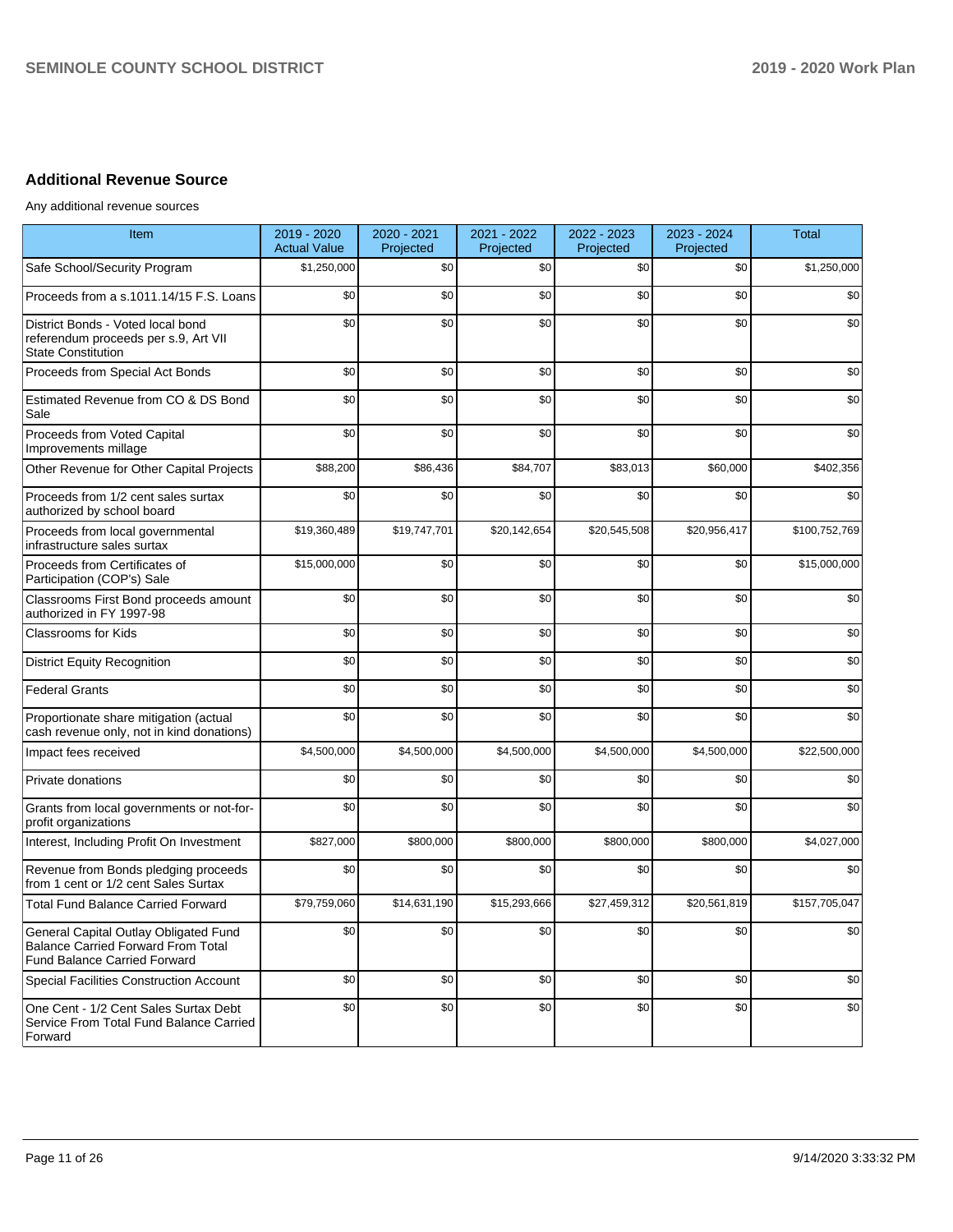| Capital Outlay Projects Funds Balance<br>Carried Forward From Total Fund<br><b>Balance Carried Forward</b> | SO I          | \$0          | \$0          | \$٥          | \$0          | \$0           |
|------------------------------------------------------------------------------------------------------------|---------------|--------------|--------------|--------------|--------------|---------------|
| Subtotal                                                                                                   | \$120.784.749 | \$39.765.327 | \$40.821.027 | \$53,387,833 | \$46,878,236 | \$301.637.172 |

# **Total Revenue Summary**

| <b>Item Name</b>                                              | 2019 - 2020<br><b>Budget</b> | $2020 - 2021$<br>Projected | 2021 - 2022<br>Projected | 2022 - 2023<br>Projected | $2023 - 2024$<br>Projected | <b>Five Year Total</b> |
|---------------------------------------------------------------|------------------------------|----------------------------|--------------------------|--------------------------|----------------------------|------------------------|
| Local 1.5 Mill Discretionary Capital Outlay<br><b>Revenue</b> | \$55,947,260                 | \$58,912,565               | \$61,802,505             | \$64,990,723             | \$68,177,430               | \$309,830,483          |
| PECO and 1.5 Mill Maint and Other 1.5<br>Mill Expenditures    | $(\$50,947,143)$             | (S54, 620, 149)            | (\$53,646,777)           | (\$51,699,267)           | (\$46,542,099)             | $(\$257,455,435)$      |
| <b>IPECO Maintenance Revenue</b>                              | \$890.779                    | \$890.779                  | \$890.779                | \$890,779                | \$890,779                  | \$4,453,895            |
| Available 1.50 Mill for New<br><b>Construction</b>            | \$5,000,117                  | \$4,292,416                | \$8,155,728              | \$13,291,456             | \$21,635,331               | \$52,375,048           |

| <b>Item Name</b>                      | $2019 - 2020$<br><b>Budget</b> | 2020 - 2021<br>Projected | 2021 - 2022<br>Projected | 2022 - 2023<br>Projected | 2023 - 2024<br>Projected | <b>Five Year Total</b> |
|---------------------------------------|--------------------------------|--------------------------|--------------------------|--------------------------|--------------------------|------------------------|
| ICO & DS Revenue                      | \$1,530,118                    | \$1,530,118              | \$1,530,118              | \$1,530,118              | \$1,530,118              | \$7,650,590            |
| <b>IPECO New Construction Revenue</b> | \$0 <sub>1</sub>               | \$0 <sub>1</sub>         | \$0                      | \$0                      | \$0                      | \$0                    |
| Other/Additional Revenue              | \$120,784,749                  | \$39,765,327             | \$40,821,027             | \$53,387,833             | \$46,878,236             | \$301,637,172          |
| <b>Total Additional Revenuel</b>      | \$122,314,867                  | \$41,295,445             | \$42,351,145             | \$54,917,951             | \$48,408,354             | \$309,287,762          |
| Total Available Revenue               | \$127,314,984                  | \$45,587,861             | \$50,506,873             | \$68,209,407             | \$70,043,685             | \$361,662,810          |

# **Project Schedules**

# **Capacity Project Schedules**

A schedule of capital outlay projects necessary to ensure the availability of satisfactory classrooms for the projected student enrollment in K-12 programs.

| <b>Project Description</b> | Location                                   |                          | 2019 - 2020 | $2020 - 2021$ | 2021 - 2022 | $2022 - 2023$ | 2023 - 2024 | Total           | Funded |
|----------------------------|--------------------------------------------|--------------------------|-------------|---------------|-------------|---------------|-------------|-----------------|--------|
| Building 5<br>Replacement  | <b>LAKE BRANTLEY</b><br><b>SENIOR HIGH</b> | Planned<br>Cost:         | \$2,500,000 | \$0           | \$0         | \$0           | \$0         | \$2,500,000 Yes |        |
|                            |                                            | <b>Student Stations:</b> |             | 350           | 0           |               |             | 350             |        |
|                            |                                            | Total Classrooms:        | 14          |               | ΟI          |               |             | 14 <sub>1</sub> |        |
|                            |                                            | Gross Sq Ft:             | 20,000      |               | O l         |               |             | 20,000          |        |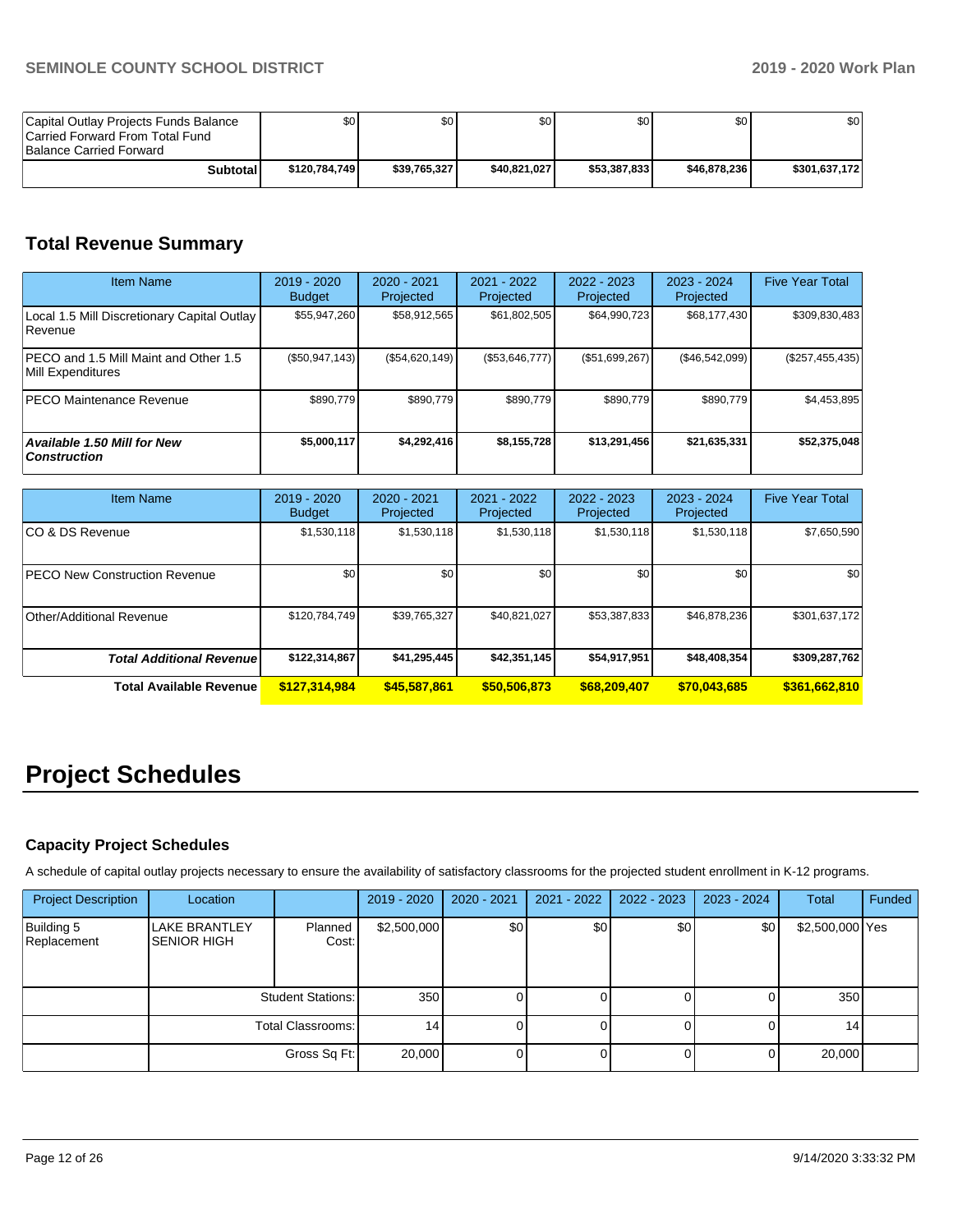| Addition/Renovation<br>∣ILC<br>Kitchen/Dining/Admin | <b>LAWTON</b><br><b>ELEMENTARY</b>                                            | Planned<br>Cost:         | \$0          | \$0         | \$1,460,552 | \$13,144,975 | \$0         | \$14,605,527 Yes |  |
|-----------------------------------------------------|-------------------------------------------------------------------------------|--------------------------|--------------|-------------|-------------|--------------|-------------|------------------|--|
|                                                     |                                                                               | <b>Student Stations:</b> | $\mathbf 0$  | $\mathbf 0$ | $\mathbf 0$ | 200          | $\mathbf 0$ | 200              |  |
|                                                     |                                                                               | <b>Total Classrooms:</b> | $\pmb{0}$    | $\mathbf 0$ | $\pmb{0}$   | 10           | $\mathbf 0$ | 10               |  |
|                                                     |                                                                               | Gross Sq Ft:             | $\mathsf 0$  | $\mathbf 0$ | $\mathsf 0$ | 52,000       | $\mathsf 0$ | 52,000           |  |
| New Elem "M"                                        | Planned<br>Location not<br>Cost:<br>specified                                 |                          | \$0          | \$0         | \$0         | \$0          | \$250,000   | \$250,000 Yes    |  |
|                                                     |                                                                               | <b>Student Stations:</b> | $\mathsf 0$  | $\mathbf 0$ | $\mathsf 0$ | $\mathbf 0$  | $\mathsf 0$ | $\mathbf 0$      |  |
|                                                     |                                                                               | <b>Total Classrooms:</b> | $\mathbf 0$  | $\Omega$    | $\mathbf 0$ | $\mathbf 0$  | $\Omega$    | $\Omega$         |  |
|                                                     |                                                                               | Gross Sq Ft:             | $\mathbf 0$  | $\mathbf 0$ | $\mathbf 0$ | $\mathbf 0$  | 104,332     | 104,332          |  |
| Replacement<br>Campus                               | PINE CREST<br><b>ELEMENTARY</b>                                               | Planned<br>Cost:         | \$27,109,170 | \$0         | \$0         | \$0          | \$0         | \$27,109,170 Yes |  |
|                                                     | <b>Student Stations:</b><br><b>Total Classrooms:</b>                          |                          | 98           | $\mathbf 0$ | $\mathbf 0$ | $\mathbf 0$  | $\mathbf 0$ | 98               |  |
|                                                     |                                                                               |                          | 6            | $\mathbf 0$ | $\mathsf 0$ | $\mathbf 0$  | $\mathbf 0$ | 6                |  |
|                                                     |                                                                               | Gross Sq Ft:             | 154,694      | $\Omega$    | $\pmb{0}$   | $\Omega$     | $\pmb{0}$   | 154,694          |  |
| <b>Classroom Addition</b>                           | <b>CROOMS</b><br><b>ACADEMY OF</b><br><b>INFORMATION</b><br><b>TECHNOLOGY</b> | Planned<br>Cost:         | \$191,380    | \$1,722,422 | \$0         | \$0          | \$0         | \$1,913,802 Yes  |  |
|                                                     |                                                                               | <b>Student Stations:</b> | $\pmb{0}$    | 200         | $\pmb{0}$   | $\pmb{0}$    | $\pmb{0}$   | 200              |  |
|                                                     |                                                                               | <b>Total Classrooms:</b> | $\mathbf 0$  | 8           | $\mathbf 0$ | $\Omega$     | $\mathbf 0$ | 8                |  |
|                                                     |                                                                               | Gross Sq Ft:             | $\mathbf 0$  | 5,600       | $\mathbf 0$ | $\mathbf 0$  | $\mathbf 0$ | 5,600            |  |
| <b>Classroom Addition</b>                           | <b>STENSTROM</b><br>ELEMENTARY                                                | Planned<br>Cost:         | \$8,029,616  | \$0         | \$0         | \$0          | \$0         | \$8,029,616 Yes  |  |
|                                                     |                                                                               | <b>Student Stations:</b> | 396          | $\mathbf 0$ | $\pmb{0}$   | $\mathbf 0$  | $\mathbf 0$ | 396              |  |
|                                                     |                                                                               | Total Classrooms:        | 18           | $\mathbf 0$ | $\pmb{0}$   | $\mathbf 0$  | $\pmb{0}$   | 18               |  |
|                                                     |                                                                               | Gross Sq Ft:             | 31,748       | $\Omega$    | $\Omega$    | $\Omega$     | $\Omega$    | 31,748           |  |

| Planned Cost:   \$37,830,166 |                 | \$1,722,422 |   | $$1,460,552$ $$13,144,975$ | \$250,000 | \$54,408,115 |
|------------------------------|-----------------|-------------|---|----------------------------|-----------|--------------|
| <b>Student Stations:</b>     | 844             | 200         |   | 200                        |           | 1.244        |
| <b>Total Classrooms: I</b>   | 38 <sub>1</sub> | 8           |   | 10                         |           | 56           |
| Gross Sq Ft:                 | 206.442         | 5,600       | 0 | 52,000                     | 104,332   | 368,374      |

# **Other Project Schedules**

Major renovations, remodeling, and additions of capital outlay projects that do not add capacity to schools.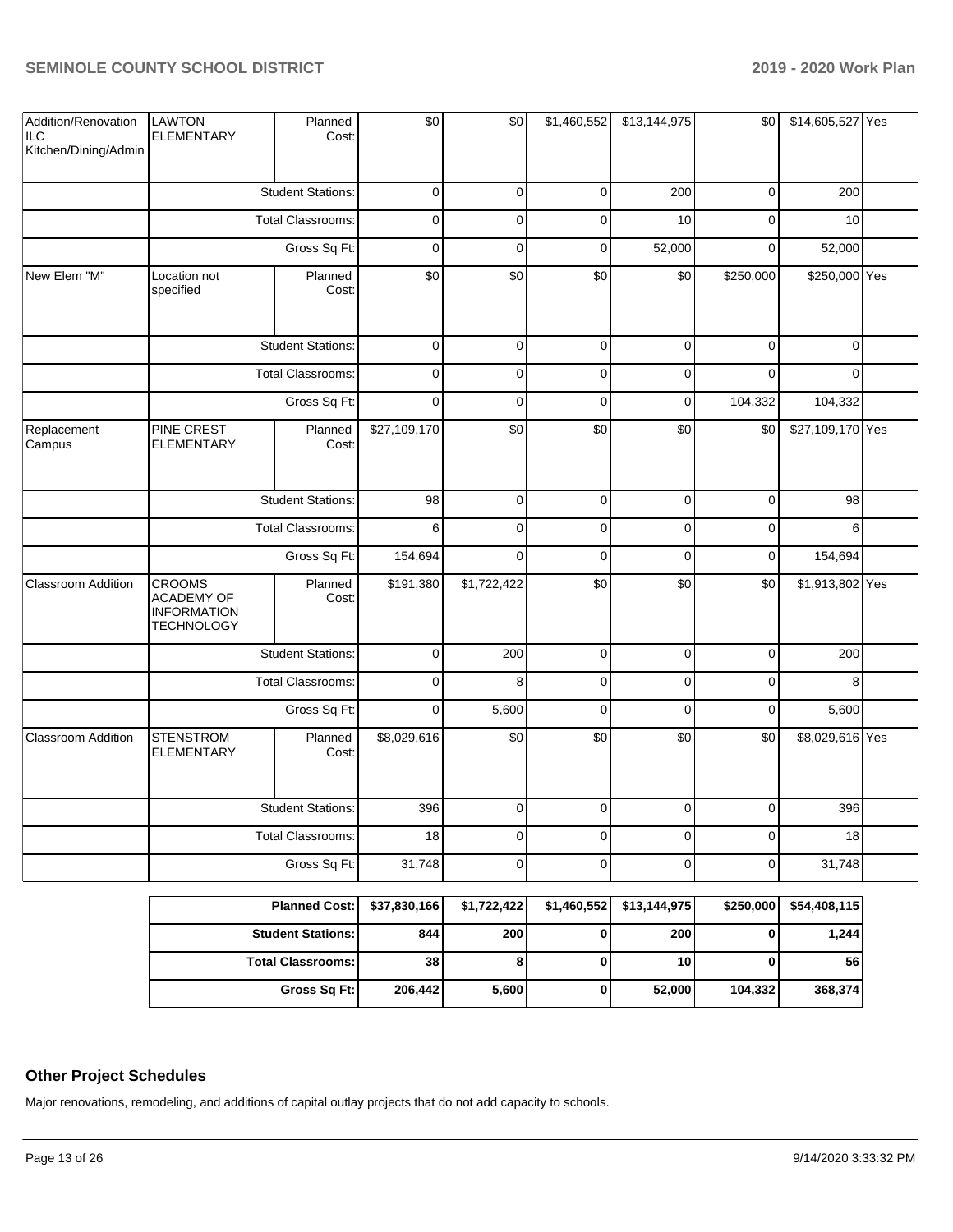| <b>Project Description</b>                                                                                                                                                      | Location                                                     | 2019 - 2020<br><b>Actual Budget</b> | 2020 - 2021<br>Projected | 2021 - 2022<br>Projected | 2022 - 2023<br>Projected | 2023 - 2024<br>Projected | Total                      | Funded |
|---------------------------------------------------------------------------------------------------------------------------------------------------------------------------------|--------------------------------------------------------------|-------------------------------------|--------------------------|--------------------------|--------------------------|--------------------------|----------------------------|--------|
| Campus Wide Replacement &<br>Remodeling                                                                                                                                         | <b>BEAR LAKE</b><br><b>ELEMENTARY</b>                        | \$0                                 | \$0                      | \$1,681,490              | \$15,133,414             | \$0                      | \$16,814,904 Yes           |        |
| District Wide Playground<br>Surfaces and Equipment                                                                                                                              | Location not specified                                       | \$0                                 | \$0                      | \$472,500                | \$567,000                | \$283,500                | \$1,323,000 Yes            |        |
| Replacement, Remodeling and<br>Gym Floor                                                                                                                                        | SOUTH SEMINOLE<br><b>MIDDLE</b>                              | \$0                                 | \$307,779                | \$2,770,015              | \$0                      | \$0                      | \$3,077,794 Yes            |        |
| Replace Buildings 9 & 10                                                                                                                                                        | LYMAN SENIOR HIGH                                            | \$681,073                           | \$8,000,000              | \$0                      | \$0                      | \$0                      | \$8,681,073 Yes            |        |
| Remodeling/Renovations                                                                                                                                                          | <b>LAKE HOWELL SENIOR</b><br>HIGH                            | \$0                                 | \$12,271,162             | \$1,363,462              | \$0                      | \$0                      | \$13,634,624 Yes           |        |
| Remodel 1988 Buildings 3,5,6<br>& 7                                                                                                                                             | <b>WINTER SPRINGS</b><br><b>ELEMENTARY</b>                   | \$0                                 | \$0                      | \$705,399                | \$6,348,592              | \$0                      | \$7,053,991 Yes            |        |
| <b>Bus Lift Replacement</b>                                                                                                                                                     | <b>TRANSPORTATION</b>                                        | \$260,000                           | \$260,000                | \$260,000                | \$0                      | \$0                      | \$780,000 Yes              |        |
| <b>Stadium Structures</b>                                                                                                                                                       | Location not specified                                       | \$320,000                           | \$150,000                | \$150,000                | \$100,000                | \$100,000                | \$820,000 Yes              |        |
| Contingency                                                                                                                                                                     | Location not specified                                       | \$4,000,000                         | \$0                      | \$0                      | \$0                      | \$0                      | \$4,000,000 Yes            |        |
| Replace 1960 cafeteria,<br>administration and classrooms<br>(Buildings 1-8). Remodel 1988<br>art/music and classrooms<br>(Buildings 11 and 12). Improve<br>vehicle circulation. | <b>CASSELBERRY</b><br><b>ELEMENTARY</b>                      | \$1,552,344                         | \$13,971,095             | \$0                      | \$0                      | \$0                      | \$15,523,439 Yes           |        |
| 25th Place Refurbishment                                                                                                                                                        | Location not specified                                       | \$150,000                           | \$0                      | \$0                      | \$0                      | \$0                      | \$150,000 Yes              |        |
| Remodel Building 1 & Cafeteria                                                                                                                                                  | <b>IDYLLWILDE</b><br><b>ELEMENTARY</b>                       | \$0                                 | \$0                      | \$231,557                | \$2,084,012              | \$0                      | \$2,315,569 Yes            |        |
| Remodel 1982 Building 1                                                                                                                                                         | <b>KEETH ELEMENTARY</b>                                      | \$0                                 | \$0                      | \$0                      | \$0                      | \$1,656,369              | \$1,656,369 Yes            |        |
| Remodel 1982 Building 2 and<br>1988 Buildings 3 & 4                                                                                                                             | <b>ALTAMONTE</b><br><b>ELEMENTARY</b>                        | \$0                                 | \$0                      | \$0                      | \$848,930                | \$7,640,366              | \$8,489,296 Yes            |        |
| Remodel 1988 Buildings 2, 4 &<br>5                                                                                                                                              | <b>EASTBROOK</b><br><b>ELEMENTARY</b>                        | \$0                                 | \$0                      | \$0                      | \$821,464                | \$7,393,173              | \$8,214,637 Yes            |        |
| Remodel/Roofing/HVAC                                                                                                                                                            | <b>ENGLISH ESTATES</b><br><b>ELEMENTARY</b>                  | \$0                                 | \$0                      | \$0                      | \$916,649                | \$8,249,836              | \$9,166,485 Yes            |        |
| Track/Field Drainage                                                                                                                                                            | <b>WINTER SPRINGS</b><br><b>SENIOR HIGH</b>                  | \$300,000                           | \$0                      | \$0                      | \$0                      | \$0                      | \$300,000 Yes              |        |
| New Gym/Site                                                                                                                                                                    | CROOMS ACADEMY OF<br><b>INFORMATION</b><br><b>TECHNOLOGY</b> | \$7,667,990                         | \$0                      | \$0                      | \$0                      | \$0                      | \$7,667,990 Yes            |        |
| New Gym (Replacement)                                                                                                                                                           | MILWEE MIDDLE                                                | \$6,635,963                         | \$0                      | \$0                      | $$0$$                    | \$0                      | \$6,635,963 Yes            |        |
| Remodel Buildings 2, 3, 5, 7, 9,<br>10 & 11                                                                                                                                     | MILWEE MIDDLE                                                | \$0                                 | \$0                      | \$0                      | \$0                      | \$28,350,750             | \$28,350,750 Yes           |        |
| Remodel 1988 buildings 2, 4, 5,<br>&6                                                                                                                                           | <b>FOREST CITY</b><br><b>ELEMENTARY</b>                      | \$0                                 | \$0                      | \$0                      | \$0                      | \$925,476                | \$925,476 Yes              |        |
| Remodel 1988 buildings 3, 5, 6,<br>& 7                                                                                                                                          | <b>LAKE ORIENTA</b><br><b>ELEMENTARY</b>                     | \$0                                 | \$0                      | \$0                      | \$0                      | \$707,727                | \$707,727 Yes              |        |
| Replace 1959 buildings 2-6<br>Remodel buildings 1 & 7                                                                                                                           | <b>LAKE MARY</b><br>ELEMENTARY                               | \$0                                 | \$0                      | \$0                      | \$0                      | \$1,677,612              | \$1,677,612 Yes            |        |
| Roofing Projects                                                                                                                                                                | Location not specified                                       | \$2,000,000                         | \$2,000,000              | \$0                      | \$0                      | \$0                      | \$4,000,000 Yes            |        |
| Miscellaneous (Prior Year<br>carryover appropriations)                                                                                                                          | Location not specified                                       | \$34,331,432                        | \$0                      | \$0                      | \$0                      | \$0                      | \$34,331,432 Yes           |        |
| Balloon debt service COPS<br>2016 C                                                                                                                                             | Location not specified                                       | \$0                                 | \$0                      | \$0                      | \$6,267,750              | \$6,977,750              | \$13,245,500 Yes           |        |
|                                                                                                                                                                                 |                                                              | \$57,898,802                        | \$36,960,036             | \$7,634,423              | \$33,087,811             |                          | \$63,962,559 \$199,543,631 |        |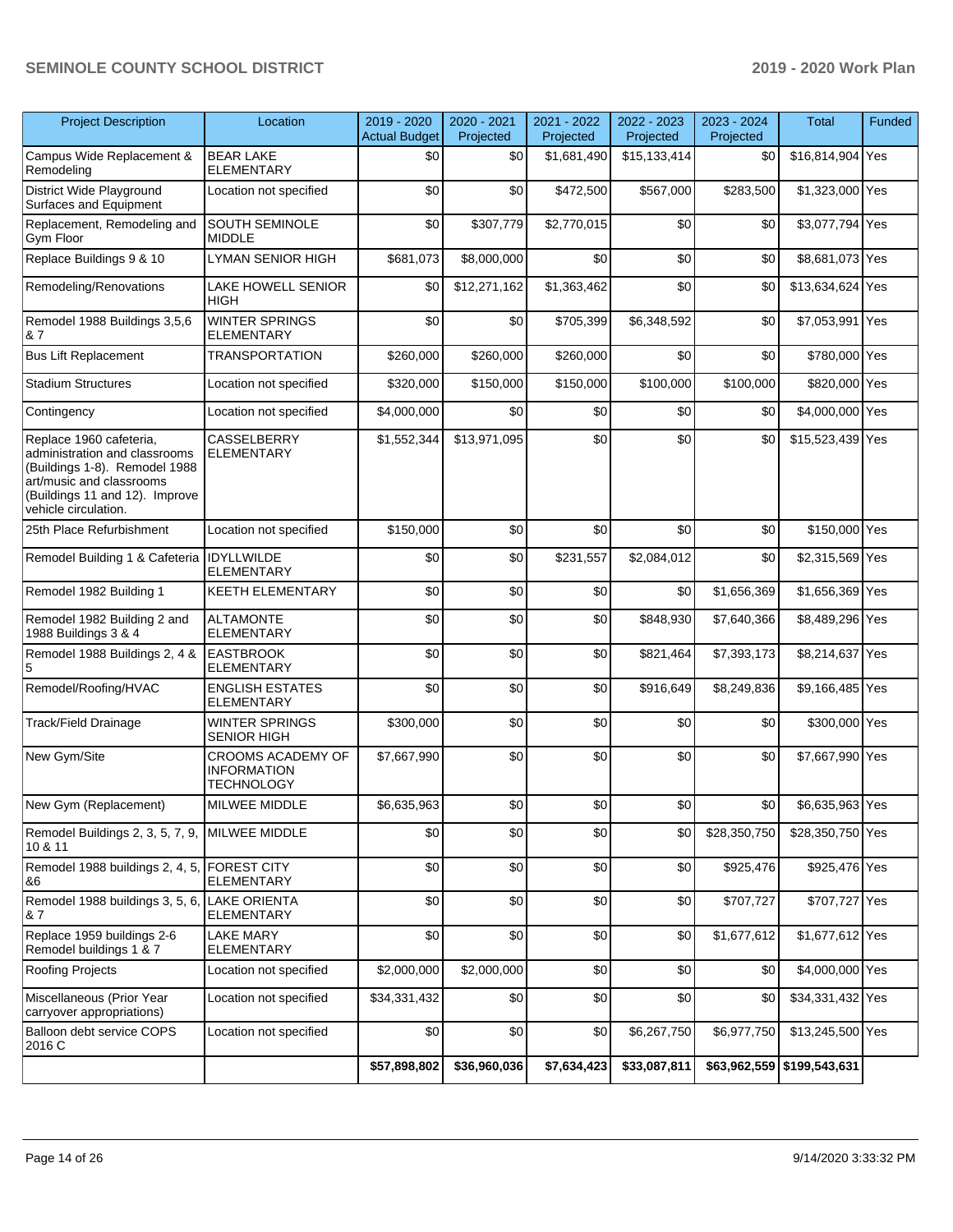## **Additional Project Schedules**

Any projects that are not identified in the last approved educational plant survey.

Nothing reported for this section.

# **Non Funded Growth Management Project Schedules**

Schedule indicating which projects, due to planned development, that CANNOT be funded from current revenues projected over the next five years.

Nothing reported for this section.

# **Tracking**

# **Capacity Tracking**

| Location                               | $2019 -$<br>2020 Satis.<br>Stu. Sta. | Actual<br>$2019 -$<br><b>2020 FISH</b><br>Capacity | Actual<br>$2018 -$<br>2019<br><b>COFTE</b> | # Class<br>Rooms | Actual<br>Average<br>$2019 -$<br>2020 Class<br><b>Size</b> | Actual<br>$2019 -$<br>2020<br><b>Utilization</b> | <b>New</b><br>Stu.<br>Capacity | <b>New</b><br>Rooms to<br>be<br>Added/Re<br>moved | Projected<br>$2023 -$<br>2024<br><b>COFTE</b> | Projected<br>$2023 -$<br>2024<br><b>Utilization</b> | Projected<br>$2023 -$<br>2024 Class<br><b>Size</b> |
|----------------------------------------|--------------------------------------|----------------------------------------------------|--------------------------------------------|------------------|------------------------------------------------------------|--------------------------------------------------|--------------------------------|---------------------------------------------------|-----------------------------------------------|-----------------------------------------------------|----------------------------------------------------|
| <b>HAMILTON</b><br>ELEMENTARY          | 794                                  | 794                                                | 710                                        | 43               | 17                                                         | 89.00 %                                          | $\Omega$                       | $\Omega$                                          | 727                                           | 92.00 %                                             | 17                                                 |
| <b>BEAR LAKE</b><br>ELEMENTARY         | 1,147                                | 1,147                                              | 1,030                                      | 59               | 17                                                         | 90.00 %                                          | $\Omega$                       | $\Omega$                                          | 1,068                                         | 93.00 %                                             | 18                                                 |
| <b>ENGLISH ESTATES</b><br>ELEMENTARY   | 829                                  | 829                                                | 788                                        | 47               | 17                                                         | 95.00 %                                          | $\Omega$                       | $\Omega$                                          | 782                                           | 94.00 %                                             | 17                                                 |
| <b>GENEVA ELEMENTARY</b>               | 656                                  | 656                                                | 570                                        | 34               | 17                                                         | 87.00 %                                          | $\Omega$                       | $\Omega$                                          | 607                                           | 93.00 %                                             | 18                                                 |
| <b>LAKE MARY SENIOR</b><br><b>HIGH</b> | 3,086                                | 2,931                                              | 2,778                                      | 130              | 21                                                         | 95.00 %                                          | $\Omega$                       | $\Omega$                                          | 2,797                                         | 95.00 %                                             | 22                                                 |
| <b>LAKE MARY</b><br>ELEMENTARY         | 1,064                                | 1,064                                              | 856                                        | 56               | 15                                                         | 80.00 %                                          | $\Omega$                       | $\Omega$                                          | 993                                           | 93.00 %                                             | 18                                                 |
| <b>LONGWOOD</b><br>ELEMENTARY          | 592                                  | 592                                                | 567                                        | 31               | 18                                                         | 96.00 %                                          | $\Omega$                       | $\Omega$                                          | 596                                           | 101.00%                                             | 19                                                 |
| <b>IMILWEE MIDDLE</b>                  | 1,491                                | 1,341                                              | 1,423                                      | 65               | 22                                                         | 106.00%                                          | $\Omega$                       | $\Omega$                                          | 1,451                                         | 108.00%                                             | 22                                                 |
| <b>LAWTON ELEMENTARY</b>               | 811                                  | 811                                                | 814                                        | 46               | 18                                                         | 100.00%                                          | $\Omega$                       | $\Omega$                                          | 868                                           | 107.00%                                             | 19                                                 |
| <b>PINE CREST</b><br>ELEMENTARY        | 838                                  | 838                                                | 699                                        | 44               | 16                                                         | 83.00 %                                          | 98                             | 6                                                 | 714                                           | 76.00 %                                             | 14                                                 |
| <b>SANFORD MIDDLE</b>                  | 1,792                                | 1,612                                              | 1,532                                      | 75               | 20                                                         | 95.00 %                                          | $\Omega$                       | $\Omega$                                          | 1,513                                         | 94.00 %                                             | 20                                                 |
| <b>SEMINOLE SENIOR</b><br> HIGH        | 5,124                                | 4,867                                              | 3,694                                      | 210              | 18                                                         | 76.00 %                                          | $\Omega$                       | $\Omega$                                          | 4,032                                         | 83.00 %                                             | 19                                                 |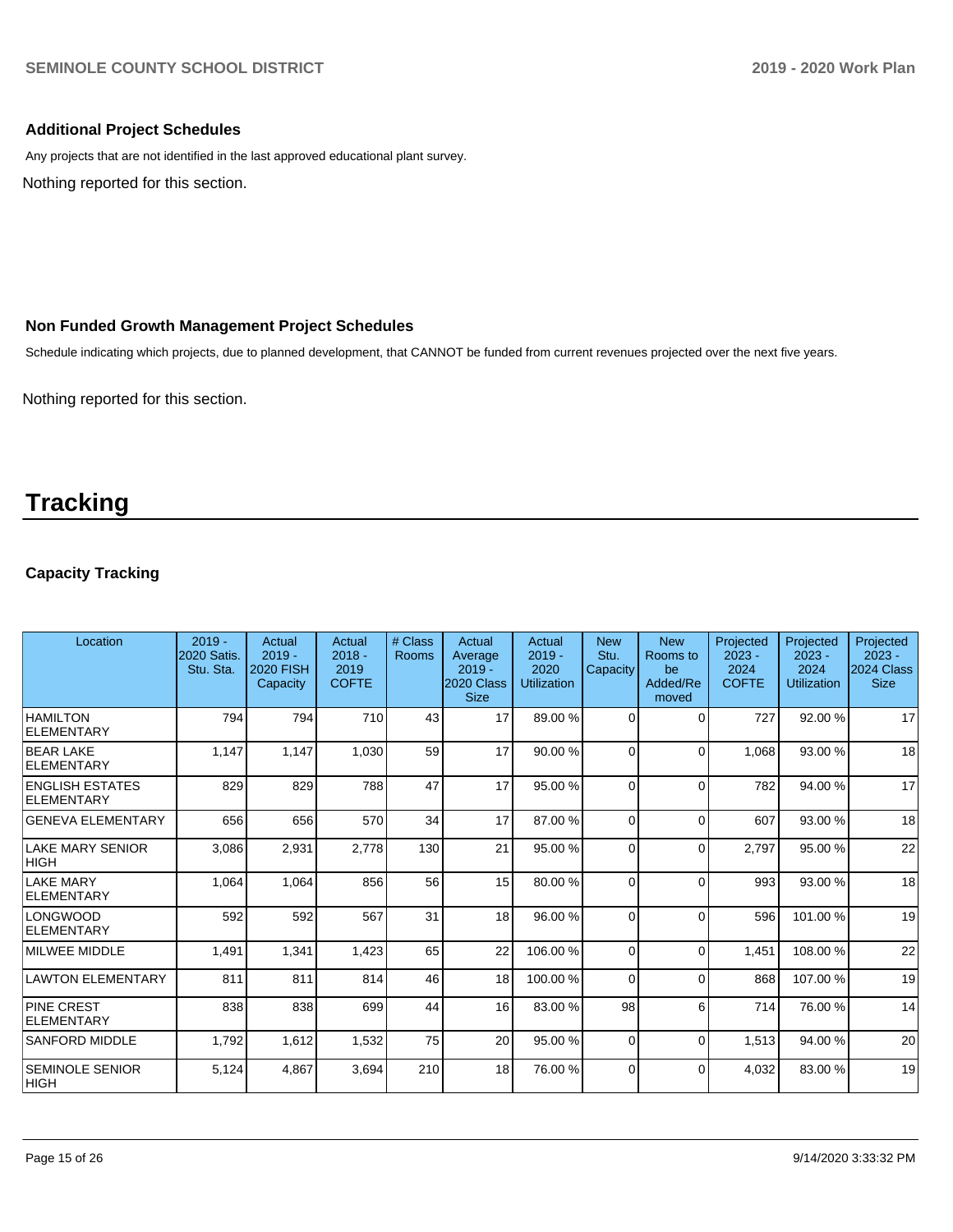| <b>SOUTH SEMINOLE</b><br><b>MIDDLE</b>                                      | 1,393 | 1,253          | 1,141    | 63  | 18             | 91.00 % | 0              | $\Omega$    | 1,098       | 88.00 %  | 17          |
|-----------------------------------------------------------------------------|-------|----------------|----------|-----|----------------|---------|----------------|-------------|-------------|----------|-------------|
| <b>CASSELBERRY</b><br><b>ELEMENTARY</b>                                     | 864   | 864            | 672      | 46  | 15             | 78.00 % | 0              | $\Omega$    | 747         | 86.00 %  | 16          |
| <b>WILSON ELEMENTARY</b>                                                    | 1,047 | 1,047          | 968      | 57  | 17             | 92.00 % | 0              | $\Omega$    | 975         | 93.00 %  | 17          |
| <b>CROOMS ACADEMY OF</b><br><b>INFORMATION</b><br><b>TECHNOLOGY</b>         | 943   | 801            | 575      | 38  | 15             | 72.00 % | 0              | $\Omega$    | 677         | 85.00 %  | 18          |
| <b>GOLDSBORO</b><br><b>ELEMENTARY</b>                                       | 1,102 | 1,102          | 879      | 56  | 16             | 80.00 % | $\overline{0}$ | $\Omega$    | 899         | 82.00 %  | 16          |
| <b>JACKSON HEIGHTS</b><br><b>MIDDLE</b>                                     | 1,632 | 1,468          | 1,392    | 68  | 20             | 95.00 % | 0              | $\Omega$    | 1,383       | 94.00 %  | 20          |
| MIDWAY ELEMENTARY<br>(OLD)                                                  | 202   | 0              | 0        | 12  | 0              | 0.00%   | 0              | $\Omega$    | $\mathbf 0$ | 0.00%    | $\mathbf 0$ |
| <b>ROSENWALD</b><br><b>EXCEPTIONAL</b><br>STUDENT EDUCATION<br>CENTER (OLD) | 138   | $\overline{0}$ | $\Omega$ | 14  | $\overline{0}$ | 0.00%   | $\Omega$       | $\Omega$    | 0           | 0.00%    | $\mathbf 0$ |
| RAINBOW ELEMENTARY                                                          | 726   | 726            | 755      | 41  | 18             | 104.00% | 0              | $\Omega$    | 822         | 113.00 % | 20          |
| <b>WINTER SPRINGS</b><br>ELEMENTARY                                         | 721   | 721            | 583      | 39  | 15             | 81.00%  | 0              | $\Omega$    | 664         | 92.00 %  | 17          |
| <b>SPRING LAKE</b><br>ELEMENTARY                                            | 837   | 837            | 697      | 45  | 15             | 83.00 % | 0              | $\Omega$    | 709         | 85.00 %  | 16          |
| <b>OVIEDO SENIOR HIGH</b>                                                   | 2,975 | 2,826          | 2,343    | 121 | 19             | 83.00 % | $\mathbf 0$    | $\Omega$    | 2,393       | 85.00 %  | 20          |
| <b>LYMAN SENIOR HIGH</b>                                                    | 2,808 | 2,667          | 2,250    | 118 | 19             | 84.00 % | $\mathbf 0$    | $\Omega$    | 2,188       | 82.00 %  | 19          |
| <b>LAKE BRANTLEY</b><br><b>SENIOR HIGH</b>                                  | 3,134 | 2,977          | 2,554    | 129 | 20             | 86.00 % | $\mathbf 0$    | $\Omega$    | 2,620       | 88.00 %  | 20          |
| <b>FOREST CITY</b><br><b>ELEMENTARY</b>                                     | 997   | 997            | 864      | 54  | 16             | 87.00 % | 0              | $\Omega$    | 878         | 88.00 %  | 16          |
| <b>RED BUG ELEMENTARY</b>                                                   | 908   | 908            | 840      | 48  | 17             | 92.00 % | $\overline{0}$ | $\mathbf 0$ | 830         | 91.00%   | 17          |
| <b>IDYLLWILDE</b><br><b>ELEMENTARY</b>                                      | 937   | 937            | 759      | 50  | 15             | 81.00%  | 0              | $\Omega$    | 826         | 88.00 %  | 17          |
| <b>EASTBROOK</b><br>ELEMENTARY                                              | 848   | 848            | 770      | 47  | 16             | 91.00%  | $\overline{0}$ | $\Omega$    | 790         | 93.00 %  | 17          |
| <b>TUSKAWILLA MIDDLE</b>                                                    | 1,389 | 1,250          | 1,080    | 61  | 18             | 86.00 % | 0              | $\Omega$    | 1,133       | 91.00 %  | 19          |
| <b>LAKE HOWELL SENIOR</b><br><b>HIGH</b>                                    | 2,472 | 2,348          | 2,167    | 102 | 21             | 92.00 % | $\Omega$       | $\Omega$    | 2,234       | 95.00 %  | 22          |
| ALTAMONTE<br><b>ELEMENTARY</b>                                              | 941   | 941            | 696      | 50  | 14             | 74.00 % | $\overline{0}$ | 0           | 669         | 71.00%   | 13          |
| <b>SABAL POINT</b><br>ELEMENTARY                                            | 974   | 974            | 907      | 53  | 17             | 93.00 % | $\overline{0}$ | $\Omega$    | 959         | 98.00 %  | 18          |
| <b>WOODLANDS</b><br><b>ELEMENTARY</b>                                       | 930   | 930            | 755      | 50  | 15             | 81.00 % | 0              | 0           | 830         | 89.00 %  | 17          |
| <b>LAKE ORIENTA</b><br><b>ELEMENTARY</b>                                    | 798   | 798            | 678      | 45  | 15             | 85.00 % | 0              | $\mathbf 0$ | 737         | 92.00 %  | 16          |
| <b>STERLING PARK</b><br><b>ELEMENTARY</b>                                   | 970   | 970            | 806      | 51  | 16             | 83.00 % | $\mathbf 0$    | $\Omega$    | 872         | 90.00 %  | 17          |
| <b>ROCK LAKE MIDDLE</b>                                                     | 1,260 | 1,134          | 925      | 53  | 17             | 82.00 % | 0              | $\Omega$    | 1,016       | 90.00 %  | 19          |
| <b>WEKIVA ELEMENTARY</b>                                                    | 864   | 864            | 802      | 46  | 17             | 93.00 % | 0              | $\Omega$    | 862         | 100.00%  | 19          |
| <b>KEETH ELEMENTARY</b>                                                     | 721   | 721            | 622      | 39  | 16             | 86.00 % | 0              | $\Omega$    | 659         | 91.00 %  | 17          |
| <b>GREENWOOD LAKES</b><br><b>MIDDLE</b>                                     | 1,407 | 1,266          | 955      | 60  | 16             | 75.00 % | 0              | 0           | 981         | 77.00 %  | 16          |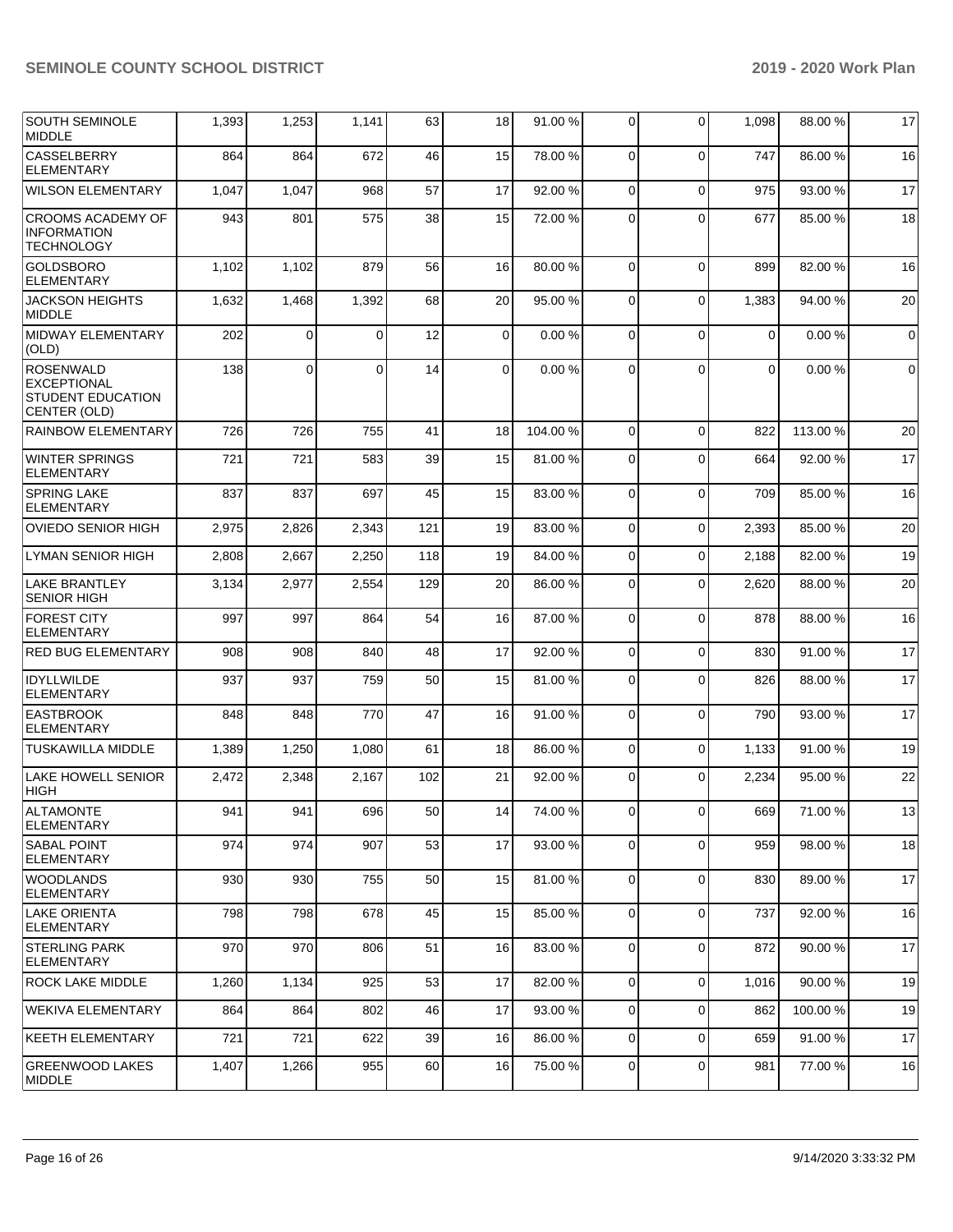| <b>STENSTROM</b><br><b>ELEMENTARY</b>       | 1,059  | 1,059    | 668    | 55    | 12 | 63.00 % | 0           | $\Omega$ | 686      | 65.00 % | 12             |
|---------------------------------------------|--------|----------|--------|-------|----|---------|-------------|----------|----------|---------|----------------|
| <b>HEATHROW</b><br><b>ELEMENTARY</b>        | 979    | 979      | 826    | 52    | 16 | 84.00 % | $\Omega$    | $\Omega$ | 854      | 87.00 % | 16             |
| PARTIN ELEMENTARY                           | 826    | 826      | 697    | 42    | 17 | 84.00%  | $\Omega$    | $\Omega$ | 711      | 86.00 % | 17             |
| <b>INDIAN TRAILS MIDDLE</b>                 | 1,560  | 1,404    | 1,212  | 65    | 19 | 86.00 % | $\Omega$    | $\Omega$ | 1,285    | 92.00 % | 20             |
| <b>EARLY LEARNING</b><br><b>CENTER</b>      | 208    | 208      | 76     | 12    | 6  | 37.00 % | $\Omega$    | $\Omega$ | $\Omega$ | 0.00%   | $\mathbf 0$    |
| <b>TEAGUE MIDDLE</b>                        | 1.788  | 1.609    | 1.376  | 75    | 18 | 86.00 % | $\Omega$    | $\Omega$ | 1.319    | 82.00 % | 18             |
| <b>WINTER SPRINGS</b><br><b>SENIOR HIGH</b> | 2,609  | 2,478    | 1,982  | 109   | 18 | 80.00 % | $\Omega$    | $\Omega$ | 1,916    | 77.00 % | 18             |
| <b>HIGHLANDS</b><br><b>ELEMENTARY</b>       | 668    | 668      | 569    | 38    | 15 | 85.00 % | $\Omega$    | $\Omega$ | 631      | 94.00 % | 17             |
| <b>CARILLON</b><br><b>ELEMENTARY</b>        | 1.044  | 1.044    | 979    | 56    | 17 | 94.00 % | $\Omega$    | $\Omega$ | 1.048    | 100.00% | 19             |
| <b>WICKLOW</b><br><b>ELEMENTARY</b>         | 895    | 895      | 739    | 48    | 15 | 83.00 % | 0           | $\Omega$ | 773      | 86.00 % | 16             |
| <b>EVANS ELEMENTARY</b>                     | 980    | 980      | 929    | 50    | 19 | 95.00 % | $\mathbf 0$ | $\Omega$ | 955      | 97.00 % | 19             |
| <b>HAGERTY HIGH</b><br><b>SCHOOL</b>        | 2,824  | 2,682    | 2,286  | 113   | 20 | 85.00 % | 0           | $\Omega$ | 2,346    | 87.00 % | 21             |
| <b>BENTLEY ELEMENTARY</b>                   | 1,022  | 1.022    | 980    | 55    | 18 | 96.00 % | $\Omega$    | $\Omega$ | 1.001    | 98.00 % | 18             |
| <b>LAYER ELEMENTARY</b><br><b>SCHOOL</b>    | 714    | 714      | 503    | 40    | 13 | 70.00 % | $\mathbf 0$ | $\Omega$ | 534      | 75.00 % | 13             |
| <b>WALKER ELEMENTARY</b><br><b>SCHOOL</b>   | 925    | 925      | 747    | 48    | 16 | 81.00%  | $\Omega$    | $\Omega$ | 770      | 83.00 % | 16             |
| <b>MARKHAM WOODS</b><br><b>MIDDLE</b>       | 1,390  | 1,251    | 1,101  | 60    | 18 | 88.00 % | $\Omega$    | $\Omega$ | 1.103    | 88.00 % | 18             |
| <b>CHILES MIDDLE</b><br><b>SCHOOL</b>       | 1,481  | 1,332    | 1,315  | 65    | 20 | 99.00 % | $\Omega$    | $\Omega$ | 1.325    | 99.00 % | 20             |
| <b>CRYSTAL LAKE</b><br><b>ELEMENTARY</b>    | 879    | 879      | 753    | 47    | 16 | 86.00 % | $\Omega$    | $\Omega$ | 796      | 91.00 % | 17             |
| <b>MIDWAY ELEMENTARY</b><br>(NEW)           | 1,106  | 1,106    | 883    | 58    | 15 | 80.00 % | $\mathbf 0$ | $\Omega$ | 900      | 81.00 % | 16             |
| JOURNEYS ACADEMY                            | 440    | 396      | 81     | 20    | 4  | 20.00 % | $\mathbf 0$ | $\Omega$ | 55       | 14.00 % | 3              |
| <b>ENDEAVOR SCHOOL</b>                      | 252    | 252      | 58     | 22    | 3  | 23.00 % | $\Omega$    | $\Omega$ | 50       | 20.00 % | $\overline{2}$ |
| MILLENNIUM MIDDLE<br><b>SCHOOL</b>          | 1,949  | $\Omega$ | 1,521  | 84    | 18 | 0.00%   | $\Omega$    | $\Omega$ | 1,481    | 0.00%   | 18             |
|                                             | 78.760 | 73,366   | 64,177 | 3,710 | 17 | 87.48%  | 98          | 6        | 66.138   | 90.03%  | 18             |

The COFTE Projected Total (66,138) for 2023 - 2024 must match the Official Forecasted COFTE Total (66,137 ) for 2023 - 2024 before this section can be completed. In the event that the COFTE Projected Total does not match the Official forecasted COFTE, then the Balanced Projected COFTE Table should be used to balance COFTE.

| Projected COFTE for 2023 - 2024 |        |
|---------------------------------|--------|
| Elementary (PK-3)               | 19,968 |
| Middle $(4-8)$                  | 24,912 |
| High (9-12)                     | 21,258 |
|                                 | 66,137 |

| <b>Grade Level Type</b> | <b>Balanced Projected</b><br>COFTE for 2023 - 2024 |
|-------------------------|----------------------------------------------------|
| Elementary (PK-3)       |                                                    |
| Middle (4-8)            |                                                    |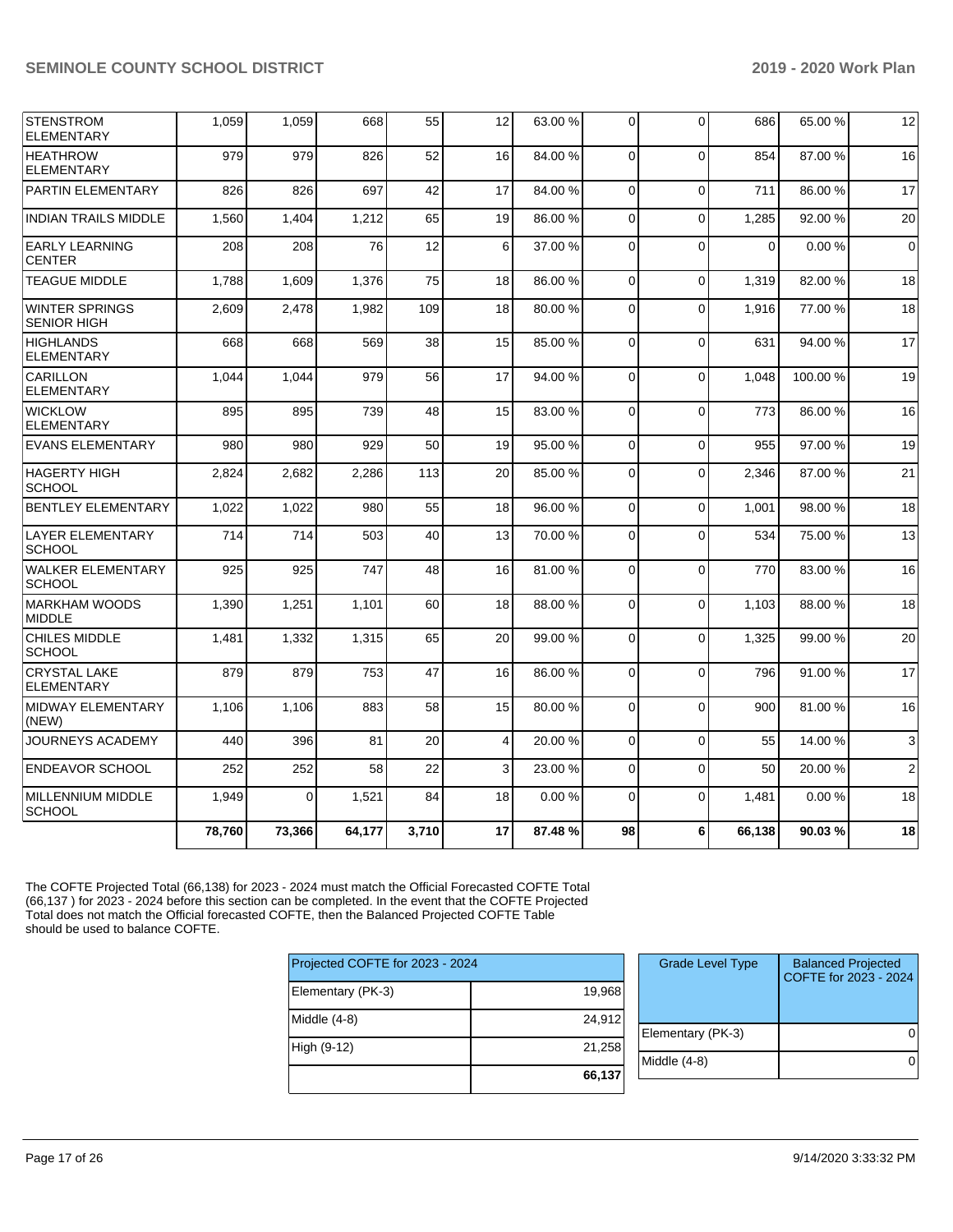| High (9-12) |        |
|-------------|--------|
|             | 66,138 |

## **Relocatable Replacement**

Number of relocatable classrooms clearly identified and scheduled for replacement in the school board adopted financially feasible 5-year district work program.

| Location                          | $2019 - 2020$ | 2020 - 2021 | $-2022$<br>2021 | 2022 - 2023 | 2023 - 2024 | Year 5 Total |
|-----------------------------------|---------------|-------------|-----------------|-------------|-------------|--------------|
| Total Relocatable Replacements: I |               |             |                 |             |             |              |

## **Charter Schools Tracking**

Information regarding the use of charter schools.

| Location-Type                      | # Relocatable<br>units or<br>permanent<br>classrooms | Owner      | Year Started or<br>Scheduled | Student<br><b>Stations</b> | <b>Students</b><br>Enrolled | Years in<br>Contract | <b>Total Charter</b><br><b>Students</b><br>projected for<br>2023 - 2024 |
|------------------------------------|------------------------------------------------------|------------|------------------------------|----------------------------|-----------------------------|----------------------|-------------------------------------------------------------------------|
| Choices In Learning                |                                                      | 20 PRIVATE | 2002                         | 670                        | 690                         | 15 <sub>l</sub>      | 690                                                                     |
| UCP (Pre-K Only)                   |                                                      | 10 PRIVATE | 2003                         | 110                        | 86                          | 14 <sub>1</sub>      | 86                                                                      |
| Galileo School for Gifted Learning |                                                      | 24 PRIVATE | 2011                         | 443                        | 588                         | 61                   | 588                                                                     |
| Seminole Science                   |                                                      | 21 PRIVATE | 2015                         | 525                        | 506                         | 31                   | 506                                                                     |
|                                    | <b>751</b>                                           |            |                              | 1.748                      | 1,870                       |                      | 1,870                                                                   |

## **Special Purpose Classrooms Tracking**

The number of classrooms that will be used for certain special purposes in the current year, by facility and type of classroom, that the district will, 1), not use for educational purposes, and 2), the co-teaching classrooms that are not open plan classrooms and will be used for educational purposes.

| School                                 | School Type        | # of Elementary<br>K-3 Classrooms | # of Middle 4-8<br><b>Classrooms</b> | # of High $9-12$<br><b>Classrooms</b> | # of $ESE$<br><b>Classrooms</b> | # of Combo<br><b>Classrooms</b> | <b>Total</b><br><b>Classrooms</b> |
|----------------------------------------|--------------------|-----------------------------------|--------------------------------------|---------------------------------------|---------------------------------|---------------------------------|-----------------------------------|
| <b>Total Educational Classrooms: I</b> |                    |                                   |                                      |                                       |                                 |                                 |                                   |
| School                                 | <b>School Type</b> | # of Elementary<br>K-3 Classrooms | # of Middle 4-8<br><b>Classrooms</b> | # of High $9-12$<br><b>Classrooms</b> | # of $ESE$<br><b>Classrooms</b> | # of Combo<br>Classrooms        | <b>Total</b><br>Classrooms        |
| <b>Total Co-Teaching Classrooms:</b>   |                    |                                   |                                      |                                       |                                 |                                 | 0                                 |

# **Infrastructure Tracking**

**Necessary offsite infrastructure requirements resulting from expansions or new schools. This section should include infrastructure information related to capacity project schedules and other project schedules (Section 4).** 

None Planned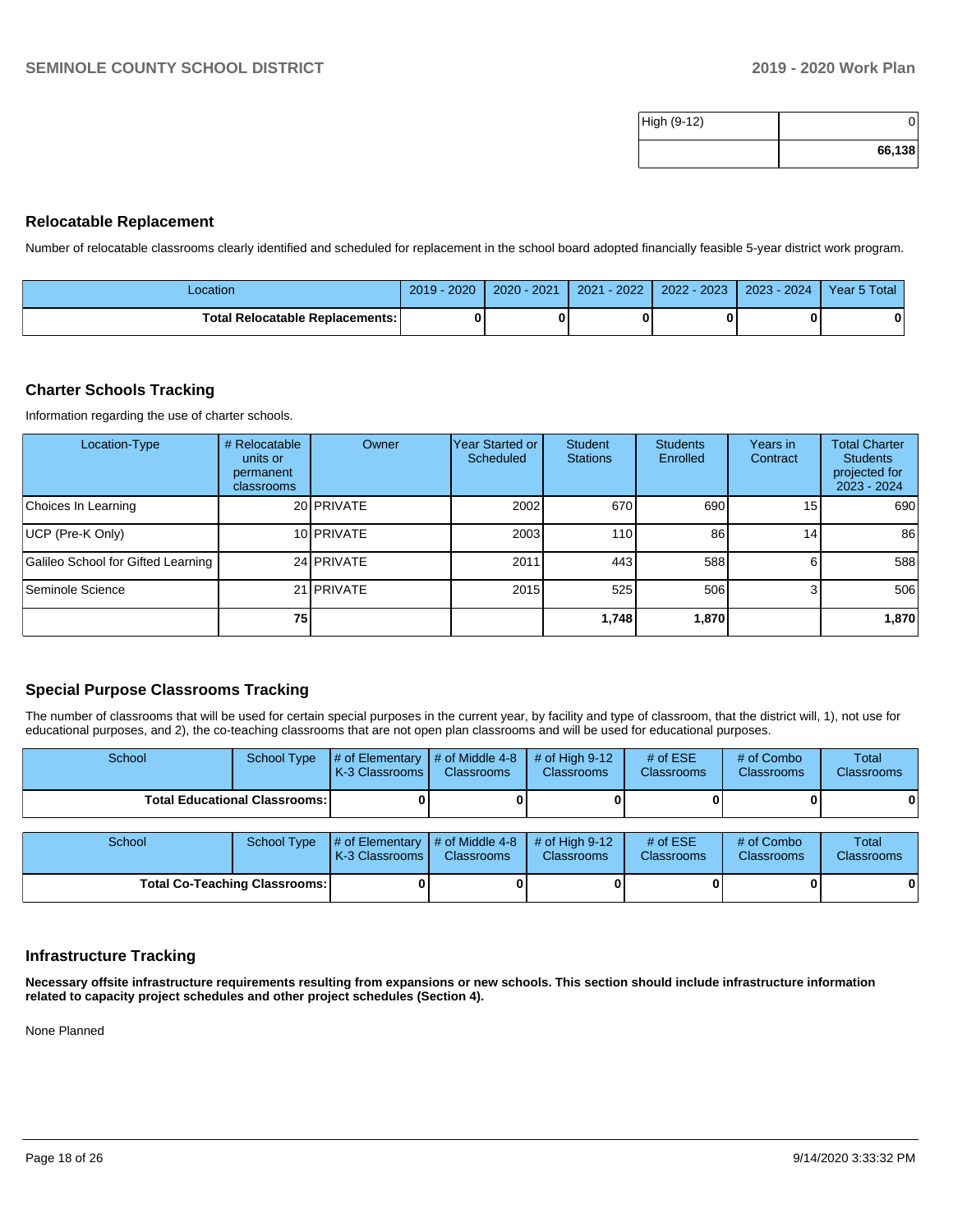**Proposed location of planned facilities, whether those locations are consistent with the comprehensive plans of all affected local governments, and recommendations for infrastructure and other improvements to land adjacent to existing facilities. Provisions of 1013.33(12), (13) and (14) and 1013.36 must be addressed for new facilities planned within the 1st three years of the plan (Section 5).** 

#### Not Specified

**Consistent with Comp Plan?** No

#### **Net New Classrooms**

The number of classrooms, by grade level and type of construction, that were added during the last fiscal year.

|                   | List the net new classrooms added in the 2018 - 2019 fiscal year.                                                                                       |                                   |                                |                        |                                                                        | List the net new classrooms to be added in the 2019 - 2020 fiscal<br>year. |                                |                      |  |  |
|-------------------|---------------------------------------------------------------------------------------------------------------------------------------------------------|-----------------------------------|--------------------------------|------------------------|------------------------------------------------------------------------|----------------------------------------------------------------------------|--------------------------------|----------------------|--|--|
|                   | "Classrooms" is defined as capacity carrying classrooms that are added to increase<br>capacity to enable the district to meet the Class Size Amendment. |                                   |                                |                        | Totals for fiscal year 2019 - 2020 should match totals in Section 15A. |                                                                            |                                |                      |  |  |
| Location          | $2018 - 2019$ #<br>Permanent                                                                                                                            | $2018 - 2019$ #<br><b>Modular</b> | $2018 - 2019$ #<br>Relocatable | $2018 - 2019$<br>Total | $2019 - 2020$ #<br>Permanent                                           | $2019 - 2020$ #<br>Modular                                                 | $2019 - 2020$ #<br>Relocatable | 2019 - 2020<br>Total |  |  |
| Elementary (PK-3) |                                                                                                                                                         |                                   |                                |                        | 24                                                                     |                                                                            |                                | 24                   |  |  |
| Middle (4-8)      |                                                                                                                                                         |                                   |                                |                        |                                                                        |                                                                            |                                | $\Omega$             |  |  |
| High (9-12)       |                                                                                                                                                         |                                   |                                |                        | 14                                                                     |                                                                            |                                | 14                   |  |  |
|                   |                                                                                                                                                         |                                   |                                |                        | 38                                                                     |                                                                            |                                | 38                   |  |  |

## **Relocatable Student Stations**

Number of students that will be educated in relocatable units, by school, in the current year, and the projected number of students for each of the years in the workplan.

| <b>Site</b>                       | 2019 - 2020    | 2020 - 2021 | 2021 - 2022  | 2022 - 2023 | 2023 - 2024 | 5 Year Average |
|-----------------------------------|----------------|-------------|--------------|-------------|-------------|----------------|
| <b>SOUTH SEMINOLE MIDDLE</b>      | 44             | 22          | 22           | 22          | 22          | 26             |
| LAYER ELEMENTARY SCHOOL           | 22             | 0           | 0            | 0           | 0           | 4              |
| WALKER ELEMENTARY SCHOOL          | 01             | 0           | 0            | $\Omega$    | $\Omega$    | 0              |
| <b>HAMILTON ELEMENTARY</b>        | $\overline{0}$ | 0           | 0            | $\Omega$    | 0           | 0              |
| <b>BEAR LAKE ELEMENTARY</b>       | 01             | 0           | <sup>0</sup> | $\Omega$    | $\Omega$    | $\Omega$       |
| <b>ENGLISH ESTATES ELEMENTARY</b> | $\overline{0}$ | 0           | 0            | $\Omega$    | 0           | 0              |
| <b>GENEVA ELEMENTARY</b>          | 66             | 66          | 44           | 22          | $\Omega$    | 40             |
| LAKE MARY SENIOR HIGH             | 150            | 100         | 100          | 100         | 100         | 110            |
| LAKE MARY ELEMENTARY              | 88             | 44          | 44           | 44          | 44          | 53             |
| LONGWOOD ELEMENTARY               | $\overline{0}$ | 0           | 0            | $\Omega$    | 0           | $\mathbf 0$    |
| MILWEE MIDDLE                     | 110            | 110         | 110          | 110         | 110         | 110            |
| <b>LAWTON ELEMENTARY</b>          | $\overline{0}$ | 0           | 0            | $\Omega$    | 0           | 0              |
| <b>PINE CREST ELEMENTARY</b>      | 22             | $\Omega$    | O            | $\Omega$    | $\Omega$    | 4              |
| <b>SANFORD MIDDLE</b>             | 198            | 154         | 154          | 154         | 154         | 163            |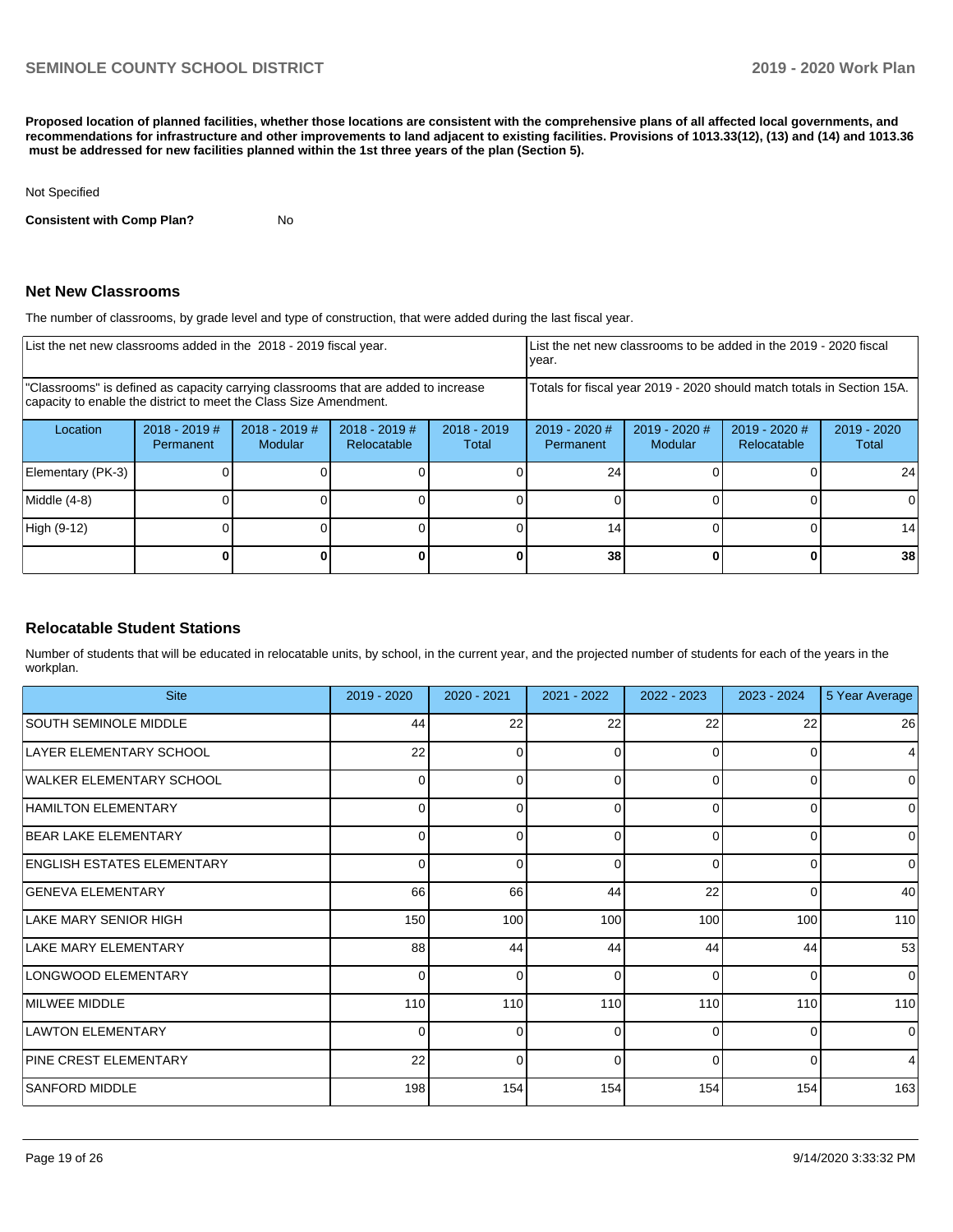| <b>ALTAMONTE ELEMENTARY</b>                               | 0        | 0           | 0           | 0           | $\overline{0}$ | $\mathbf 0$    |
|-----------------------------------------------------------|----------|-------------|-------------|-------------|----------------|----------------|
| <b>SABAL POINT ELEMENTARY</b>                             | 0        | 0           | 0           | 0           | 0              | $\mathbf 0$    |
| <b>WOODLANDS ELEMENTARY</b>                               | 66       | 44          | 44          | 44          | 44             | 48             |
| <b>LAKE ORIENTA ELEMENTARY</b>                            | 0        | 0           | 0           | 0           | 0              | $\mathbf 0$    |
| MIDWAY ELEMENTARY (NEW)                                   | 0        | 0           | 0           | $\mathbf 0$ | 0              | $\mathbf 0$    |
| JOURNEYS ACADEMY                                          | 0        | 0           | $\mathbf 0$ | $\mathbf 0$ | 0              | $\mathbf 0$    |
| <b>ENDEAVOR SCHOOL</b>                                    | 0        | 0           | 0           | $\mathbf 0$ | 0              | $\mathbf 0$    |
| MILLENNIUM MIDDLE SCHOOL                                  | 0        | 0           | 0           | 0           | 0              | $\mathbf 0$    |
| CASSELBERRY ELEMENTARY                                    | 22       | 22          | $\mathbf 0$ | $\mathbf 0$ | 0              | 9              |
| <b>WILSON ELEMENTARY</b>                                  | 18       | 0           | 0           | 0           | 0              | $\overline{4}$ |
| <b>CROOMS ACADEMY OF INFORMATION</b><br><b>TECHNOLOGY</b> | 0        | 0           | $\Omega$    | $\Omega$    | 0              | $\mathbf 0$    |
| <b>GOLDSBORO ELEMENTARY</b>                               | $\Omega$ | $\mathbf 0$ | $\Omega$    | $\Omega$    | $\overline{0}$ | $\mathbf 0$    |
| JACKSON HEIGHTS MIDDLE                                    | 88       | 44          | 44          | 44          | 44             | 53             |
| MIDWAY ELEMENTARY (OLD)                                   | 0        | 0           | 0           | $\Omega$    | $\mathbf 0$    | $\mathbf 0$    |
| ROSENWALD EXCEPTIONAL STUDENT<br>EDUCATION CENTER (OLD)   | 0        | $\Omega$    | $\Omega$    | $\Omega$    | $\mathbf 0$    | $\mathbf 0$    |
| <b>RAINBOW ELEMENTARY</b>                                 | 0        | 0           | $\Omega$    | $\Omega$    | 0              | $\overline{0}$ |
| WINTER SPRINGS ELEMENTARY                                 | 0        | 0           | $\Omega$    | $\Omega$    | 0              | $\overline{0}$ |
| SPRING LAKE ELEMENTARY                                    | 44       | 22          | 22          | 22          | 22             | 26             |
| <b>OVIEDO SENIOR HIGH</b>                                 | 0        | 0           | $\Omega$    | 0           | 0              | $\mathbf 0$    |
| LYMAN SENIOR HIGH                                         | 172      | 72          | 72          | 72          | 72             | 92             |
| LAKE BRANTLEY SENIOR HIGH                                 | 0        | 0           | $\Omega$    | 0           | 0              | $\overline{0}$ |
| <b>FOREST CITY ELEMENTARY</b>                             | 0        | 0           | $\Omega$    | 0           | 0              | $\mathbf 0$    |
| <b>RED BUG ELEMENTARY</b>                                 | 0        | 0           | $\Omega$    | 0           | 0              | $\overline{0}$ |
| <b>IDYLLWILDE ELEMENTARY</b>                              | 72       | 54          | 54          | 54          | 54             | 58             |
| <b>EASTBROOK ELEMENTARY</b>                               | 0        | $\Omega$    | $\Omega$    | 0           | $\overline{0}$ | $\overline{0}$ |
| <b>TUSKAWILLA MIDDLE</b>                                  | 0        | 0           | $\Omega$    | 0           | 0              | $\overline{0}$ |
| LAKE HOWELL SENIOR HIGH                                   | 0        | 0           | $\Omega$    | 0           | 0              | $\overline{0}$ |
| <b>BENTLEY ELEMENTARY</b>                                 | 0        | 0           | 0           | 0           | $\overline{0}$ | $\overline{0}$ |
| STERLING PARK ELEMENTARY                                  | 0        | 0           | $\mathbf 0$ | 0           | $\overline{0}$ | $\overline{0}$ |
| <b>ROCK LAKE MIDDLE</b>                                   | 0        | 0           | $\mathbf 0$ | 0           | $\overline{0}$ | $\overline{0}$ |
| WEKIVA ELEMENTARY                                         | 0        | 0           | $\Omega$    | $\Omega$    | $\overline{0}$ | $\overline{0}$ |
| <b>KEETH ELEMENTARY</b>                                   | 88       | 66          | 66          | 66          | 66             | 70             |
| <b>GREENWOOD LAKES MIDDLE</b>                             | 0        | 0           | $\mathbf 0$ | 0           | 0              | $\overline{0}$ |
| <b>STENSTROM ELEMENTARY</b>                               | 0        | 0           | $\mathbf 0$ | 0           | $\overline{0}$ | $\overline{0}$ |
| HEATHROW ELEMENTARY                                       | 110      | 110         | 110         | 110         | 110            | 110            |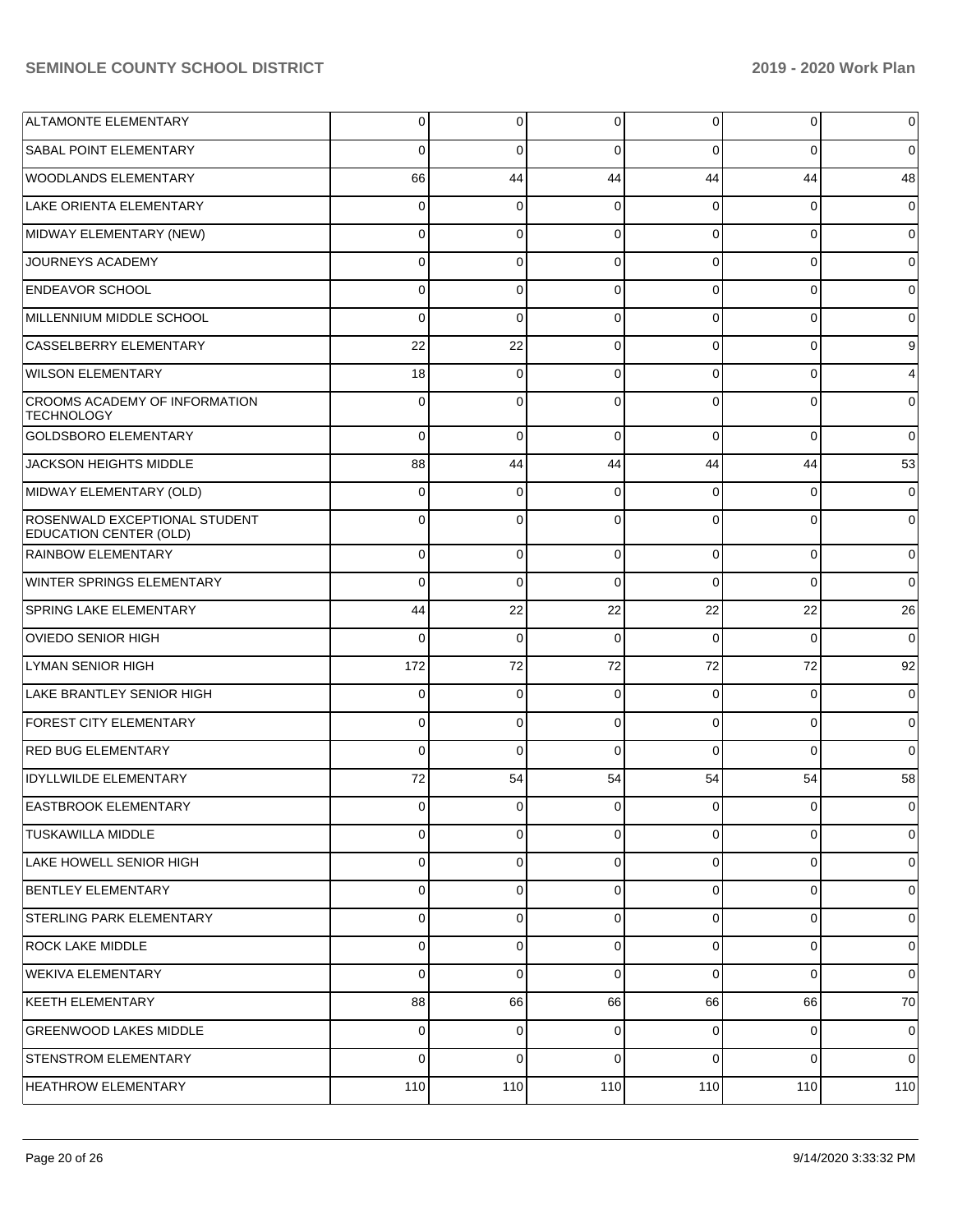| <b>PARTIN ELEMENTARY</b>                   | 44              | 22       | 22       | 22       | 22       | 26       |
|--------------------------------------------|-----------------|----------|----------|----------|----------|----------|
| <b>INDIAN TRAILS MIDDLE</b>                | 0               |          | 0        | $\Omega$ | 0        | 0        |
| <b>EARLY LEARNING CENTER</b>               | 18 <sup>1</sup> | 18       | 18       | 18       | 18       | 18       |
| <b>TEAGUE MIDDLE</b>                       | 0               | n        | 0        | $\Omega$ | 0        | $\Omega$ |
| WINTER SPRINGS SENIOR HIGH                 | $\Omega$        | ი        | 0        | $\Omega$ | 0        | 0        |
| HIGHLANDS ELEMENTARY                       | 36 <sup>1</sup> | 36       | 36       | 36       | 36       | 36       |
| <b>CARILLON ELEMENTARY</b>                 | 0               | 0        | 0        | 0        | 0        | 0        |
| <b>WICKLOW ELEMENTARY</b>                  | 44              | 22       | 0        | $\Omega$ | $\Omega$ | 13       |
| <b>EVANS ELEMENTARY</b>                    | 22              | 22       | 22       | 22       | 22       | 22       |
| HAGERTY HIGH SCHOOL                        | $\Omega$        | $\Omega$ | 0        | $\Omega$ | 0        | 0        |
| SEMINOLE SENIOR HIGH                       | 0               |          | $\Omega$ | $\Omega$ | $\Omega$ | $\Omega$ |
| MARKHAM WOODS MIDDLE                       | $\Omega$        | ი        | 0        | $\Omega$ | 0        | 0        |
| CHILES MIDDLE SCHOOL                       |                 |          | 0        | ∩        | $\Omega$ | $\Omega$ |
| <b>CRYSTAL LAKE ELEMENTARY</b>             | $\Omega$        | 0        | 0        | $\Omega$ | $\Omega$ | 0        |
| Totals for SEMINOLE COUNTY SCHOOL DISTRICT |                 |          |          |          |          |          |

| <b>Totals for SEMINOLE COUNTY SCHOOL DISTRICT</b> |        |         |        |        |        |        |  |
|---------------------------------------------------|--------|---------|--------|--------|--------|--------|--|
| Total students in relocatables by year.           | 1,544  | 1.050 l | 984    | 962    | 940 l  | .096   |  |
| Total number of COFTE students projected by year. | 64.407 | 64,830  | 65.303 | 65.655 | 66,137 | 65.266 |  |
| Percent in relocatables by year.                  | 2%     | 2%      | 2%     | %      | 1 % l  | 2%     |  |

# **Leased Facilities Tracking**

Exising leased facilities and plans for the acquisition of leased facilities, including the number of classrooms and student stations, as reported in the educational plant survey, that are planned in that location at the end of the five year workplan.

| Location                          | # of Leased<br>Classrooms 2019 -<br>2020 | <b>FISH Student</b><br><b>Stations</b> | Owner | # of Leased<br>Classrooms 2023 -<br>2024 | <b>FISH Student</b><br><b>Stations</b> |
|-----------------------------------|------------------------------------------|----------------------------------------|-------|------------------------------------------|----------------------------------------|
| WICKLOW ELEMENTARY                | 0                                        |                                        | 0 WS  |                                          |                                        |
| <b>SANFORD MIDDLE</b>             | 2                                        |                                        | 44 WS |                                          |                                        |
| <b>HAMILTON ELEMENTARY</b>        | 0                                        | $\Omega$                               |       |                                          |                                        |
| <b>BEAR LAKE ELEMENTARY</b>       | 0                                        | $\Omega$                               |       |                                          |                                        |
| <b>ENGLISH ESTATES ELEMENTARY</b> | O                                        | $\Omega$                               |       |                                          |                                        |
| <b>GENEVA ELEMENTARY</b>          | 0                                        | $\Omega$                               |       |                                          | ∩                                      |
| LAKE MARY SENIOR HIGH             | 0                                        | $\Omega$                               |       |                                          |                                        |
| LAKE MARY ELEMENTARY              | 0                                        | 01                                     |       |                                          |                                        |
| LONGWOOD ELEMENTARY               | 0                                        | $\overline{0}$                         |       | U                                        | 0                                      |
| <b>IMILWEE MIDDLE</b>             | 0                                        | 0                                      |       |                                          |                                        |
| LAWTON ELEMENTARY                 | 0                                        | $\Omega$                               |       |                                          |                                        |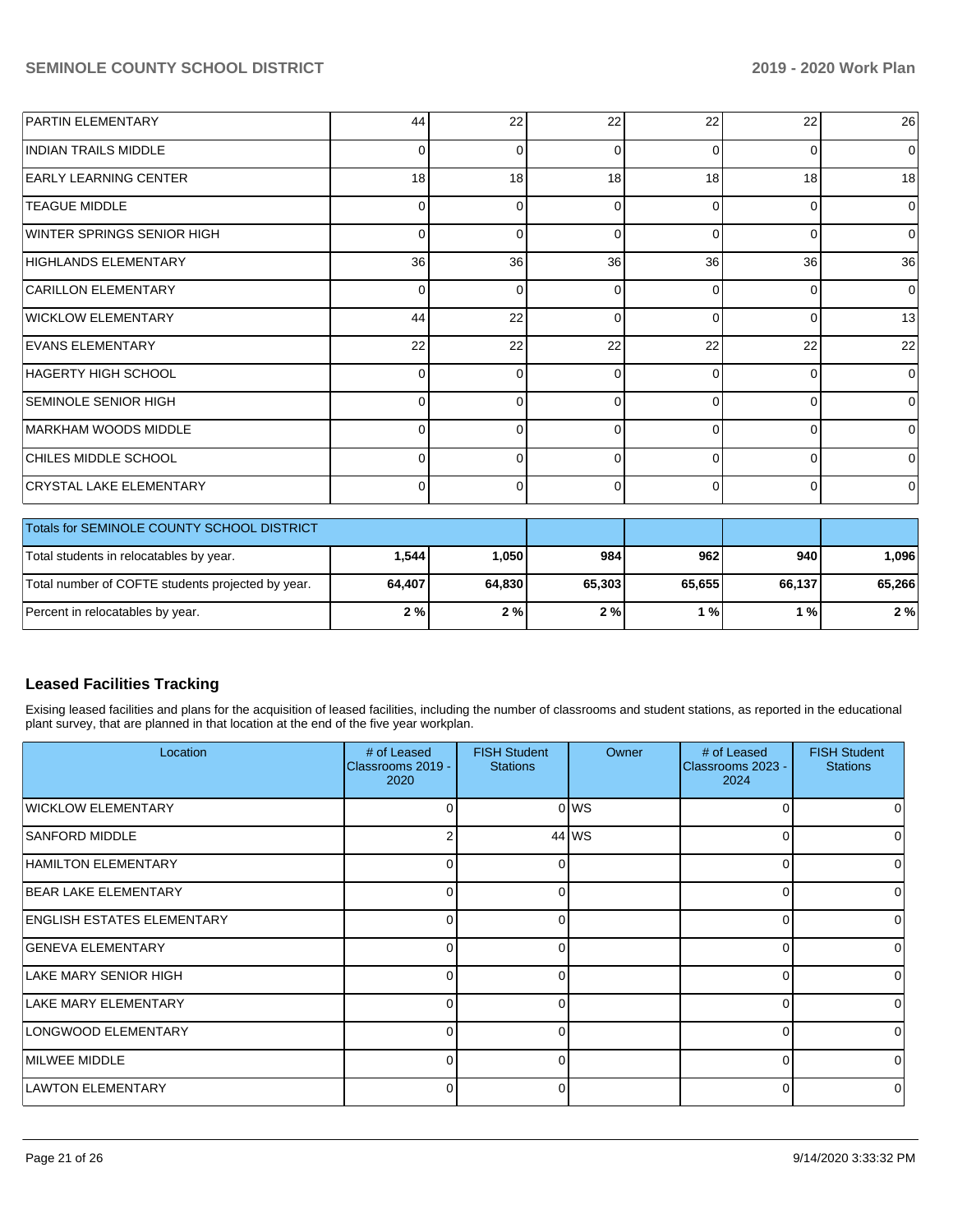| PINE CREST ELEMENTARY                                   | $\overline{0}$ | 0           |                   | 0        | $\mathbf 0$    |
|---------------------------------------------------------|----------------|-------------|-------------------|----------|----------------|
| <b>SEMINOLE SENIOR HIGH</b>                             | $\overline{0}$ | 0           |                   | 0        | $\overline{0}$ |
| SOUTH SEMINOLE MIDDLE                                   | $\overline{0}$ | $\mathbf 0$ |                   | 0        | 0              |
| CASSELBERRY ELEMENTARY                                  | $\overline{0}$ | $\mathbf 0$ |                   | 0        | 0              |
| <b>WILSON ELEMENTARY</b>                                | $\overline{0}$ | $\mathbf 0$ |                   | 0        | 0              |
| CROOMS ACADEMY OF INFORMATION<br><b>TECHNOLOGY</b>      | 0              | $\Omega$    |                   | $\Omega$ | 0              |
| JACKSON HEIGHTS MIDDLE                                  | $\overline{0}$ | $\Omega$    |                   | $\Omega$ | $\overline{0}$ |
| MIDWAY ELEMENTARY (OLD)                                 | $\overline{0}$ | $\Omega$    |                   | $\Omega$ | $\overline{0}$ |
| ROSENWALD EXCEPTIONAL STUDENT EDUCATION<br>CENTER (OLD) | $\Omega$       | $\Omega$    |                   | $\Omega$ | 0              |
| <b>RAINBOW ELEMENTARY</b>                               | $\overline{0}$ | $\Omega$    |                   | 0        | 0              |
| WINTER SPRINGS ELEMENTARY                               | 0              | 0           |                   | 0        | 0              |
| <b>SPRING LAKE ELEMENTARY</b>                           | 0              | $\Omega$    |                   | 0        | 0              |
| OVIEDO SENIOR HIGH                                      | 0              | 0           |                   | 0        | 0              |
| LYMAN SENIOR HIGH                                       | 0              | $\Omega$    |                   | 0        | 0              |
| <b>FOREST CITY ELEMENTARY</b>                           | 0              | $\Omega$    |                   | 0        | 0              |
| <b>RED BUG ELEMENTARY</b>                               | 0              | $\Omega$    |                   | 0        | 0              |
| <b>IDYLLWILDE ELEMENTARY</b>                            | 0              | 0           |                   | 0        | 0              |
| <b>EASTBROOK ELEMENTARY</b>                             | 0              | $\Omega$    |                   | 0        | 0              |
| <b>TUSKAWILLA MIDDLE</b>                                | 0              | $\Omega$    |                   | 0        | 0              |
| LAKE HOWELL SENIOR HIGH                                 | 0              | $\Omega$    |                   | O        | 0              |
| ALTAMONTE ELEMENTARY                                    | 0              | $\Omega$    |                   | 0        | 0              |
| <b>SABAL POINT ELEMENTARY</b>                           | 0              | $\Omega$    |                   | 0        | 0              |
| <b>WOODLANDS ELEMENTARY</b>                             | 0              | 0           |                   | 0        | 0              |
| LAKE ORIENTA ELEMENTARY                                 | 0              | $\Omega$    |                   | 0        | 0              |
| STERLING PARK ELEMENTARY                                | $\Omega$       | $\Omega$    |                   | 0        | 0              |
| <b>ROCK LAKE MIDDLE</b>                                 | 0              | $\Omega$    |                   | 0        | 0              |
| <b>WEKIVA ELEMENTARY</b>                                | $\mathbf 0$    | 0           |                   | 0        | 0              |
| <b>KEETH ELEMENTARY</b>                                 | $\mathbf 0$    | $\mathbf 0$ |                   | 0        | $\overline{0}$ |
| <b>GREENWOOD LAKES MIDDLE</b>                           | 0              |             | 0 Mobile Modular  | 0        | 0              |
| <b>STENSTROM ELEMENTARY</b>                             | 3              | 54          |                   | 0        | $\overline{0}$ |
| PARTIN ELEMENTARY                                       | 0              | $\Omega$    |                   | 0        | 0              |
| <b>INDIAN TRAILS MIDDLE</b>                             | $\mathbf 0$    | 0           |                   | 0        | $\overline{0}$ |
| <b>TEAGUE MIDDLE</b>                                    | $\mathbf 0$    | 0           |                   | 0        | 0              |
| WINTER SPRINGS SENIOR HIGH                              | $\mathbf 0$    | $\mathbf 0$ |                   | 0        | $\overline{0}$ |
| <b>HIGHLANDS ELEMENTARY</b>                             | 2 <sub>1</sub> |             | 36 Mobile Modular | 2        | 36             |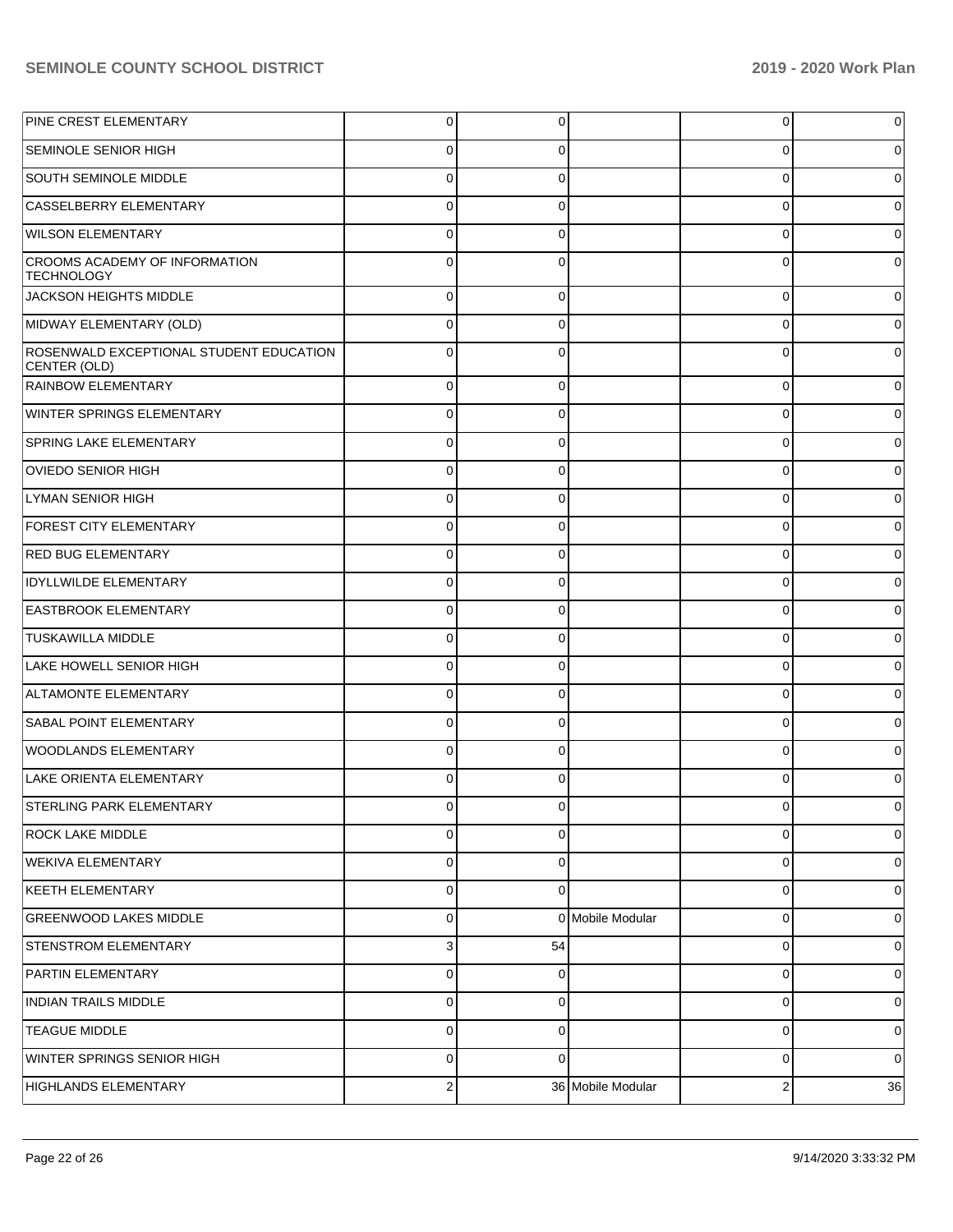| CARILLON ELEMENTARY              | $\Omega$    |          |                  |          | $\overline{0}$                   |
|----------------------------------|-------------|----------|------------------|----------|----------------------------------|
| <b>EVANS ELEMENTARY</b>          | $\Omega$    |          |                  | ∩        | $\overline{0}$                   |
| HAGERTY HIGH SCHOOL              | $\Omega$    |          |                  | 0        | $\overline{0}$                   |
| BENTLEY ELEMENTARY               | $\Omega$    | ſ        |                  | $\Omega$ | $\overline{0}$                   |
| LAYER ELEMENTARY SCHOOL          | 0           |          |                  | U        | $\overline{0}$                   |
| WALKER ELEMENTARY SCHOOL         | $\mathbf 0$ |          |                  | U        | 0                                |
| MARKHAM WOODS MIDDLE             | 0           | O        |                  | 0        | 0                                |
| <b>CHILES MIDDLE SCHOOL</b>      | $\Omega$    | r        |                  | ∩        | $\Omega$                         |
| CRYSTAL LAKE ELEMENTARY          | $\Omega$    | ∩        |                  | ∩        | $\Omega$                         |
| MIDWAY ELEMENTARY (NEW)          | $\Omega$    |          | 0 Mobile Modular | O        | $\overline{0}$                   |
| JOURNEYS ACADEMY                 |             |          |                  | $\Omega$ | $\overline{0}$                   |
|                                  | $\Omega$    |          |                  |          |                                  |
| <b>ENDEAVOR SCHOOL</b>           | $\Omega$    |          |                  | n        |                                  |
| <b>HEATHROW ELEMENTARY</b>       | $\mathbf 0$ |          |                  | U        | $\overline{0}$<br>$\overline{0}$ |
| <b>EARLY LEARNING CENTER</b>     | 0           |          |                  | U        | 0                                |
| GOLDSBORO ELEMENTARY             | $\Omega$    |          |                  | U        |                                  |
| MILLENNIUM MIDDLE SCHOOL         | $\Omega$    | $\Omega$ |                  | 0        | $\overline{0}$<br>$\overline{0}$ |
| <b>LAKE BRANTLEY SENIOR HIGH</b> | $\Omega$    |          | 0 WS             | $\Omega$ | $\overline{0}$                   |

# **Failed Standard Relocatable Tracking**

Relocatable units currently reported by school, from FISH, and the number of relocatable units identified as 'Failed Standards'.

Nothing reported for this section.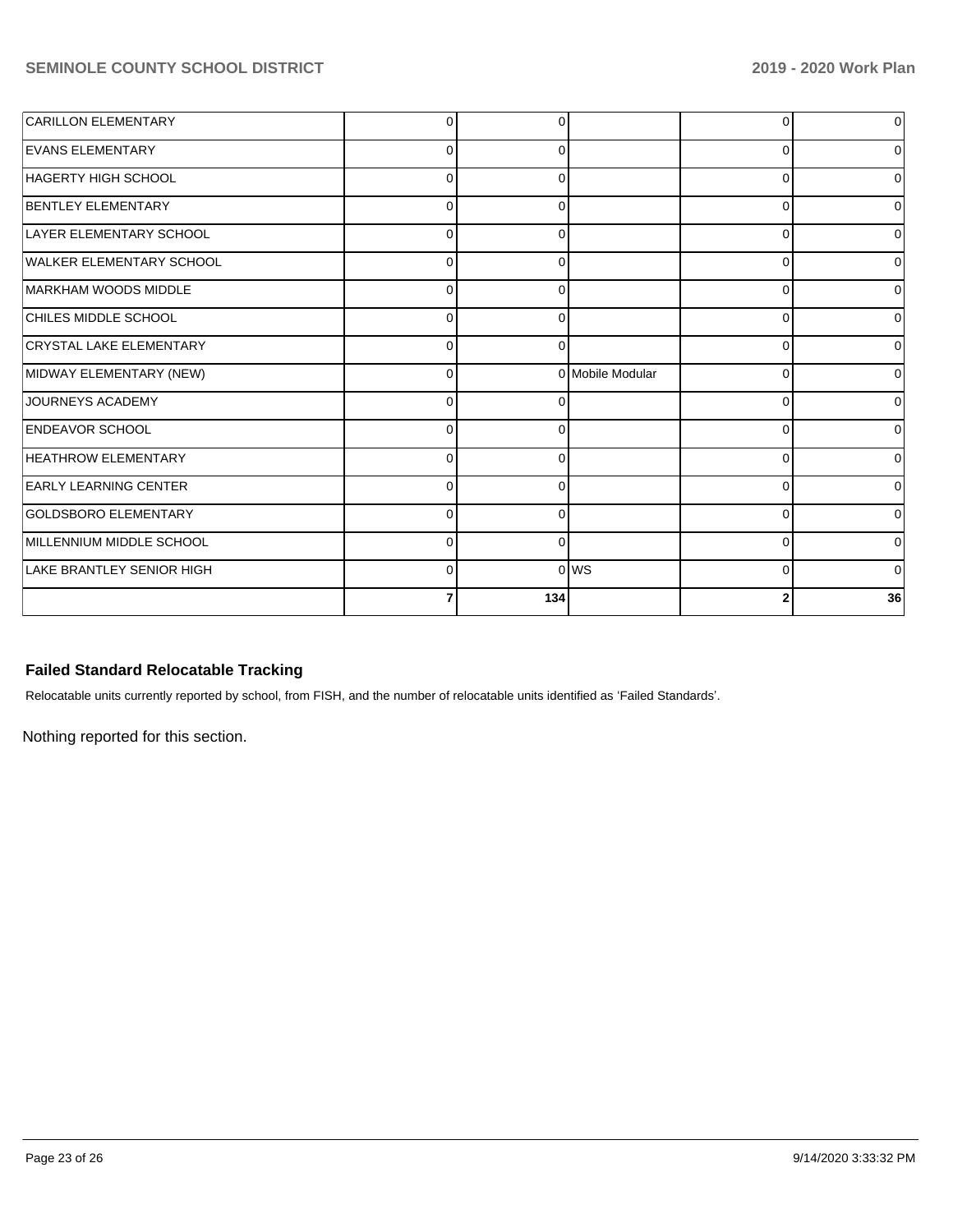# **Planning**

### **Class Size Reduction Planning**

**Plans approved by the school board that reduce the need for permanent student stations such as acceptable school capacity levels, redistricting, busing, year-round schools, charter schools, magnet schools, public-private partnerships, multitrack scheduling, grade level organization, block scheduling, or other alternatives.**

Based on the projected COFTE forecast and capacity reserved through the standing interlocal agreement, no reduction of permanent capacity is planned in the next five years

## **School Closure Planning**

**Plans for the closure of any school, including plans for disposition of the facility or usage of facility space, and anticipated revenues.** 

None expected.

# **Long Range Planning**

#### **Ten-Year Maintenance**

District projects and locations regarding the projected need for major renovation, repair, and maintenance projects within the district in years 6-10 beyond the projects plans detailed in the five years covered by the work plan.

Nothing reported for this section.

## **Ten-Year Capacity**

Schedule of capital outlay projects projected to ensure the availability of satisfactory student stations for the projected student enrollment in K-12 programs for the future 5 years beyond the 5-year district facilities work program.

Nothing reported for this section.

## **Ten-Year Planned Utilization**

Schedule of planned capital outlay projects identifying the standard grade groupings, capacities, and planned utilization rates of future educational facilities of the district for both permanent and relocatable facilities.

| Grade Level Projections         | FISH<br>Student<br>Stations | Actual 2018 -<br><b>2019 FISH</b><br>Capacity | Actual<br>$2018 -$<br>2019<br>COFTE | Utilization | Actual 2018 - 2019   Actual 2019 - 2020 / 2028 - 2029 new   Projected 2028 -   Projected 2028 -<br>Student Capacity to be added/removed | 2029 COFTE | 2029 Utilization |
|---------------------------------|-----------------------------|-----------------------------------------------|-------------------------------------|-------------|-----------------------------------------------------------------------------------------------------------------------------------------|------------|------------------|
| Elementary - District<br>Totals | 33.221                      | 33.221                                        | 28.434.77                           | 85.59 %     |                                                                                                                                         | 31.275     | 94.14 %          |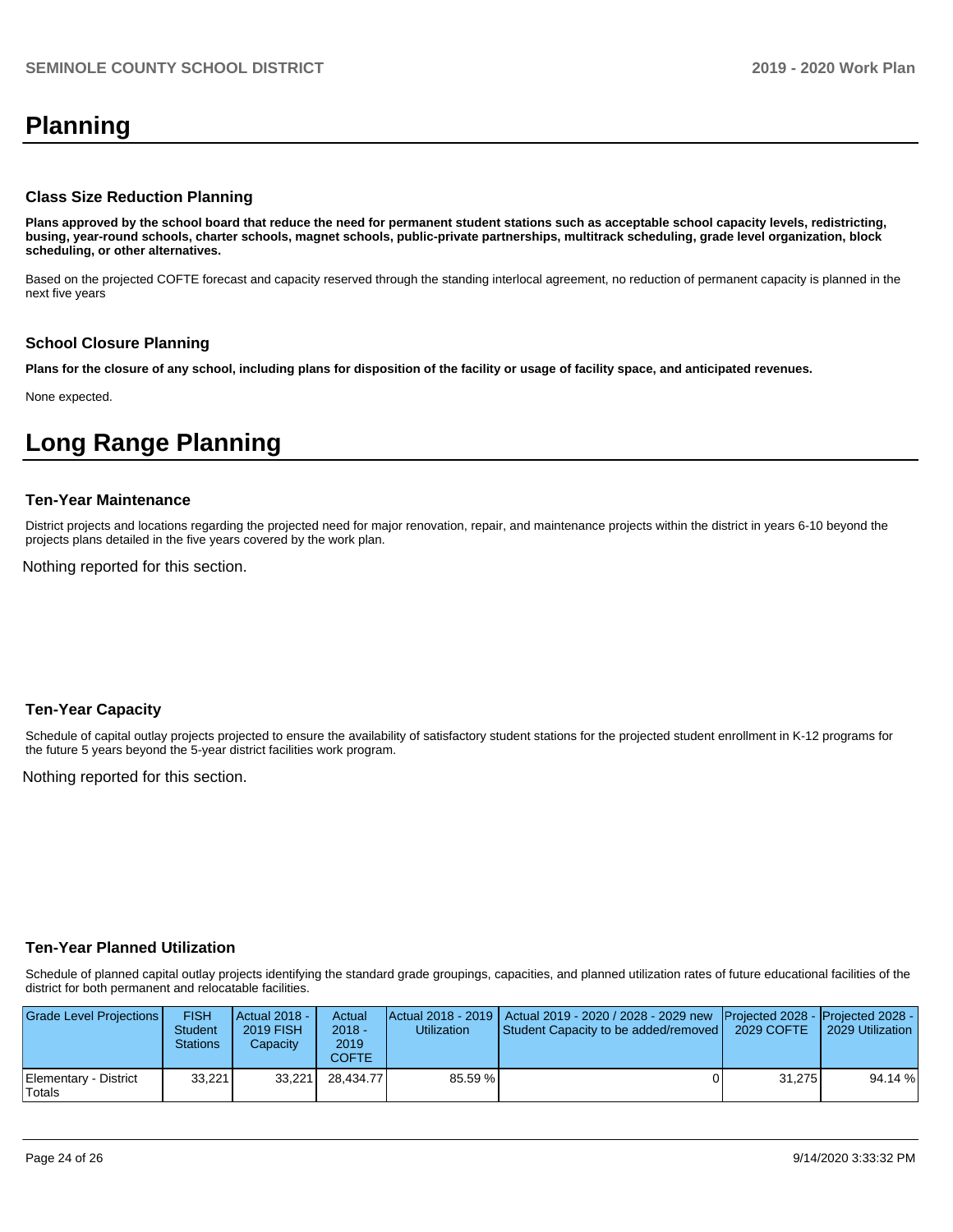|                          | 78.788 | 73,366 | 64,177.23 | 87.48%   | 68.718 | 93.66%   |
|--------------------------|--------|--------|-----------|----------|--------|----------|
| Other - ESE, etc         | 2,569  | 252    | 1.579.12  | 626.59 % |        | 0.00%    |
| High - District Totals   | 25,975 | 24.577 | 20,629.26 | 83.94 %  | 21,294 | 86.64 %  |
| Middle - District Totals | 17,023 | 15.316 | 13,534.08 | 88.37 %  | 16.149 | 105.44 % |

**Combination schools are included with the middle schools for student stations, capacity, COFTE and utilization purposes because these facilities all have a 90% utilization factor. Use this space to explain or define the grade groupings for combination schools.** 

No comments to report.

### **Ten-Year Infrastructure Planning**

**Proposed Location of Planned New, Remodeled, or New Additions to Facilities in 06 thru 10 out years (Section 28).**

Nothing reported for this section.

Plans for closure of any school, including plans for disposition of the facility or usage of facility space, and anticipated revenues in the 06 thru 10 out **years (Section 29).**

Nothing reported for this section.

#### **Twenty-Year Maintenance**

District projects and locations regarding the projected need for major renovation, repair, and maintenance projects within the district in years 11-20 beyond the projects plans detailed in the five years covered by the work plan.

Nothing reported for this section.

#### **Twenty-Year Capacity**

Schedule of capital outlay projects projected to ensure the availability of satisfactory student stations for the projected student enrollment in K-12 programs for the future 11-20 years beyond the 5-year district facilities work program.

Nothing reported for this section.

## **Twenty-Year Planned Utilization**